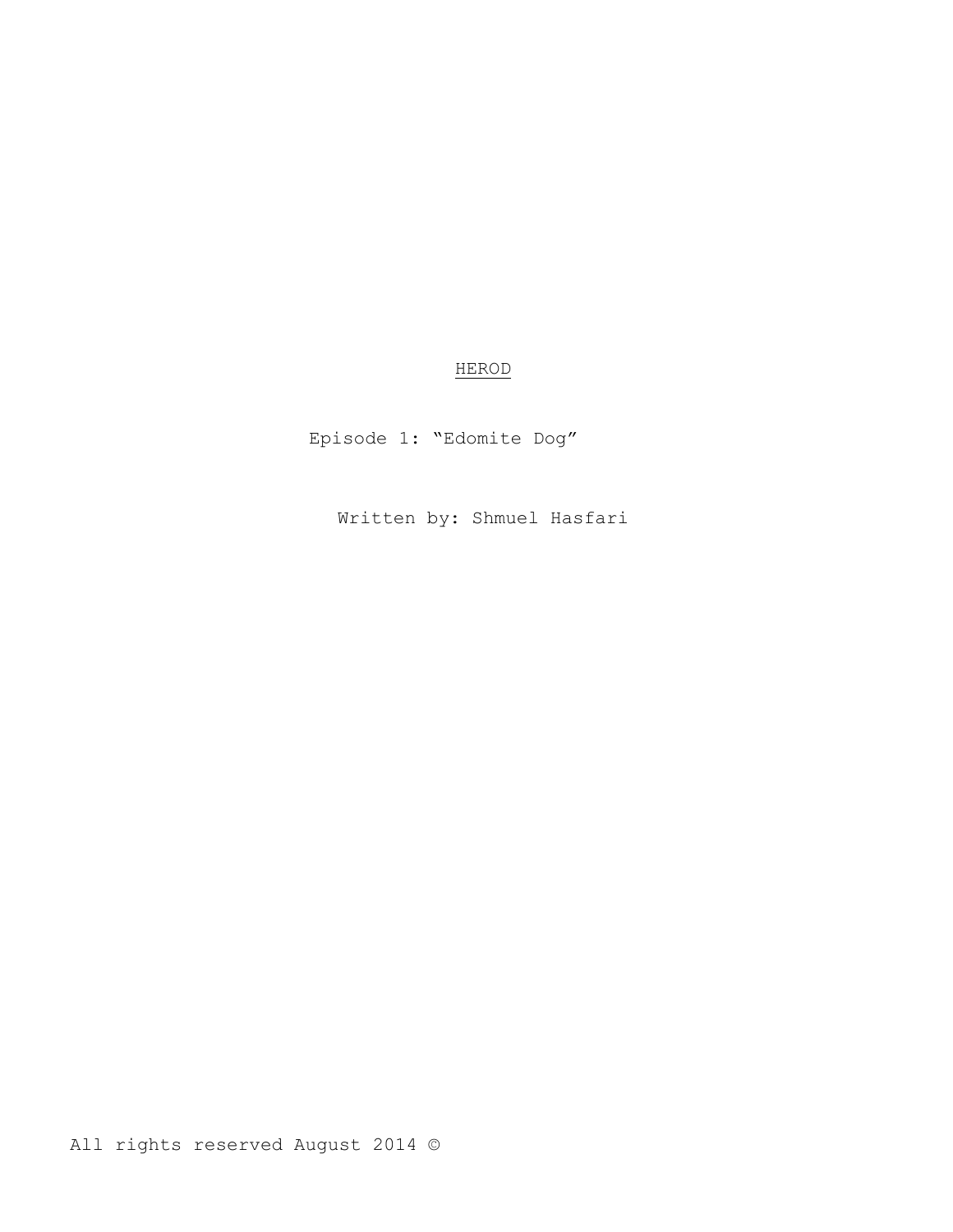## EXT. KING'S HIGHWAY EAST OF JORDAN RIVER – NIGHT

A full moon hangs in the sky. A long convoy of camels heads north on the hilly King's Highway toward Gadar. The camels' BELLS JANGLE monotonously. The camels are packed with perfumes, spices and coral. Twenty armed guards on horseback ride alongside the convoy, and at the head of the convoy, several Nabataean merchants ride on camels.

## EXT. GROVE NEAR KING'S HIGHWAY – CONTINUOUS

Down the way, on a grove to the right of the King's Highway, several dozen men lie in ambush. These are Hezekiah the Galilean's men. HEZEKIAH, a strong man with a scar cutting down his face, briefs them quietly, using pebbles as visual aids.

## HEZEKIAH

We hit the first one. He falls – the convoy stops. The guards run up to him. Uriya and Simon – you set the camels at the end of the convoy on fire. The guards will run back and forth. We'll strike them down with arrows, then with daggers. Next – Yonatan and Yair – one of the camels is carrying money for passage tolls. Find out where it is and take it. We'll gather back at the spot.

URIYA, one of Hezekiah's men, asks:

#### URIYA

Hezekiah, we're not sticking with you?

#### HEZEKIAH

No.

URIYA Then we'll take the camels with us.

#### HEZEKIAH

No, they're too slow. And I warn you, if any one of you touches the cargo, I will personally deal with him. I (MORE)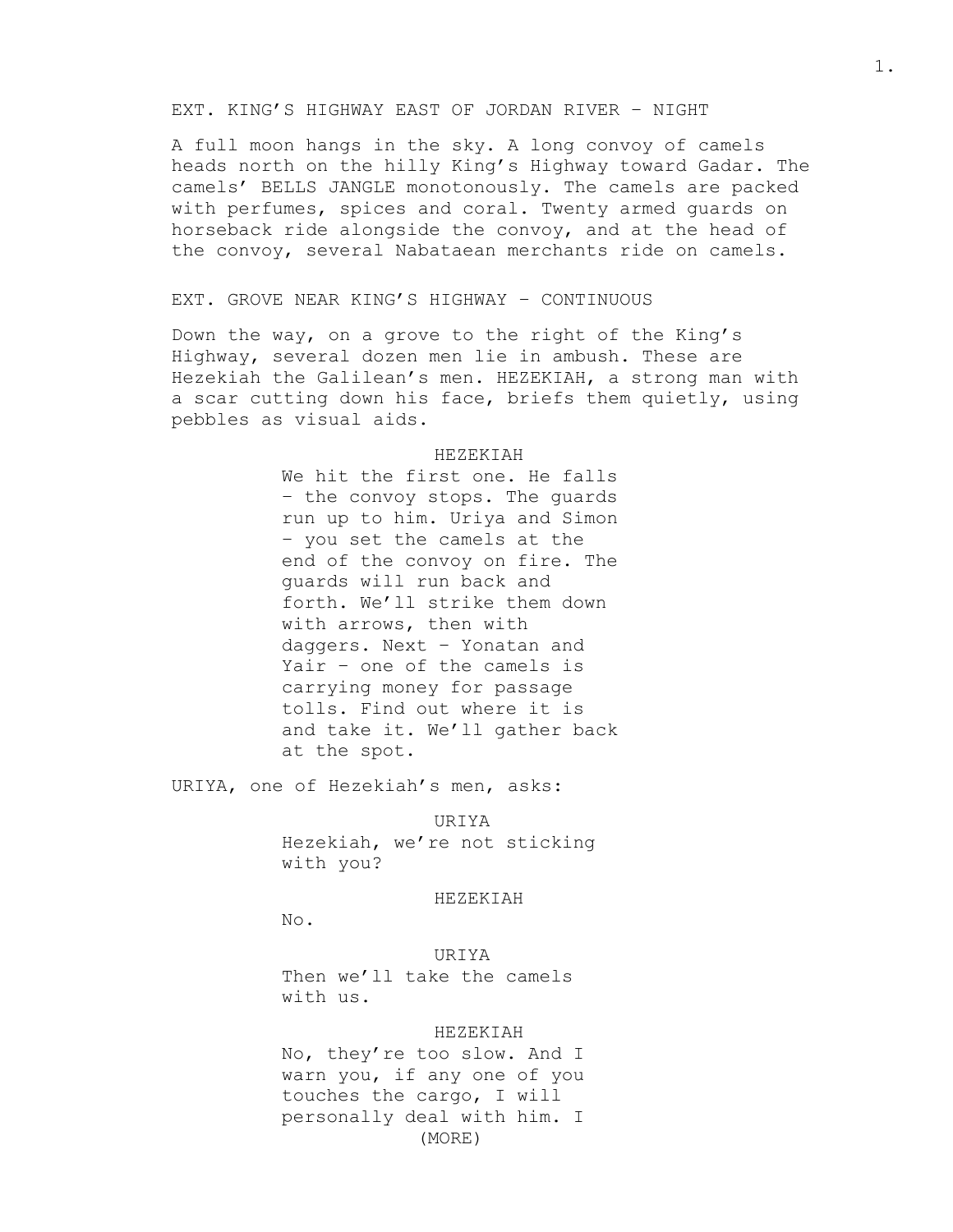#### HEZEKIAH (CONT'D)

want money and weapons, no perfumes and no spices. I am not a merchant. Any questions? Does anyone not know what they're doing? Go on, take your positions.

# EXT. KING'S HIGHWAY EAST OF JORDAN RIVER – CONTINUOUS

The convoy nears the grove. Two of the merchants – MALIK, 60, and IDRIS, 40, talk quietly.

# MALIK

I'm not afraid of the Roman. The Roman is an ass. We've been cheating him for years. The problem is the Egyptian whore is riding the Roman ass these days, and she wants it all.

## IDRIS

Cleopatra.

## MALIK

Cleopatra. She wants to open a shipping route from Egypt to India through the Red Sea. If that happens, no one is going to need us or our camel convoys. The goods will go straight to Egypt by ship, and we'll go... I don't know... grow grapes on the desert sands.

## IDRIS

Your wife would like that. You can spend your days with her at Hadhramaut, counting her wrinkles, playing with the great-grandchildren, chewing on some Arabian Tea.

## MALIK

I don't know... I've been out of the house for forty years. After a week with her, I start to suffocate. I'd rather rest in Damascus.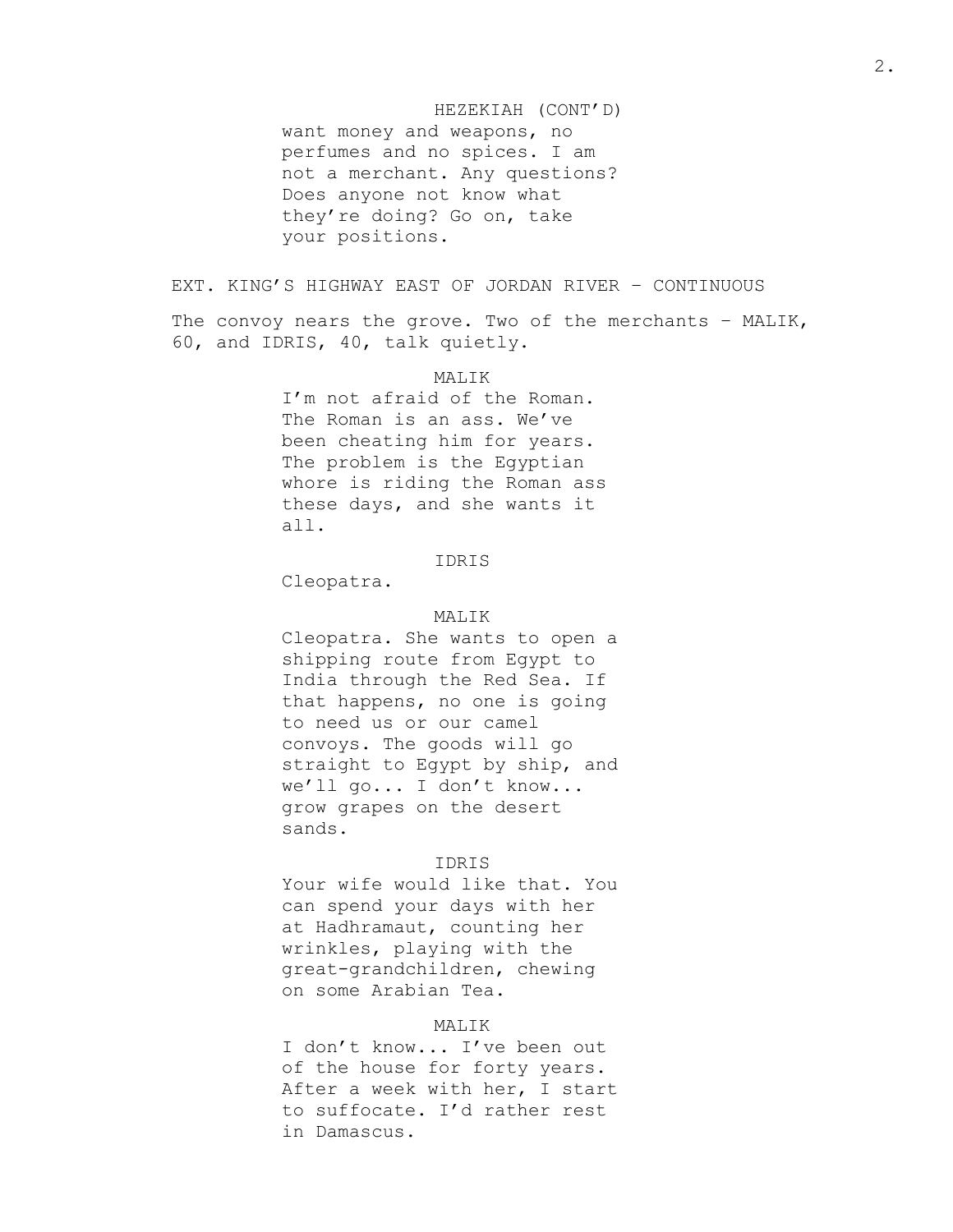With the Syrian.

MALTK With the little Syrian.

IDRIS She's your daughter's age.

MALIK My granddaughter's age.

They laugh.

Then – an arrow pierces Malik's eye. Idris doesn't notice this. They keep riding, and Malik leans to the left and falls off the camel.

#### IDRIS

Malik! Malik! Stop!

The convoy stops. The merchants stop the camels. The guards gallop ahead and surround Malik, trying to understand where the arrow came from. Uriya and SIMON sneak behind the convoy and dump tar onto the cargo of the last two camels.

The GUARD COMMANDER looks around:

GUARD COMMANDER Where did it come from?

IDRIS

Maybe the grove?

GUARD COMMANDER

Come with me.

Several guards join him and gallop toward the grove.

As they ride into the thicket, a barrage of arrows hits them. The ambush kills them all.

A cry is heard from the convoy. The heavy cargo atop the last two camels in the convoy catches fire, setting the night ablaze. The remaining guards gallop back to the end of the convoy, and stop helplessly in front of the camels engulfed in flames, their cries piercing the night.

A sharp smell of incense fills the air. They stop to smell it – and are hit with an arrow. The attackers come out of the dark. The remaining guards flee on horseback. The convoy is now in the hands of the attackers.

The merchants at the head of the convoy are tied up and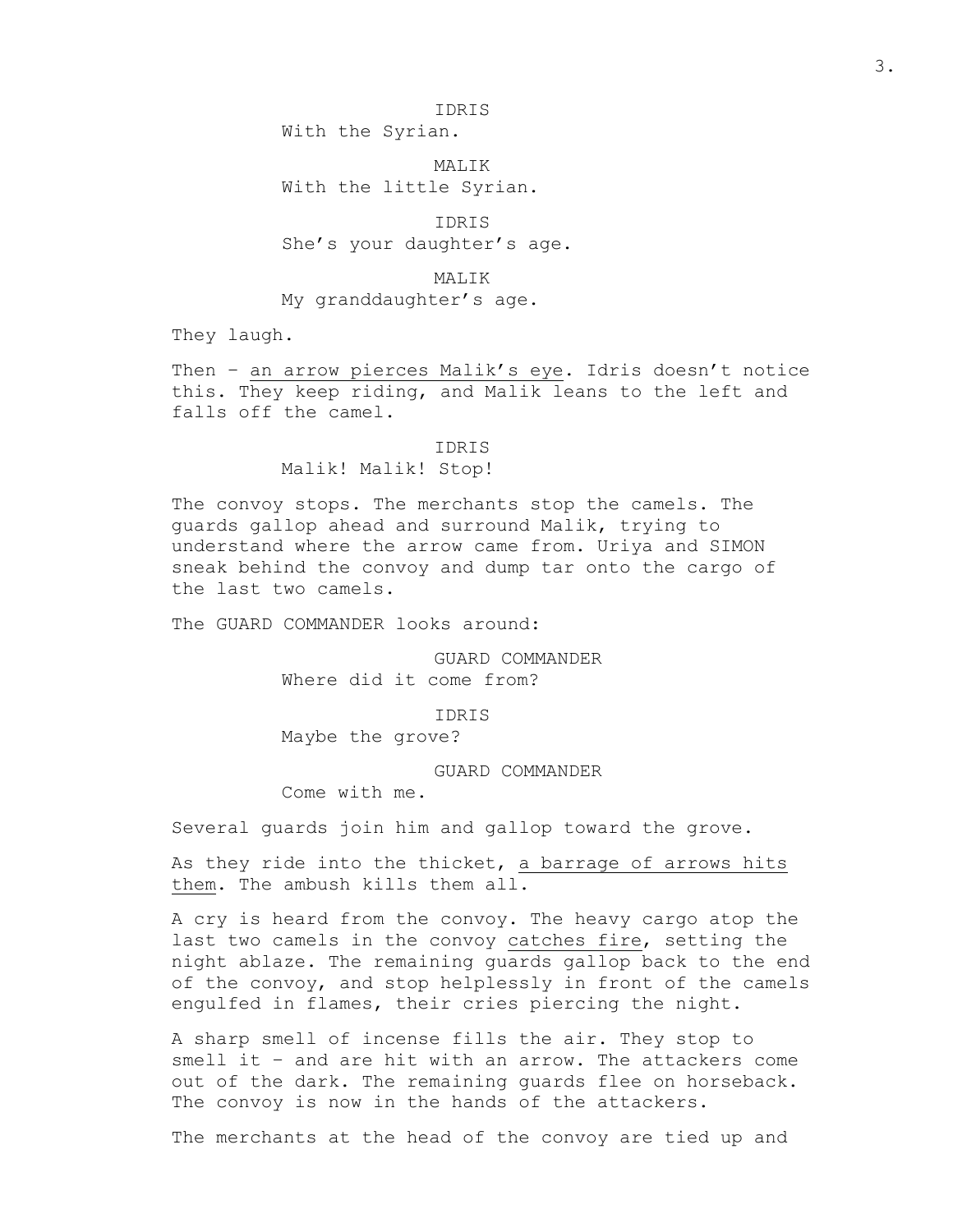dragged into the grove to the side of the road. YOHANAN puts a knife up to Idris's neck.

#### IDRIS

# The ninth camel...

The ninth camel is forced to the ground. Yohanan and YAIR pull four sacks of coins out of the cargo. They get on their horses and ride away.

EXT. GROVE NEAR KING'S HIGHWAY – NIGHT

In the grove, tied to each other, with their robes and headdresses off, the Nabataean merchants sit stunned. Their mouths are gagged. Hezekiah is now wearing Idris's robe. His men have also taken merchant robes.

> HEZEKIAH Wait here quietly. Tomorrow morning, men will come to release you. The camels and the cargo will wait for you in Gadar. We have taken the money.

## EXT. KING'S HIGHWAY EAST OF JORDAN RIVER – NIGHT

The convoy resumes its path in the same pattern – the "merchants" riding camels in the front, the guards riding horses alongside the convoy. Only now, they are all Hezekiah's men.

EXT. ROMAN LEGION CAMP AT ENTRANCE TO GADAR – NIGHT

It's the Roman army's camp at the entrance to Gadar. Two Roman soldiers, LULIOS and ARBUS, stop the convoy at the road block.

> ARBUS You would come at this hour?

HEZEKIAH The camels gave us trouble along the way. They're in heat these days.

LULIOS So are we. And not just these days.

ARBUS What have you brought us?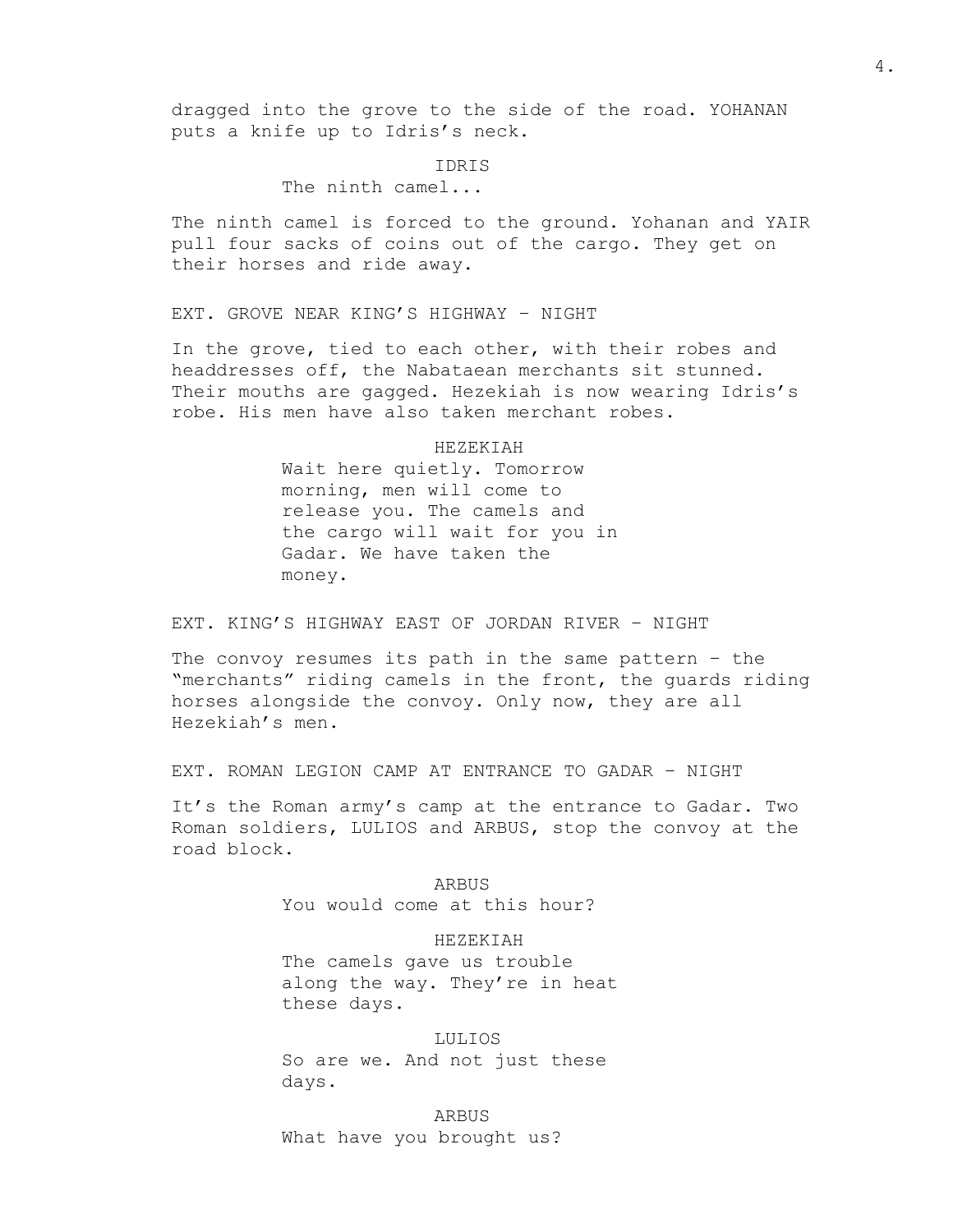HEZEKIAH When is your salary due? LULIOS Next week. HEZEKIAH I'll give it to you today. This is for you, (hands them two bundles of coins) and this is for the wife. (hands them cloth sacks with resin crystals) Smell it, smell it.

The guards smell for the last time in their lives. Two of Hezekiah's men strangle them to death.

Hezekiah and his men enter the camp and pour black tar on the military tents.

The city gates open, and the convoy of camels enters.

EXT. GADAR – CITY SQUARE – NIGHT

It's a square in the center of the city. The dozens of camels and their cargo block the roads leading up to the square. Several Roman soldiers, gagged and stripped down to their underwear, are bound by the wall. A SMALL DOG keeps BARKING at Hezekiah, who hurries his men. They are looting the armory and loading shields, swords, spears, armor and helmets onto the spare horses.

Hezekiah kneels and whistles to the dog. It comes over, tail wagging. He pets the dog, then picks it up by its nape.

A DISTANT TRUMPET is heard.

HEZEKIAH Come. They're waiting for us.

EXT. ROMAN LEGION CAMP AT ENTRANCE TO GADAR – NIGHT

Hezekiah's men are on their horses, loaded with weapons, and they gallop out of the city gates.

As they pass the Roman camp, they toss a lit torch at it, and the tents catch on fire. Half-naked soldiers run out of the tents, confused and joining the general chaos.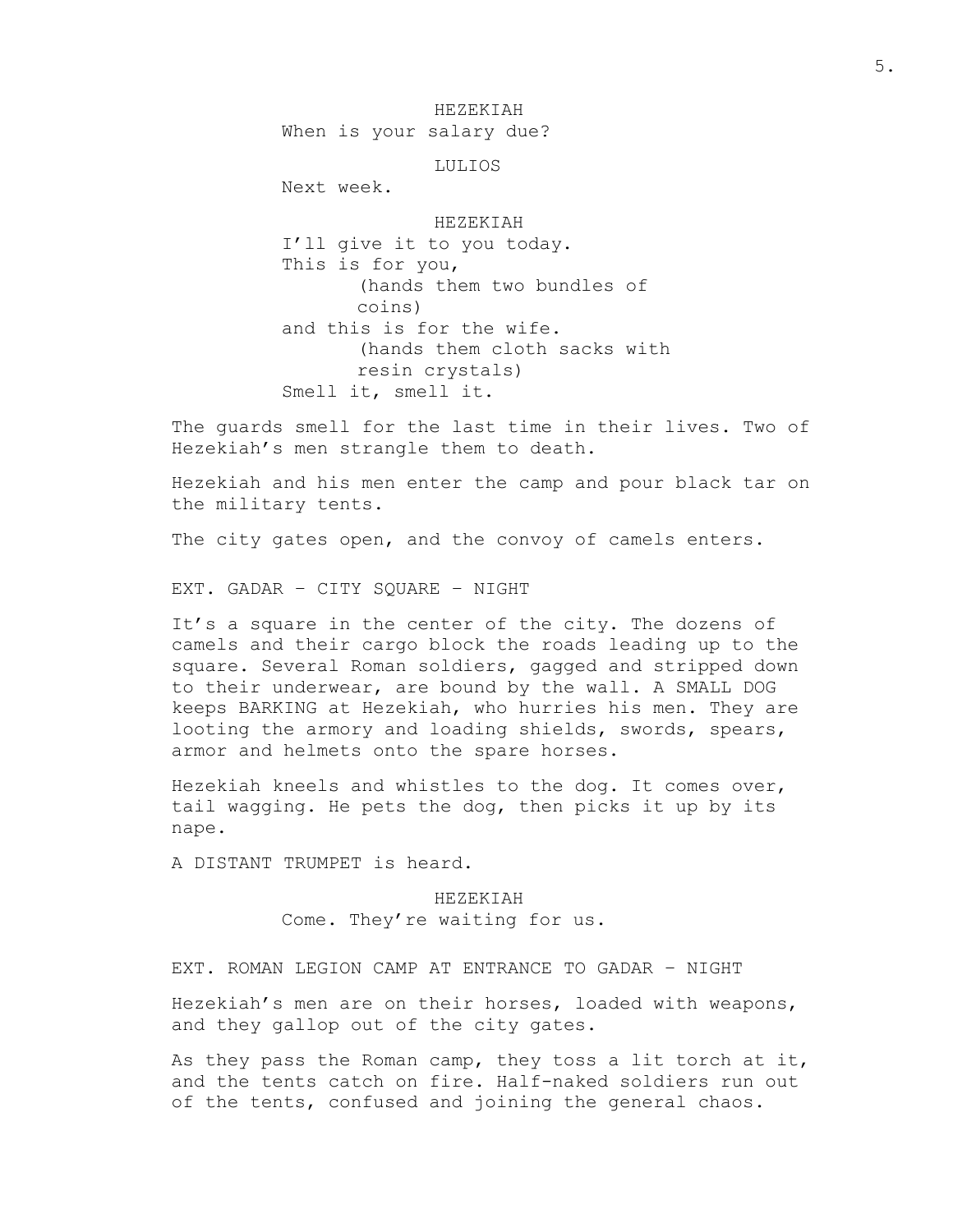## EXT. HILL BY YARMOUK RIVER ESTUARY SEA OF GALILEE – NIGHT

The sun rises in the east. Hezekiah and his men join their comrades waiting with the sacks of money they took from the convoy. Hezekiah gestures to two of his men to look down at the road below.

#### HEZEKIAH

Did you count it?

YONATAN nods.

## HEZEKIAH (CONT'D)

How much?

YONATAN A lot. Did everybody make it back?

#### HEZEKIAH

Bless the Lord.

One of the scouts whistles. Hezekiah walks over to him. They hide behind the rocks and look down at the road.

From afar, a small and impressive convoy approaches. It's a royal convoy, with an armed battalion of guards at its head and to its sides.

The convoy stops. A chubby, tall man in his 50s dressed luxuriously steps off the convoy and takes a few steps to the bushes on the side of the road. He stands there and pees.

Hezekiah smiles.

#### SIMON

Who are they?

## HEZEKIAH

When you get back to your wife, you tell her you saw, with your own two eyes, John Hyrcanus, the High Priest of the Jews, peeing on a bush like a commoner.

SIMON That's the high priest?

HEZEKIAH Yes. And that's his Edomite dog, Antipater.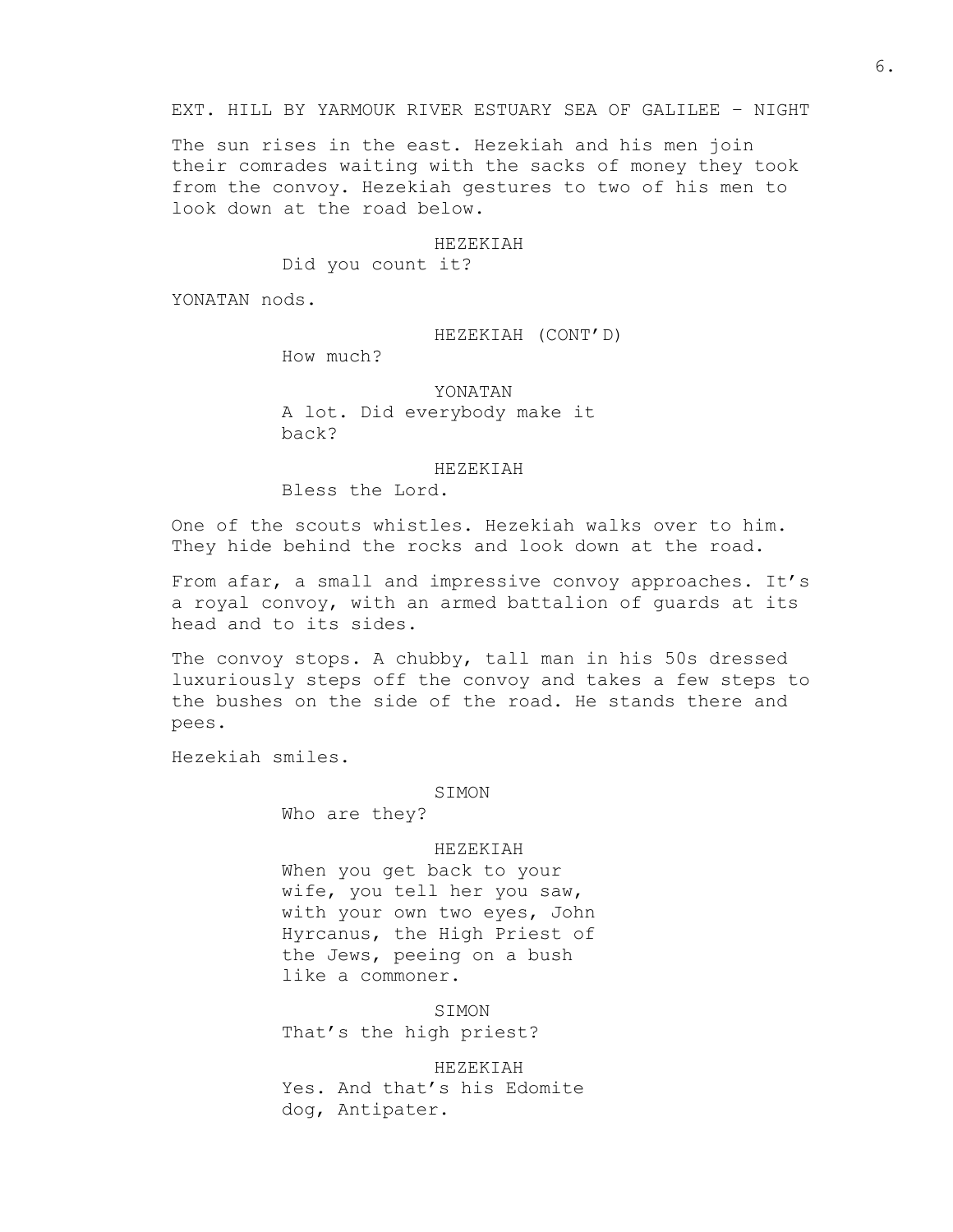Hezekiah is referring to an impressive, strong, grayhaired man in his 50s, who is talking to two young men in fancy garbs. These are the sons of ANTIPATER – HEROD and PHASAEL.

#### YONATAN

Are they leaving the country?

## HEZEKIAH

I wish. They're riding to Syria to see Julius Caesar. He was victorious in Egypt, and all the kings in the area are swarming Syria to kiss his ass in the governor's palace. So the High Priest is representing us.

## YONATAN

He doesn't represent me.

SIMON

Me neither.

## URIYA

It's strange – there are more guards around the cart than around the High Priest.

## HEZEKIAH

That's because the cart is loaded with the bribe gold they're bringing for Julius Caesar.

#### YONATAN

Don't we need that gold?

## HEZEKIAH

God hates the arrogant. We have taken enough. We used up all the luck we had for one day.

EXT. ROAD BY SEA OF GALILEE – CONTINUOUS

The High Priest HYRCANUS returns to the carriage.

# HYRCANUS The best ideas always come to me while I'm peeing...

He climbs onto the carriage and opens a window. The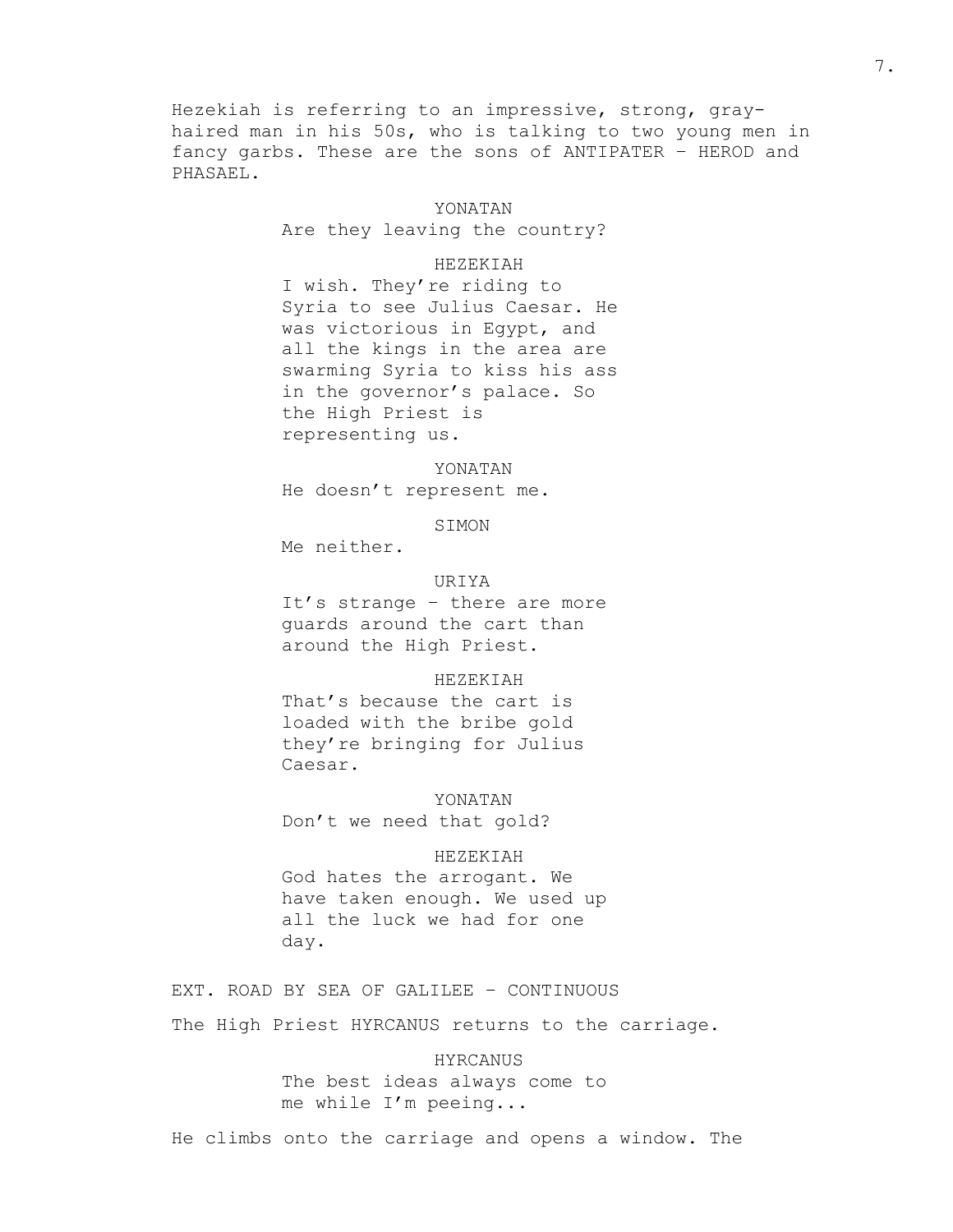convoy rides off. Hyrcanus talks to Antipater through the carriage window. Herod and Phasael listen to their conversation.

> HYRCANUS (CONT'D) What if Antigonus, my brother's son, comes before Julius Caesar and demands to be king of Judea? What if he brings a bigger bribe? What if Caesar prefers him and kicks me out?

ANTIPATER You said you had an idea.

# HYRCANUS

Perhaps I should offer him something – governor, or deputy, or heir. Or perhaps that I shall rule for a few years and then we switch.

Antipater turns to see if his sons are listening. They are. Herod smiles distrustfully.

# ANTIPATER

Or perhaps we should return to Jerusalem and let Caesar know that you are not interested in being the king or the High Priest. You, sir, wish only to nap in the afternoon.

## HYRCANUS

If there is no other choice, I am willing to share the crown with Antigonus. He is my brother's son. The people always loved my brother more than they loved me.

## HEROD

## (to Phasael)

Antigonus would snap his head off right after he gave him the crown. That's what I would do if I were him.

HYRCANUS What did Herod say?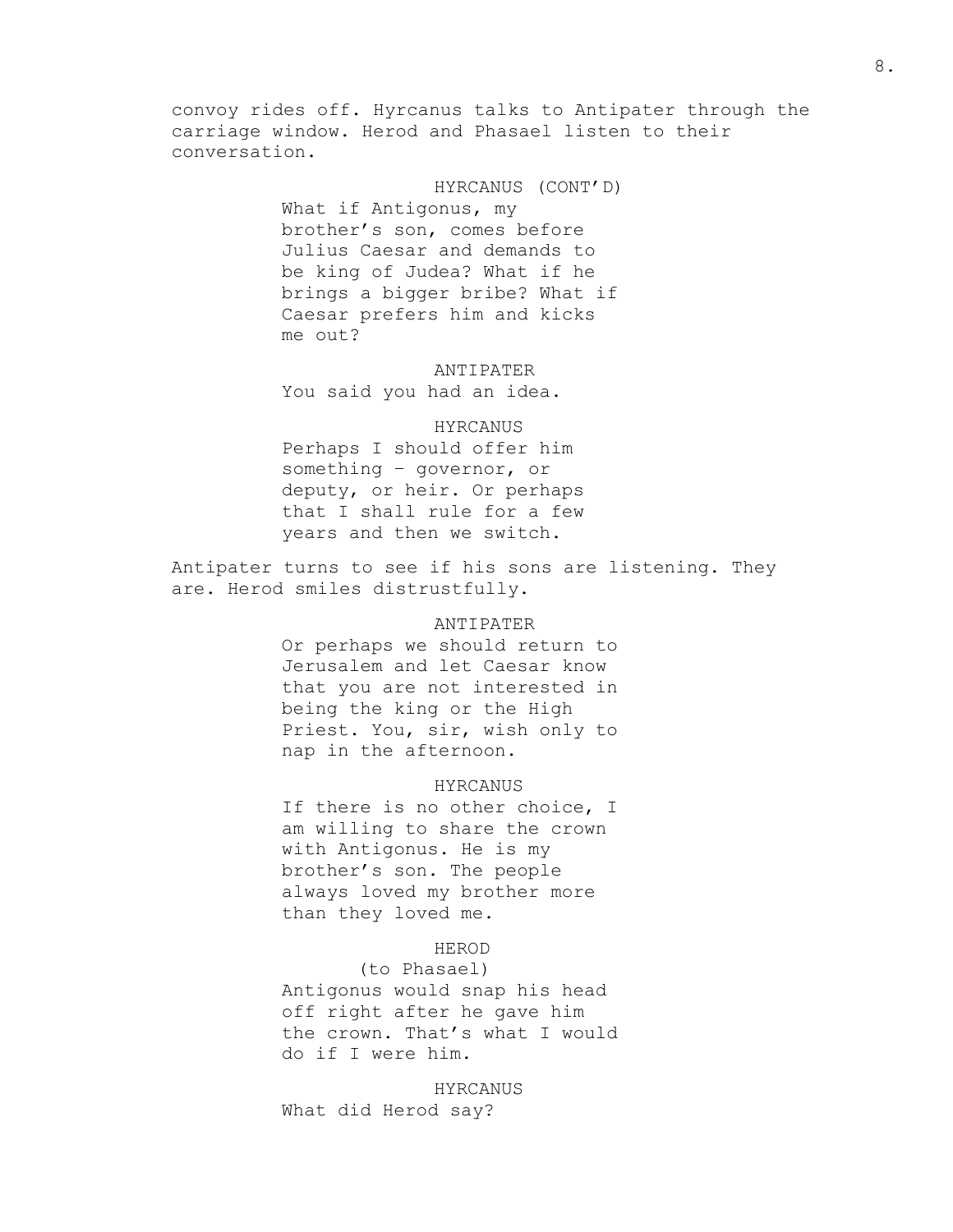## ANTIPATER

Herod said that new kings have a tendency to pick off the heads of their predecessors and those closest to them. And since I am the one who put you in your seat twenty years ago, and has stood by your side ever since and kept you from falling, I will probably lose my head moments after--

Hyrcanus shuts the carriage window. Antipater turns to Herod.

> ANTIPATER (CONT'D) Why can't you keep your mouth shut?

## PHASAEL

Herod is right, father. You think we can rule through this man, but it's just like--

## HEROD

(completes his sentence) Like trying to fuck a woman with another man's cock. A very old man.

#### ANTIPATER

I am your father, Herod. Not your friend.

Phasael laughs. Antipater puts some distance between them. Herod stops.

#### HEROD

Phasael, hold on. Do you see them, in the rocks?

#### PHASAEL

They want you to see that they could attack but they won't, and that you couldn't do a thing to them.

Herod locks eyes with Hezekiah. Hezekiah runs his finger across his neck, the gesture for slaughter. Herod smiles at him.

Suddenly, he gallops his horse toward Hezekiah's men, taking them by surprise. He comes very close to them, and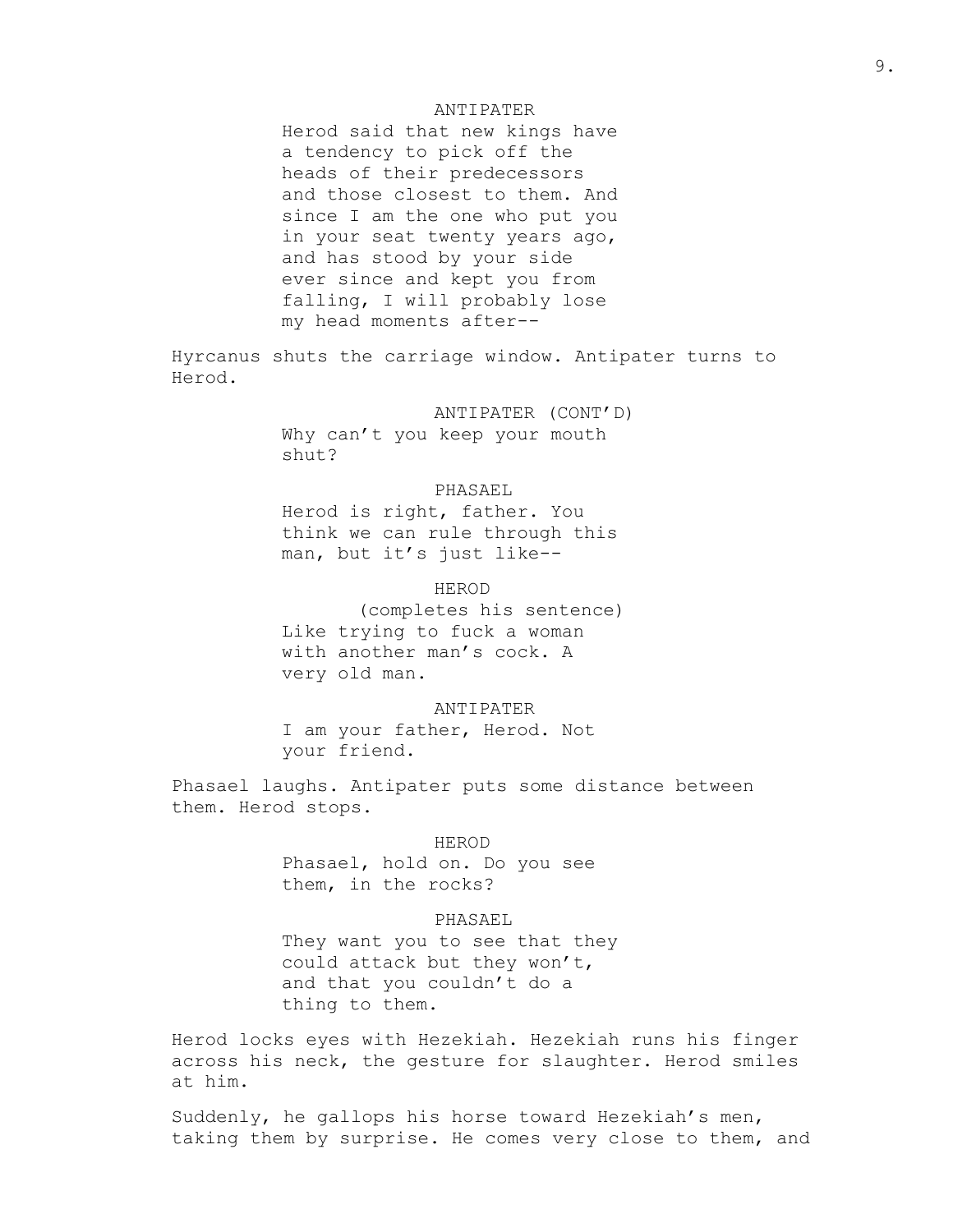by the time they get their arrows in their bows, he turns his horse around and rides away, followed by a cloud of arrows.

HEROD

Maybe not today...

ANTIPATER

Herod!

Herod rejoins the convoy.

EXT. SEPPHORIS – GARRISON FORTRESS – DAY

Two farmers walk up to the fortress gate with a handcart packed with vegetables. They are Yonatan and Yair. The SOLDIER at the gate asks:

SOLDIER

What is that?

YAIR Onion and garlic. For the kitchen.

The Soldier lets them through. They walk into the fortress, abandon the cart and hurry up the stairs.

They enter--

INT. FORTRESS COMMANDER'S OFFICE (SEPPHORIS) – CONTINUOUS

HILKIAH, a fat military man in his 40s, sits in his office. Yonatan and Yair lay a leather sack full of coins on his desk.

> HILKIAH How did you get in here? Were you spotted?

> > YAIR

This is your share. A tithe of the loot. With blessings and salutations from Hezekiah.

Hilkiah pours the coins out on the desk.

HILKIAH This is it? You didn't bring any spices? Persimmon oil? I promised my wife.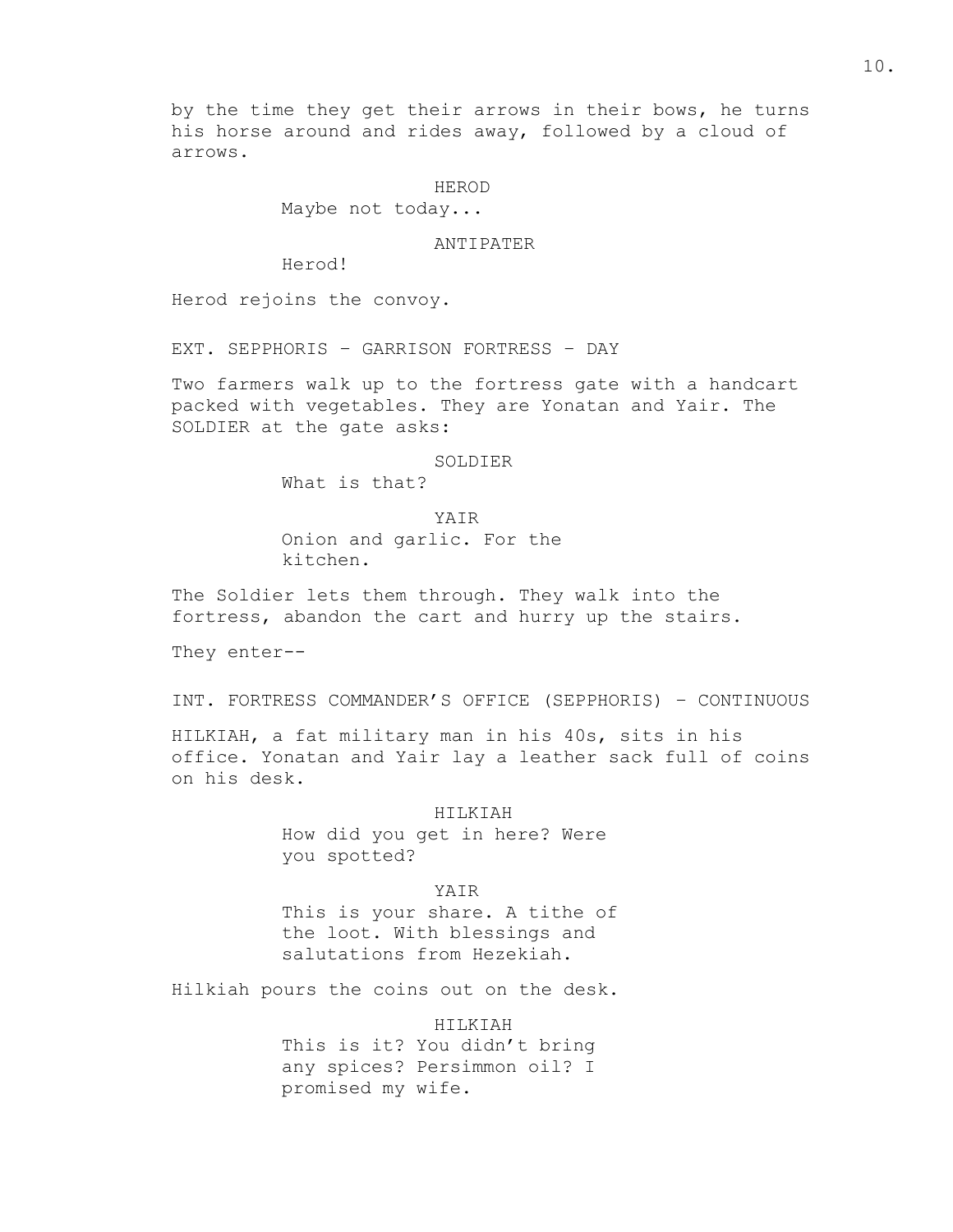## YONATAN

No persimmon today. Shall I tell Hezekiah you said thank you?

## HILKIAH

Then it isn't worth it. I'm taking too much of a risk for him. You cause too much trouble. Tell him the Roman governor in Syria sends messengers my way every two days.

# YAIR

(smiles) Hold steady.

# EXT. CLIFFS OVER SEA OF GALILEEE – DAY

Hezekiah and his men have reached the cliffs over the Sea of Galilee. They unload the loot – the sacks of money and the equipment – and carry it into the large caves in the cliffs.

Women and children run out to greet them. JUDAS, an 8year-old boy, runs up to Hezekiah, hugs him and leaps up on his back. TALIA, Hezekiah's wife, joins them.

> TALIA He didn't sleep all night and wouldn't let anyone else sleep.

#### HEZEKIAH

Get off, Judas. My back hurts. We rode all night.

TALIA And you brought nothing but weapons?

## HEZEKIAH

And a lot of money. It'll last us all winter.

Judas waves a stick, wearing a Roman helmet he took from the loot, which covers his eyes.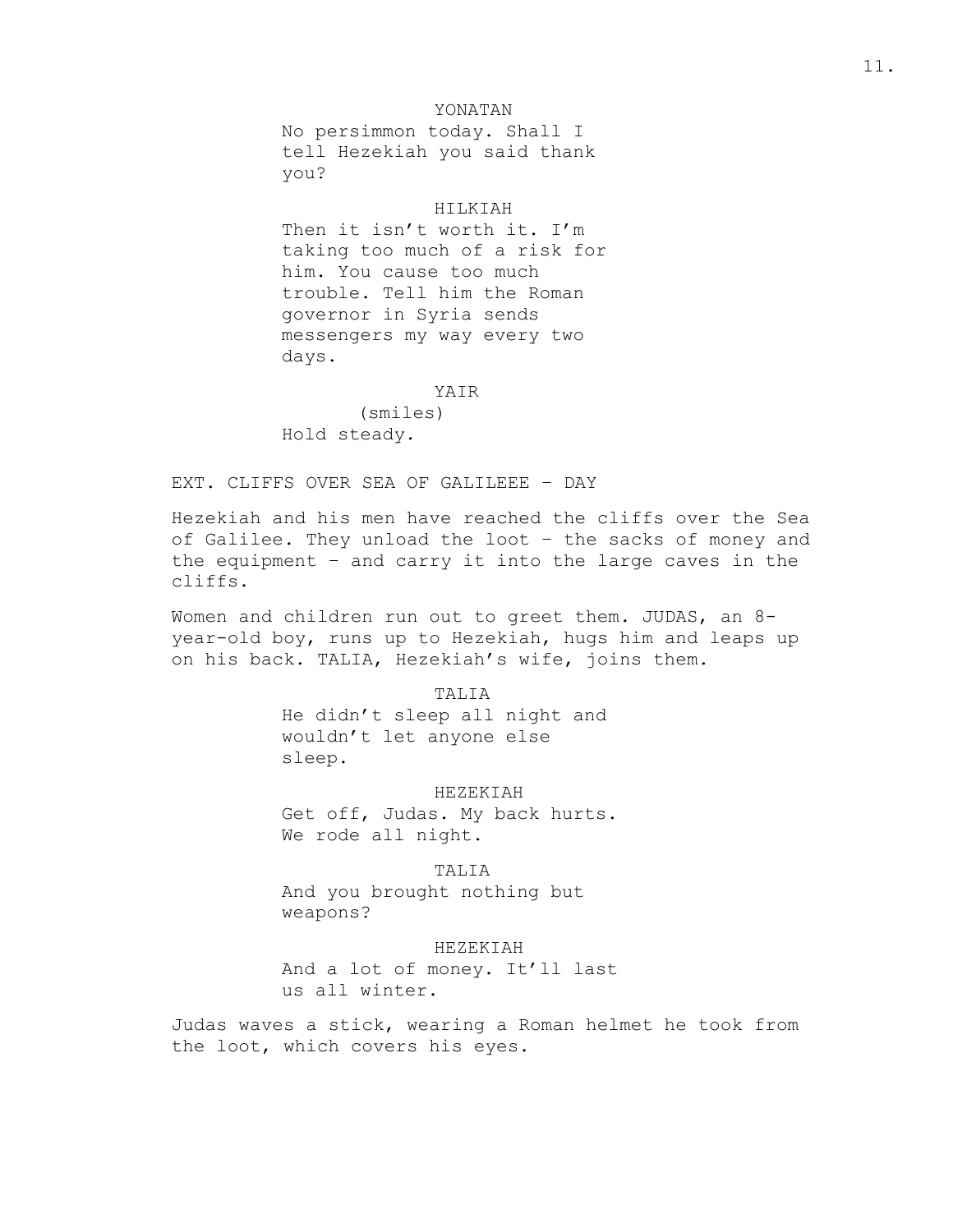## Talia is horrified:

TALIA

Judas! That's impure, it's a dead man's helmet – take it off this instant!

JUDAS

(to Hezekiah) I want to kill with you too.

HEZEKIAH

(to Talia) Don't be mad. It's new, from the armory. We tried not to hurt them. Judas, if you give me the helmet, you'll get this.

Hezekiah reaches for the sack tied to his horse and pulls out the small dog he took captive. The DOG starts BARKING immediately.

TALIA

Full of ticks.

HEZEKIAH Give him food and water.

TALIA Thank you very much. Another mouth to feed.

JUDAS I'll take care of him.

HEZEKIAH And who will take care of me?

EXT. SYRIAN ANTIOCH – GOVERNOR'S PALACE – GARDEN – DAY

The delegation from Judea – the High Priest John Hyrcanus, his right hand man Antipater, Antipater's two sons Phasael and Herod, and the slaves carrying chests of gold – walks through the garden gates and stops, stunned.

Among the trees, the water fountains, the rock garden and the paved pathways of the marvelous garden, groups of representatives from all over the east huddle together – from Armenia to the islands of Greece.

At the center of each group, a man dressed in royal garbs stands surrounded by advisors, ministers and military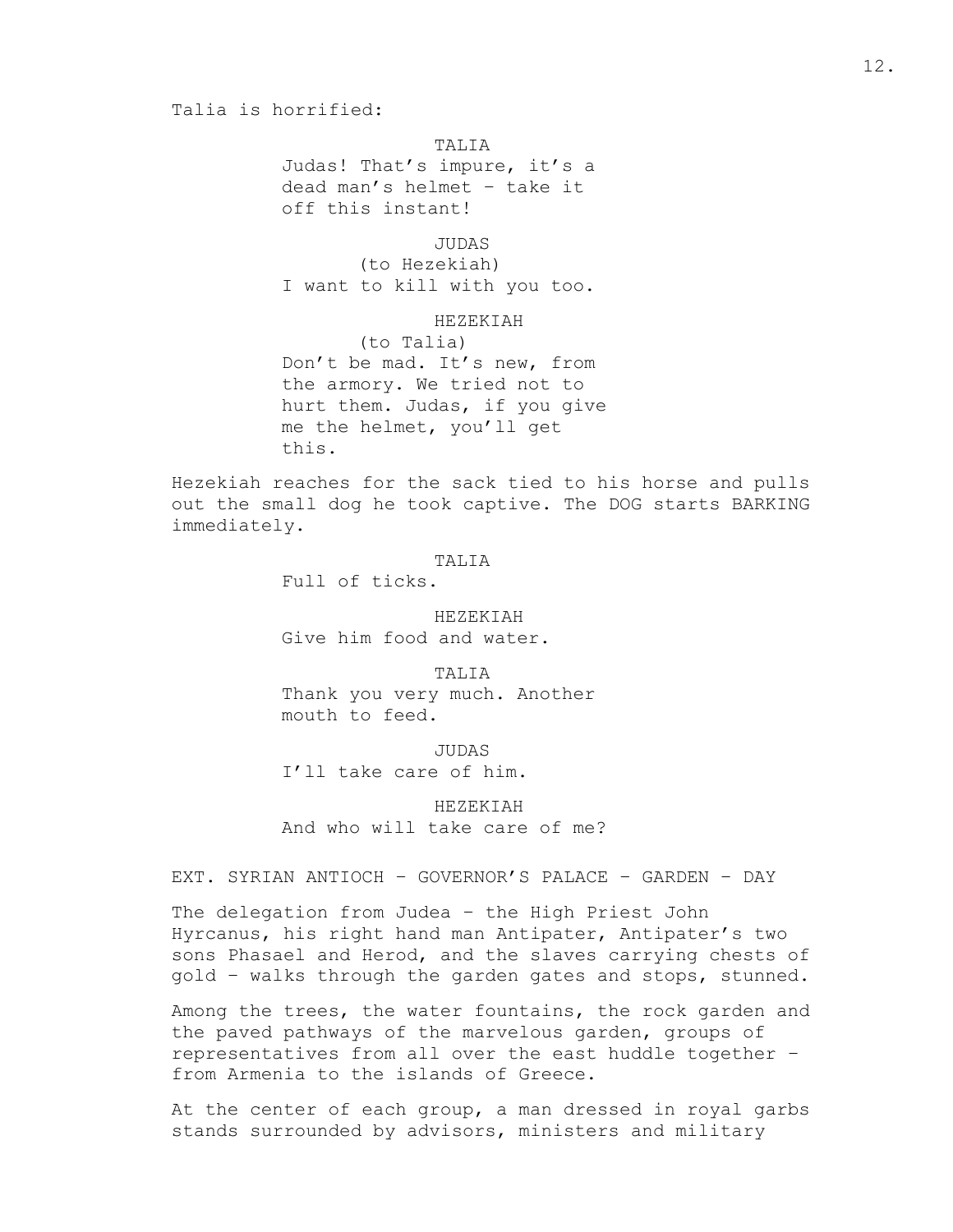men, all dressed up for the occasion. Facing the groups of kings are groups of contenders for the crown – scowling, scheming, ready for battle. Roman senators in togas and Greek lawyers hover from group to group, trying to mediate or instigate, while armed Roman soldiers do their best to prevent angry brawls, conflicts or threats among rival delegations.

It is an awe-inspiring sight. A buzzing hive of nationalities, flagrant dress, crowns, beards, gleaming jewelry, and CONSTANT CHATTER. Herod looks around with a stupefied smile, like a child in a candy store.

POTIMOS, Julius Caesar's freed slave, lords over the chaos, accompanied by guards and slaves. He is a short, balding Greek man with skittish, mousy eyes.

HYRCANUS

It'll be a week before we get in.

POTIMOS

(declares) You, the king of Armenia and three advisors – the Consul Gaius Julius Caesar will see you now.

The king of Armenia, pale, with big eyes and a reddish gold crown upon his black hair, hurries into the palace, accompanied by his advisors. Behind one of the trees, a young scowling redheaded man walks off, accompanied by a remarkably tall Greek lawyer carrying scrolls and documents. They both hurry in, but are blocked by Potimos and the guards. Hyrcanus watches this, concerned.

#### HYRCANUS

Who are those?

The redheaded man takes a ring off his finger with a gigantic diamond and hands it to Potimos. Potimos examines it, pleased, and lets them in.

Antipater walks over to speak to Potimos in private. Hyrcanus is sweating and tense. Herod offers him a cloth handkerchief.

> HYRCANUS Is Antigonus not here? Do you see him? Has he not showed up?

> > HEROD

We don't know him.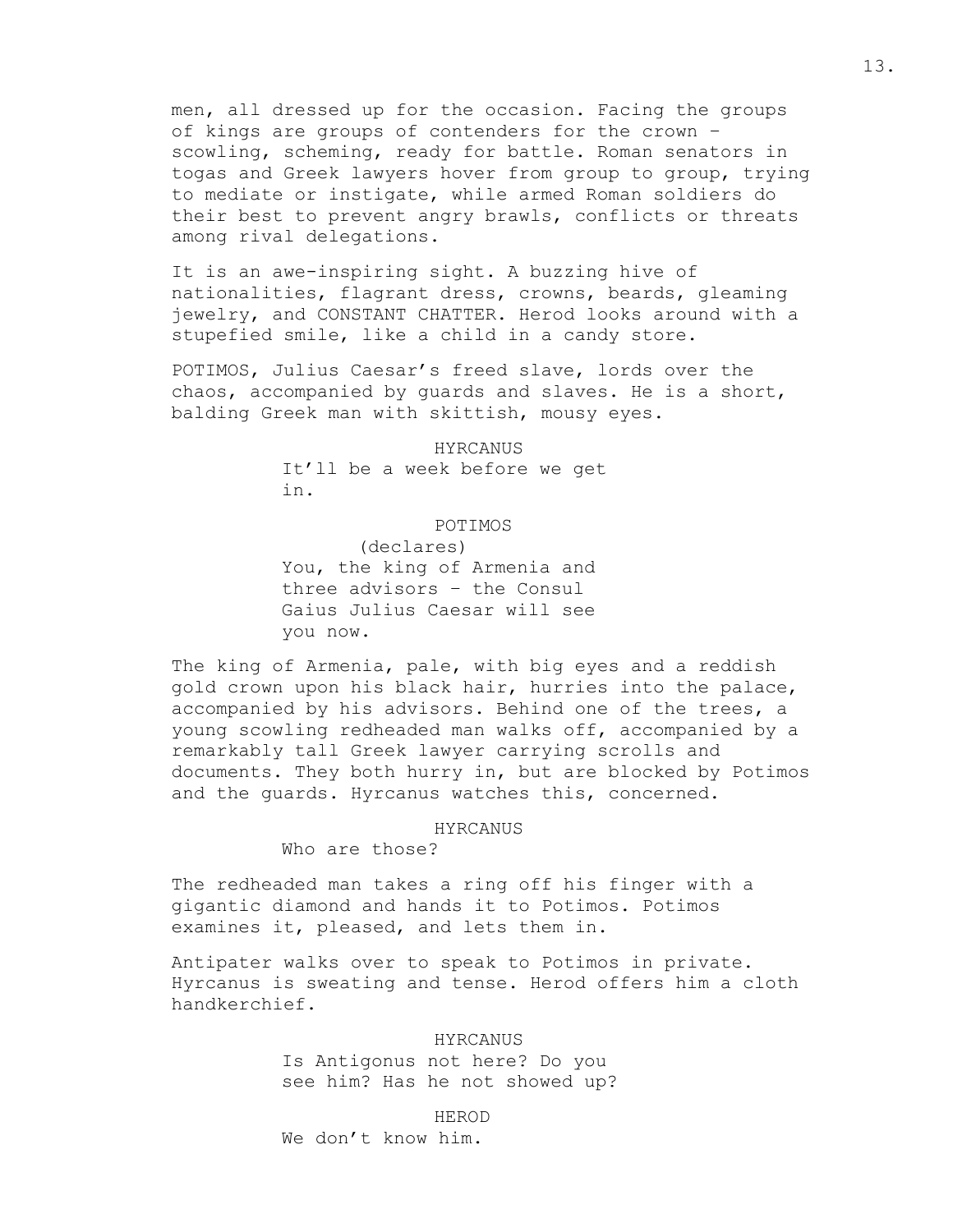## HYRCANUS

A handsome man. Tall. A prince. Looks a lot like me. He's my brother's son, Aristobulus. I'm his uncle.

Antipater walks over with Potimos.

## POTIMOS

You'll go in after the Armenians. It won't take long.

ANTIPATER (to Hyrcanus, quiet) Antigonus hasn't showed up.

# HYRCANUS

Who was that man who went in after the king?

POTIMOS

(smiles) That was Tigranes, the son of the king's brother, who very much wants to replace him. Just like it is with your people. Would you like me to store your chests somewhere safe?

Potimos's slaves carry the chests of gold away.

The palace doors open, and the Armenian delegation runs out, horrified. They quickly get on their horses, get into their carriages and leave the place.

Roman guards exit the hall, leading the former ruler in handcuffs, his black hair matted. He's screaming in a foreign language. They disappear with him behind the big gate.

#### HYRCANUS

What is this? Where are they taking him? Where is his crown?

PHASAEL

It's terrible. This place is a slaughterhouse.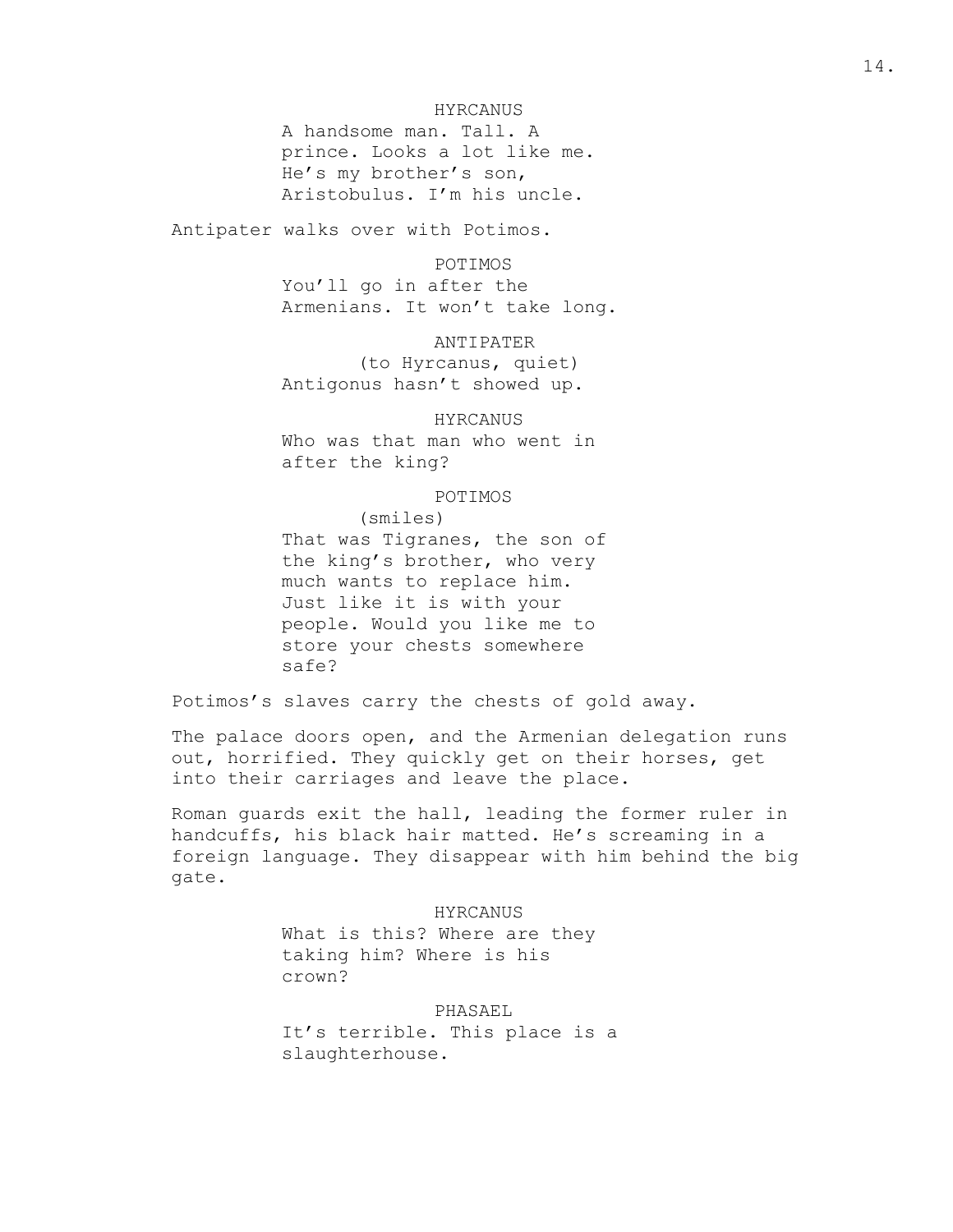HEROD It's wonderful. I love this place. I want to live in a place like this.

Soldiers struggle to carry chests bursting with gold coins and disappear into another door. Tigranes, the young redheaded man, comes out with his lawyer. The lawyer is carefully carrying the deposed king's crown. Tigranes is overjoyed and overwhelmed. Several senators gather around him.

POTIMOS

As I said, Caesar makes his decisions quickly. You can head in now.

# INT. GOVERNOR'S PALACE – RECEPTION HALL (SYRIA) – DAY

JULIUS CAESAR, in uniform, sits on a luxurious throne. SEXTUS CAESAR, the Roman Governor, sits by his side. His officers and advisors stand around them. The chests of gold the slaves brought in earlier are displayed before them. The delegation from Judea enters the hall. Potimos declares:

#### POTIMOS

From Judea – John Hyrcanus of House Hasmonean, the High Priest of the Jews, and with him, his right hand man, Antipater son of Antipas and his two sons Phasael and Herod, all bless Gaius Julius Caesar, Consul and Dictator on behalf of the Roman Senate, conqueror of Gaul, conqueror of Egypt and defender of Rome.

Julius Caesar gets up and, to the surprise of those present, walks over to Hyrcanus and Antipater and hugs them warmly. Herod is moved by this, and looks at Julius with a gleam in his eyes.

## JULIUS CAESAR

It's alright, Potimos, we know each other. (to Antipater) These are your sons?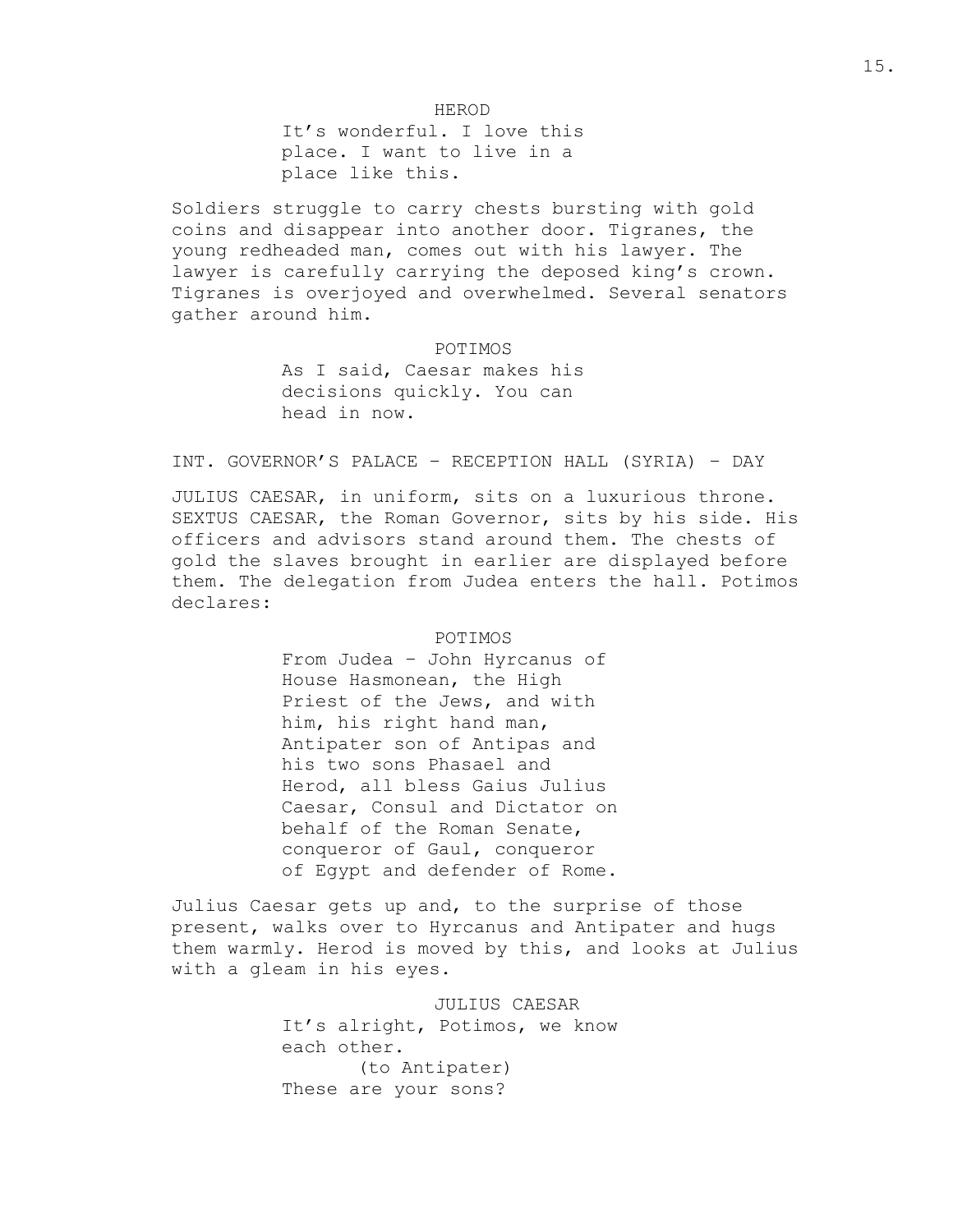## ANTIPATER

Phasael, the eldest, and Herod, his younger brother. They organized the convoys of equipment and supplies from Ashkelon for your war in Egypt.

JULIUS CAESAR I thank you. (to his men) I am happy to say there is nothing to discuss in this case. I was there myself and can attest to what these men did for the Roman people. Many of the rulers who now come to us begging were only yesterday assisting the traitor Pompey in his war against Rome. Unlike them...

One of Julius Caesar's men walks over and whispers in his ear. Julius Caesar smiles and nods.

JULIUS CAESAR (CONT'D)

Let him in.

Potimos lets four men into the hall: MATTATHIAS ANTIGONUS, accompanied by three others – Ptolemy king of Chalkis, a Roman senator in a toga, and an elderly Greek lawyer. Antigonus is truly impressive in his beauty and appearance.

Slaves bring in a chest with a giant golden wreath. MURMURS OF AWE ripple through the crowd. Hyrcanus pales. Antipater and his sons watch Antigonus with great interest.

## ANTIGONUS

A golden wreath for the emperor's carriage on its Roman Triumph.

## POTIMOS

Mattathias Antigonus, contender to the throne of Judea. Antigonus is the nephew of John Hyrcanus, who stands before us today.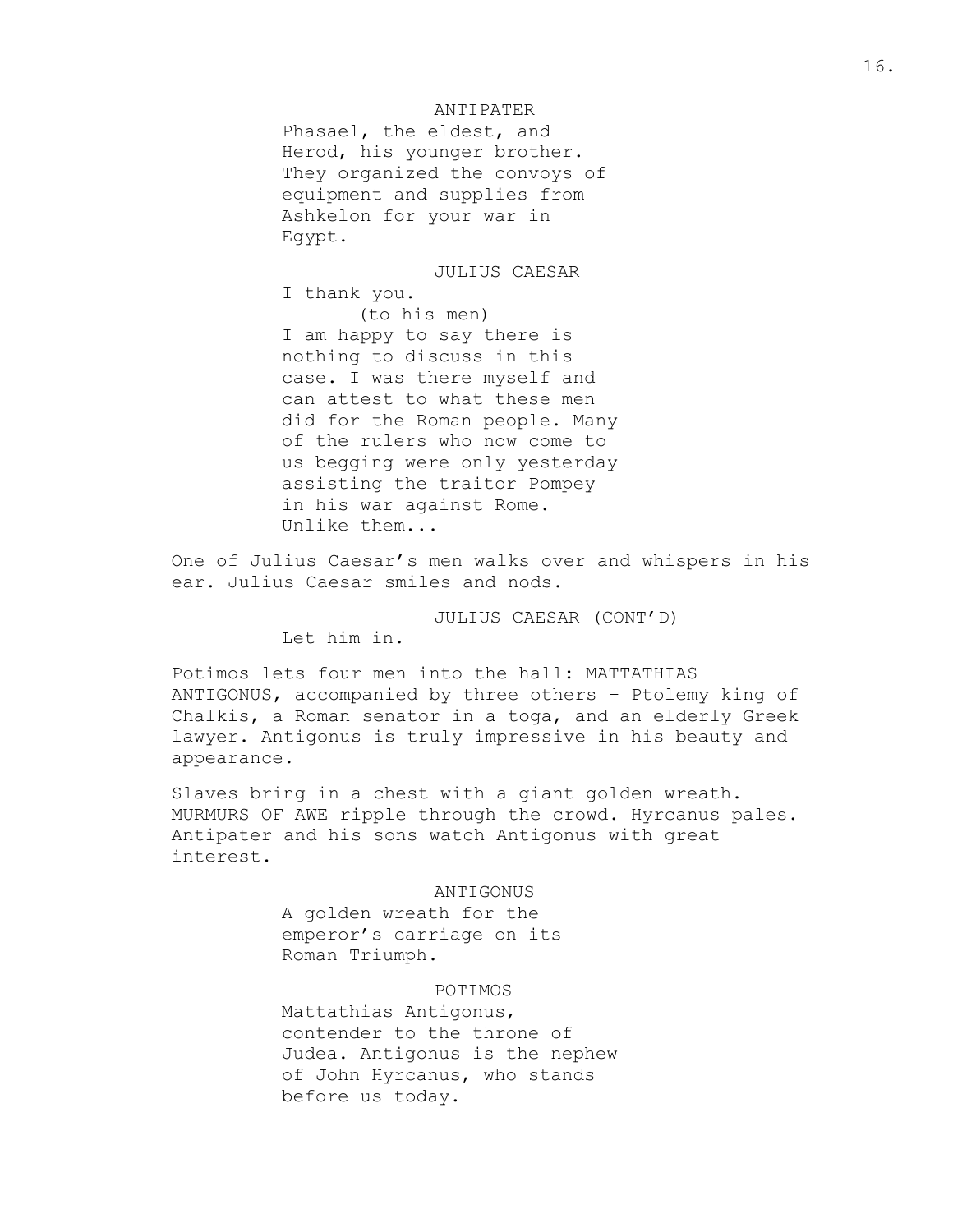## JULIUS CAESAR

This man, John Hyrcanus, recruited an army and courageously broke the siege on Alexandria, struck the army of Ptolemy the 13<sup>th</sup>, and altered the tides of the war.

HEROD

(cynical, to Phasael) Didn't father do all that?

JULIUS CAESAR

In Rome they say the Gods bring us victory. This time they sent our friend from Judea to bring us victory – and they do not even believe in our Gods. Therefore, as a sign of gratitude, Zoilos, read our decision.

ZOILOS, Julius Caesar's secretary, a haggard man who looks like he's suffering from a toothache, reads quickly from a scroll:

## ZOILOS

I, Julius Caesar, emperor and dictator, have decided on behalf of the Senate, that since Hyrcanus son of Alexander man of Judea has proven his loyalty and dedication to our interests, he and his offspring shall be rulers of the Jewish People, and serve as High Priests for eternity, and be our allies and count among our dearest friends.

Mattathias Antigonus looks around at his men in anger. It seems they promised him something else.

> HYRCANUS (whispers to Antipater) I'm not a king? What is a ruler of people?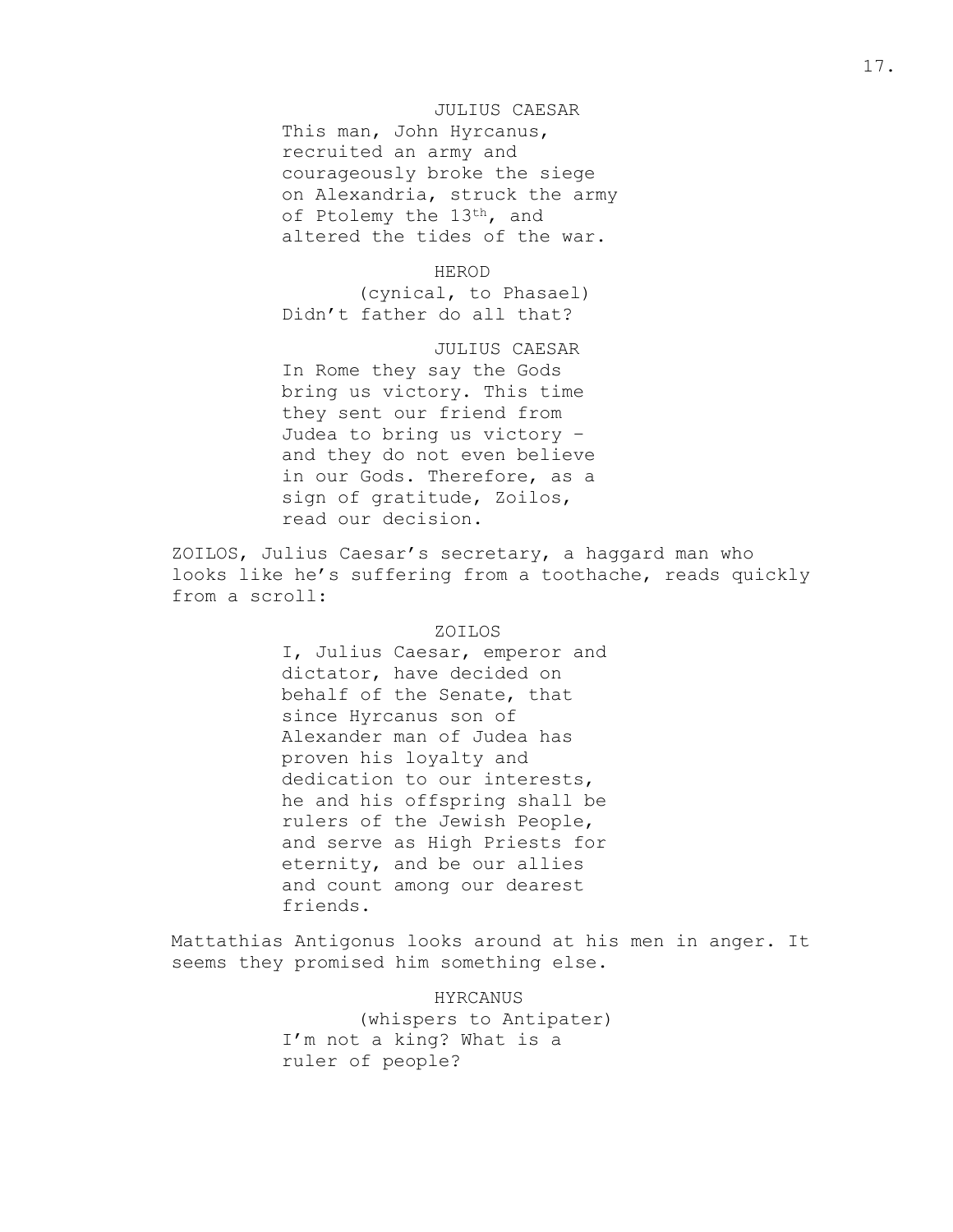## ZOILOS

No clerk shall have the right to recruit soldiers from among the Jews. The Roman army shall not park along your land's shore, and no taxes shall be collected. The city of Jaffa and its port, like all of the cities, towns and villages torn from their rule, shall be returned to them as it was before.

Mattathias Antigonus can no longer hold his tongue:

## MATTATHIAS ANTIGONUS

Sir, these people your lordship glorifies were the minions of the traitor Pompey, sir. Along with Pompey they shattered the walls of Jerusalem and killed thousands of their own people. Along with him they desecrated the Holy Temple and deposed my father, Aristobulus, the lawful king of Judea. They handed over to Pompey the treasures of our temple so that he might fund his war against you.

Julius Caesar's men are made visibly uncomfortable by this. They clearly see Hyrcanus in a different light. Hyrcanus and his delegation are nervous.

> MATTATHIAS ANTIGONUS (CONT'D) This kindly man, John Hyrcanus, my good uncle, exiled me and my brother and sisters like dogs from our homeland and confiscated our homes and our property. My father's body has been embalmed in a closet of honey for the past two years because his brother will not allow him to be buried in Jerusalem. You, sir, sent my father Aristobulus and my brother (MORE)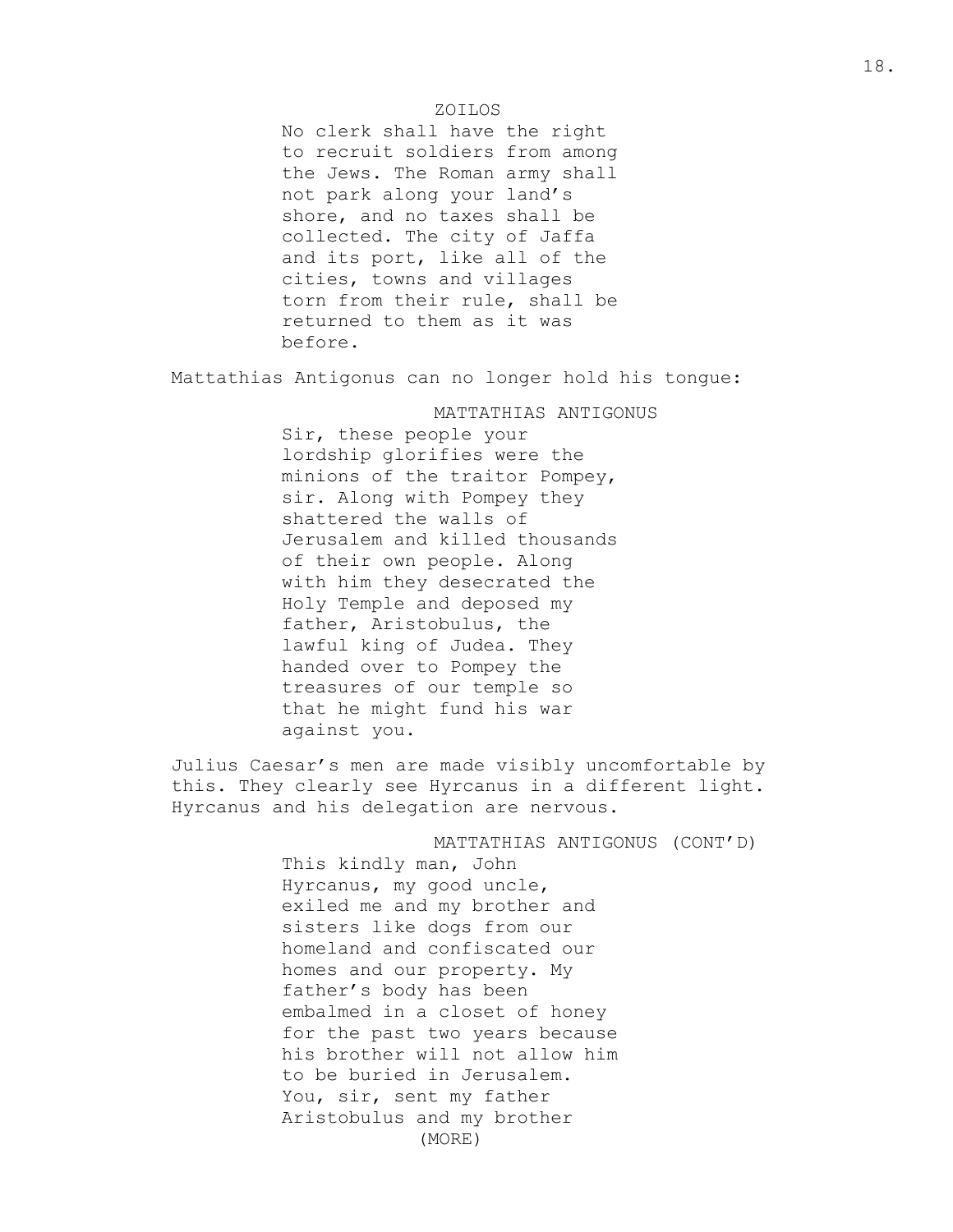## MATTATHIAS ANTIGONUS (CONT'D)

Alexander to fight Pompey in your name. They never made it. Pompey's supporters poisoned my father and took my brother's head with an axe. They gave their lives for you before you defeated the traitor.

JULIUS CAESAR That is true.

MATTATHIAS ANTIGONUS Unlike them, these two jumped on my lord's bandwagon after Pompey was killed. This evil duo shook in fear of your revenge, just like the rulers of the kingdoms shivering outside this door as we speak. It was not to your rescue that they rushed to Egypt, but to escape your vengeance. If you give them their lives as a gift, you will be remembered in the pages of history as a merciful ruler who forgives his enemies. But if you make the mistake of appointing them rulers over a land that hates them like a man with mange hates his boils, you will soil the glory of your wisdom forever.

MURMURS ripple through the hall. Julius looks at Hyrcanus, who is embarrassed, and Antipater, who seems expressionless.

## JULIUS CAESAR

(to Mattathias Antigonus) Your rhetoric teacher was worth whatever you paid him, but even so, I would not recommend calling me a fool if I do not do as you say. (to his men) This young prince is like an acrobat, walking the tightrope (MORE)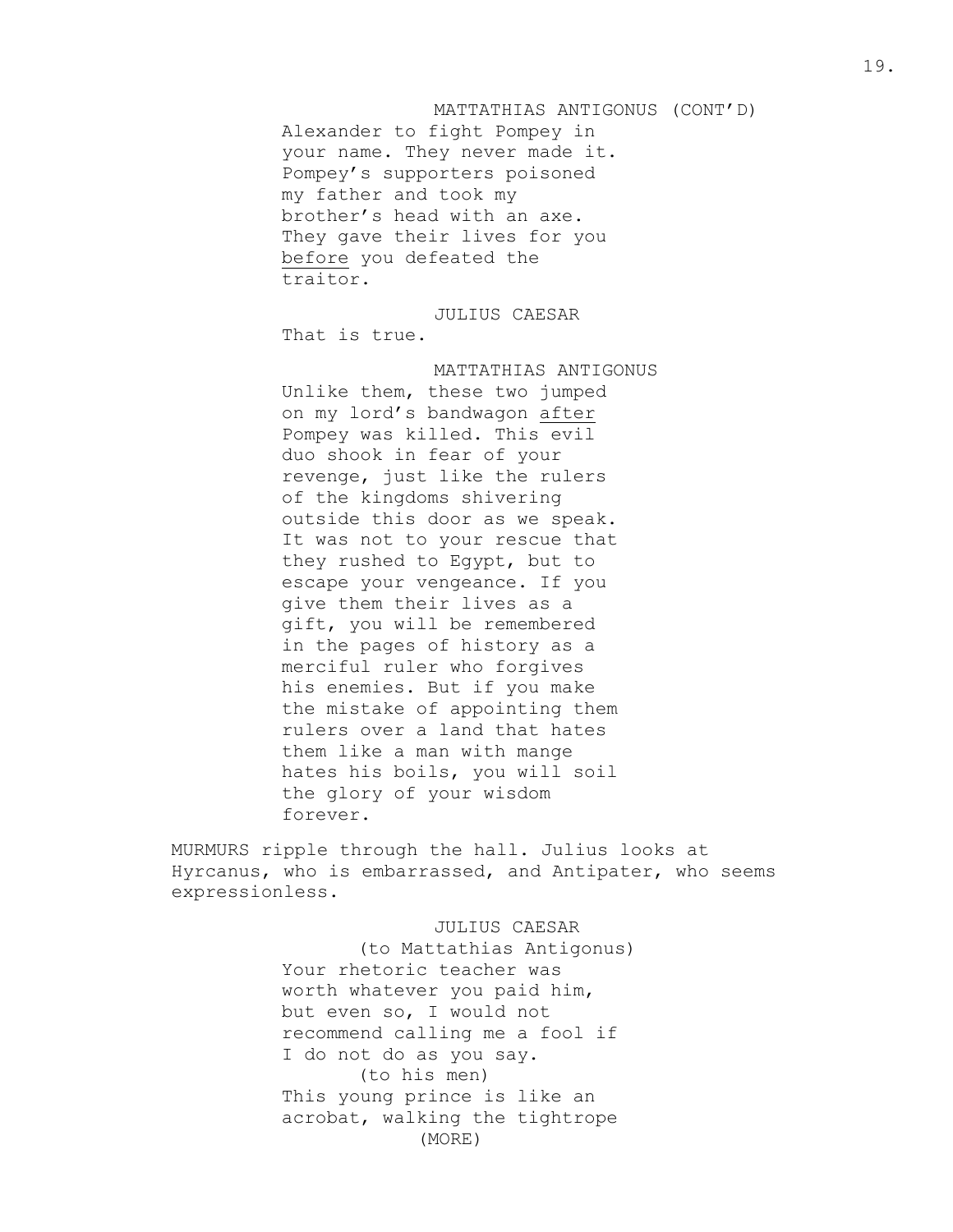JULIUS CAESAR (CONT'D) between courage and insolence. Who among you would wish to answer him? But be quick about it, because the courtyard is packed.

## HEROD

(quiet, to Phasael) This is where I want to be. In places like this. With people like these.

ANTIPATER My loyalty to Caesar needs no rhetoric. For even if I am

Antipater takes a step forward and surprisingly drops his garment. He stands nearly naked in the middle of the hall, to everyone's amazement. His body is covered in bandages and battle scars.

> ANTIPATER (CONT'D) ...my body cries out. From an arrow before the walls of Pelusium; the burn marks from boiling oil when I was first up the wall; the broken rib from an Egyptian horse's hooves in the Nile Delta; and the sword wounds from the battle on the river's banks, when I and this good man, leading thousands of our soldiers, broke through the siege the Egyptians had placed on my lord.

Antipater puts his robe back on.

silent...

ANTIPATER (CONT'D) But I, sir, do not cry out, do not apologize and do not defend myself. I am merely stunned to hear this acrobat, whose father betrayed Rome again and again, was exiled and imprisoned and defected from prison time and time (MORE)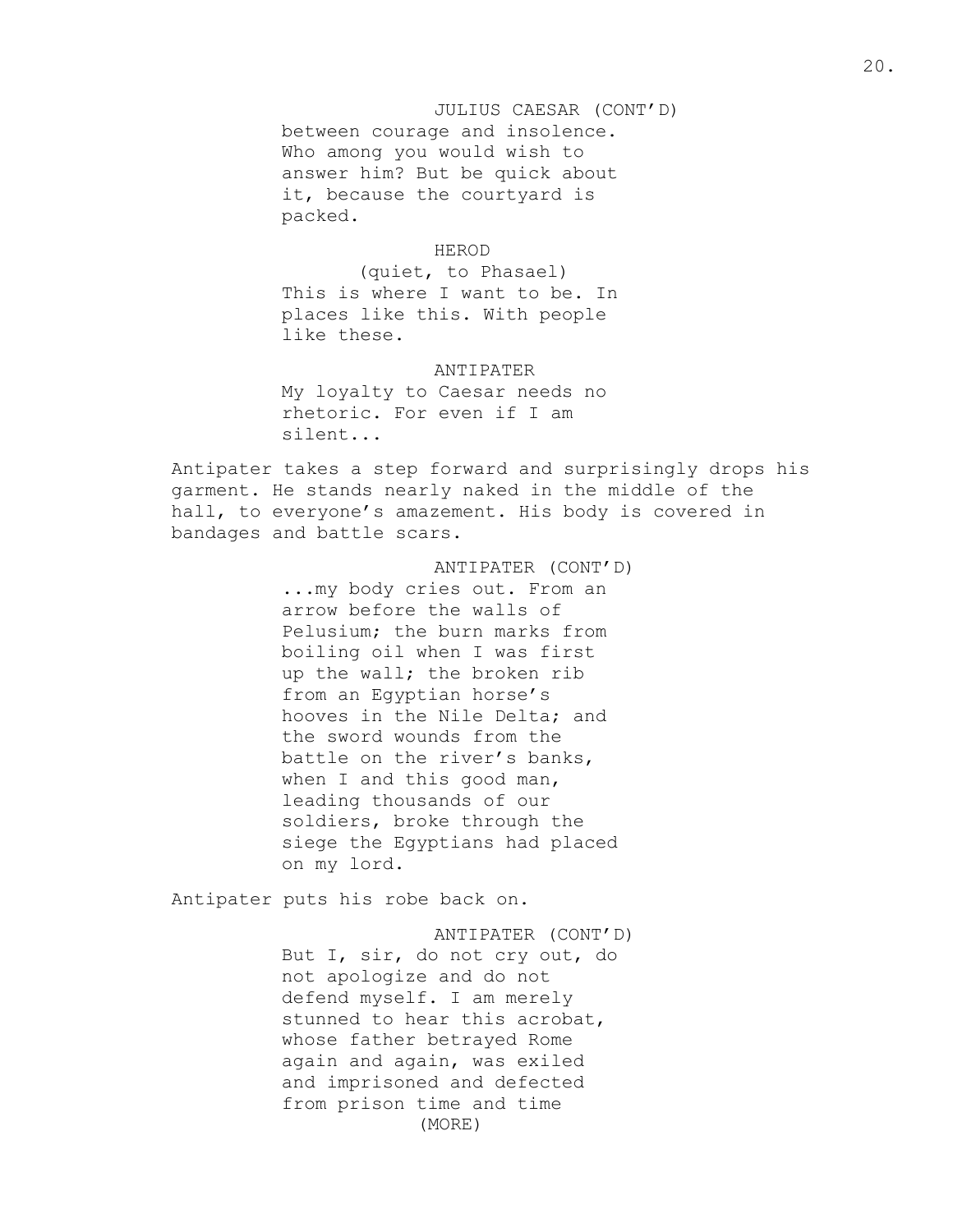# ANTIPATER (CONT'D)

again. This young man, who inherited from his father the passion for riots and rebellion, stands here and dares to accuse others of disloyalty. He asks for the kingdom? He should thank his God that he is still alive, unlike his father and brother. If you give him the scepter he will stab it in your back the moment he has the chance.

#### JULIUS CAESAR

Alright, time for my decision. Antigonus, my young friend. Your uncle is loyal to Rome, not to one man or another. If in the future I shall betray Rome as Pompey did, I hope they should fight me in the name of Rome. After all, what do I look for in my allies? Loyalty, judgment, and political wisdom. Zoilos...

Julius Caesar signs a document that Zoilos hands him.

JULIUS CAESAR (CONT'D)

And you, Antipater son of Antipas – how would you prefer to serve your country? Choose a position worthy of your wisdom, valor and talent.

#### ANTIPATER

Sir, you bestow the honor, it is for you to determine its measure.

## JULIUS CAESER

So be it. Zoilos, write this down. Antipater shall be the strategos of Judea, governor and supervisor over this hard land. From this day forth, he and his lineage shall be citizens of Rome and deserving of all the rights of Roman (MORE)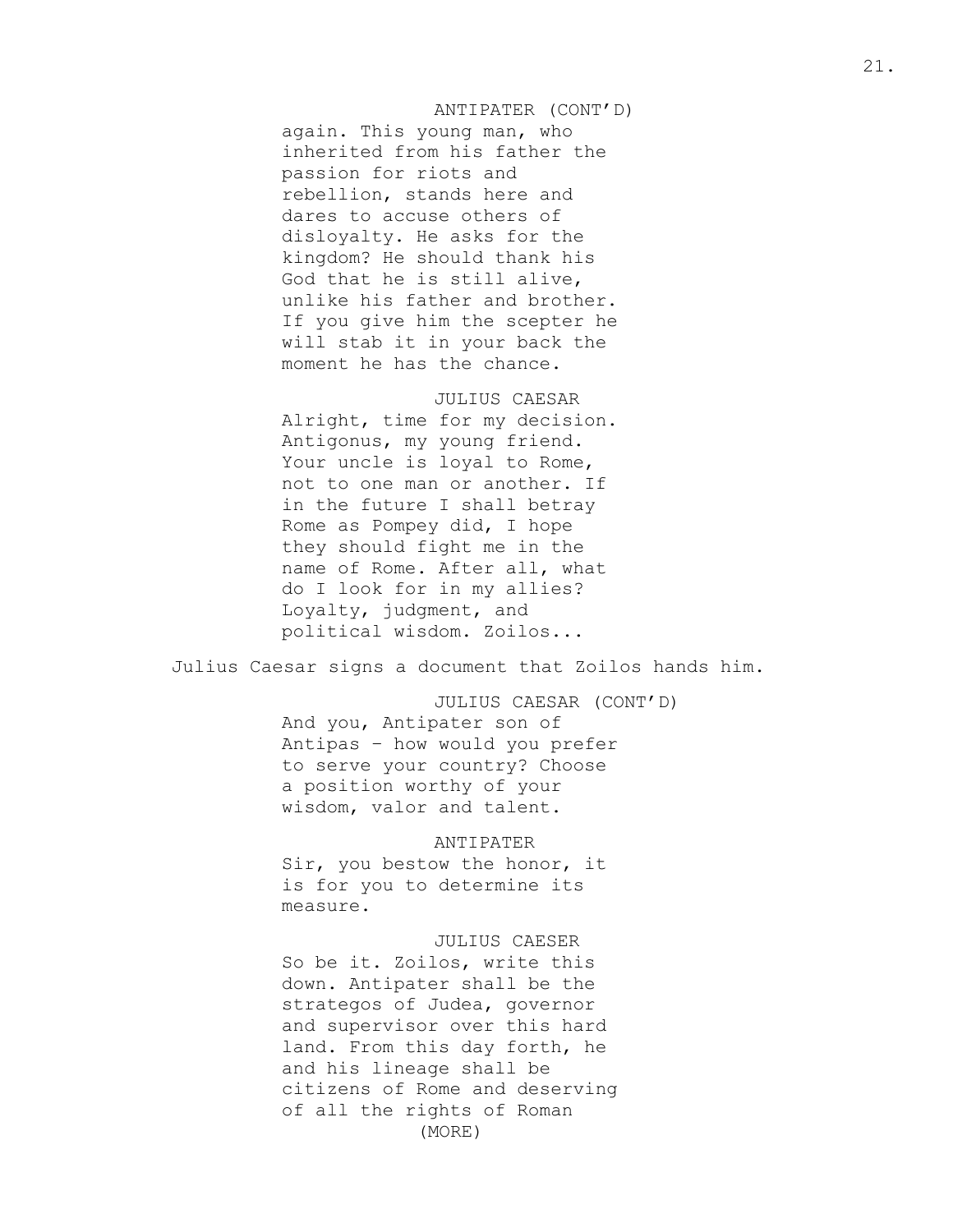JULIUS CAESAR (CONT'D) citizens. Antipater, appoint them district governors. Let them start to work with their father.

Phasael and Herod are surprised by this. Herod secretly shakes Phasael's hand. Sextus Caesar whispers something in Julius Caesar's ear.

## MATTATHIAS ANTIGONUS

Sir, these Edomites were our slaves, and now you appoint them our rulers?

## JULIUS CAESAR

Sextus Caesar, our governor in Syria, asks that your first mission be to restore peace to the Galilee. We hear that Jewish robbers are stirring up chaos over there.

# MATTATHIAS ANTIGONUS And if these people rule over them, the Jews will continue

to rebel.

# ANTIPATER

Now he's threatening you too.

Antigonus turns to leave. He gestures to his people to take the chest with the golden wreath that he brought in.

> JULIUS CAESAR Young man, Antigonus – all of us here understand you were meant for greatness. We're only asking ourselves whether that pretty head of yours will be adorned in the future with a crown, or heaven forbid be chopped off and adorn the top of a spear. A great war approaches, against the Parthians, our sworn enemies from the east. Join me. And who knows, you might make a name for yourself.

Potimos shows up by the chest with the golden wreath, along with two slaves.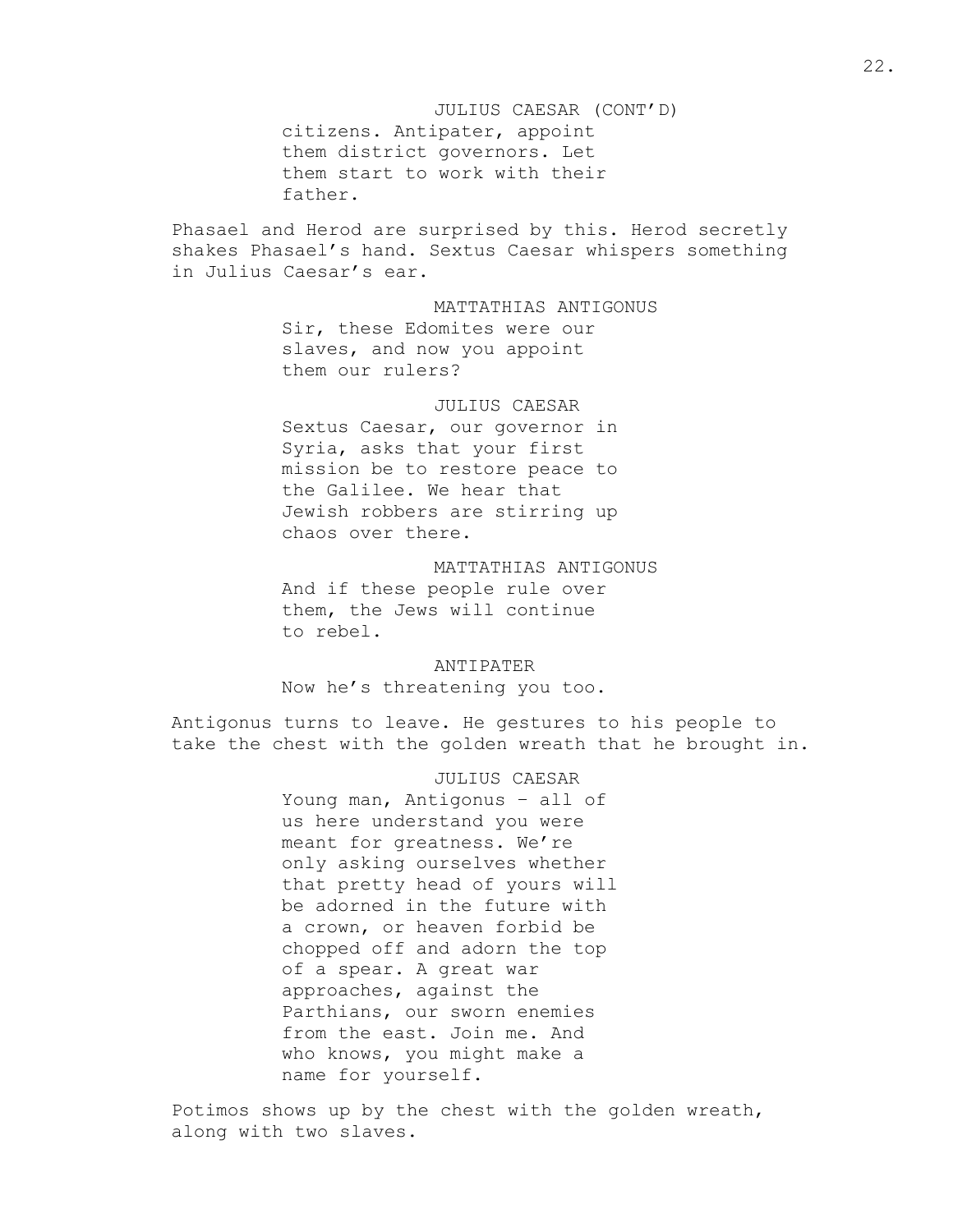POTIMOS It's alright. You can leave it here with us. We'll take care of it.

Hyrcanus, Antipater, Phasael and Herod walk by, stifling their smiles.

> MATTATHIAS ANTIGONUS (in Hebrew) Don't be too happy, uncle. The wheel keeps turning. Roman careers end very swiftly. Before you can even sit down on your throne, I will knock you off of it, like my father did to you. I promise you that.

## HYRCANUS

And yet for 16 years I have been the High Priest in Jerusalem, while your father is eaten by fish in the Tiber in Rome.

HEROD (comes close to Antigonus's face) And I will chop off your pretty little head with my own bare hands. I promise you that as well.

The hall is silent, and Herod's words are heard, loud and clear. He notices Julius Caesar and the others staring at him.

#### POTIMOS

Gentlemen...

As they leave, another similar delegation enters – a glorified king and his ministers, advisors, and slaves carrying in a gift of gold for Caesar.

INT. DORIS'S PARENTS HOUSE (JERUSALEM) – DAY

In the Edomites' neighborhood in Jerusalem, it's a large room in the home Doris's parents. The smoke of incense rises from red clay pomegranates. Figurines of the threehorned fertility goddess are set in niches in the wall. In the center of the room there's a large bed where DORIS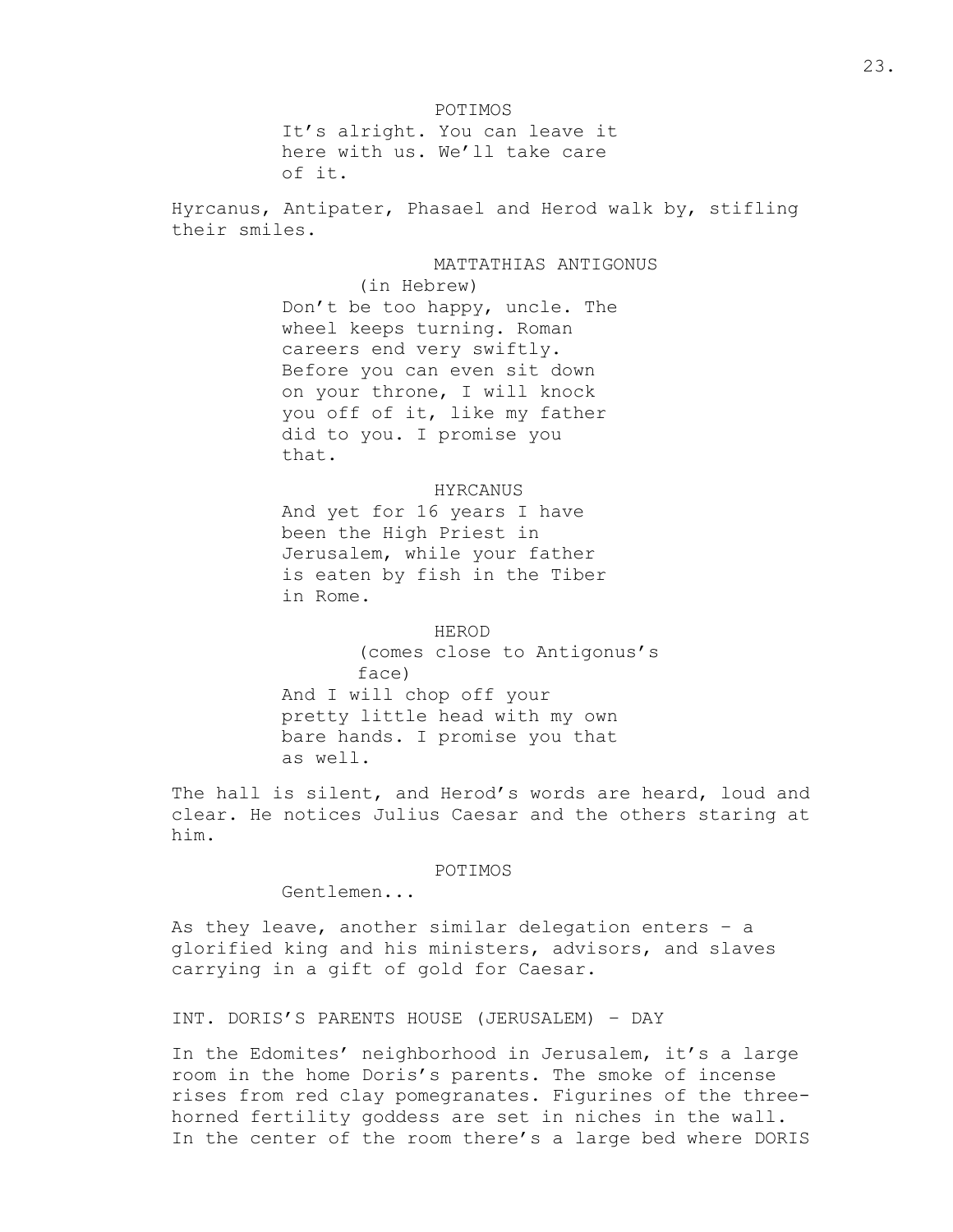(14, Herod's bride-to-be) sits, naked and frightened.

An elderly priestess mumbles, and the royal court's women prepare Doris for her wedding night. They weave flowers in her hair and smear her body with perfumed oils. During the ceremony, the women sing a song about what she can expect on her wedding night:

WOMEN

(singing) He stands at the gate His sword on his thigh Open up for him Let him enter your rooms

Open the gate And your beloved shall come Feed you honey Put roses in your lap

CYPROS, Herod's mother, and UZA, Doris's stout mother, watch her. Both women are no older than 40. Cypros, eyes gleaming, looks like a Gypsy woman. Little SALOME, 10 years old, Herod's sister, clings to her mother. She's a tanned girl with straight hair.

> CYPROS Persimmon perfume. Herod has loved persimmon ever since he was a child. It drives him crazy. He'll swallow her up this way - like you swallow the first fig before summer.

The priestess brings a golden cup up to Doris's lips. Doris refuses to drink.

> UZA Drink it, Doris. It's good. You won't feel a thing.

#### CYPROS

Force her.

Facing the bed, on a special stand, there is a golden mask of a wild donkey with two rubies for eyes. Doris stares at the mask, hazy. The women's singing grows louder: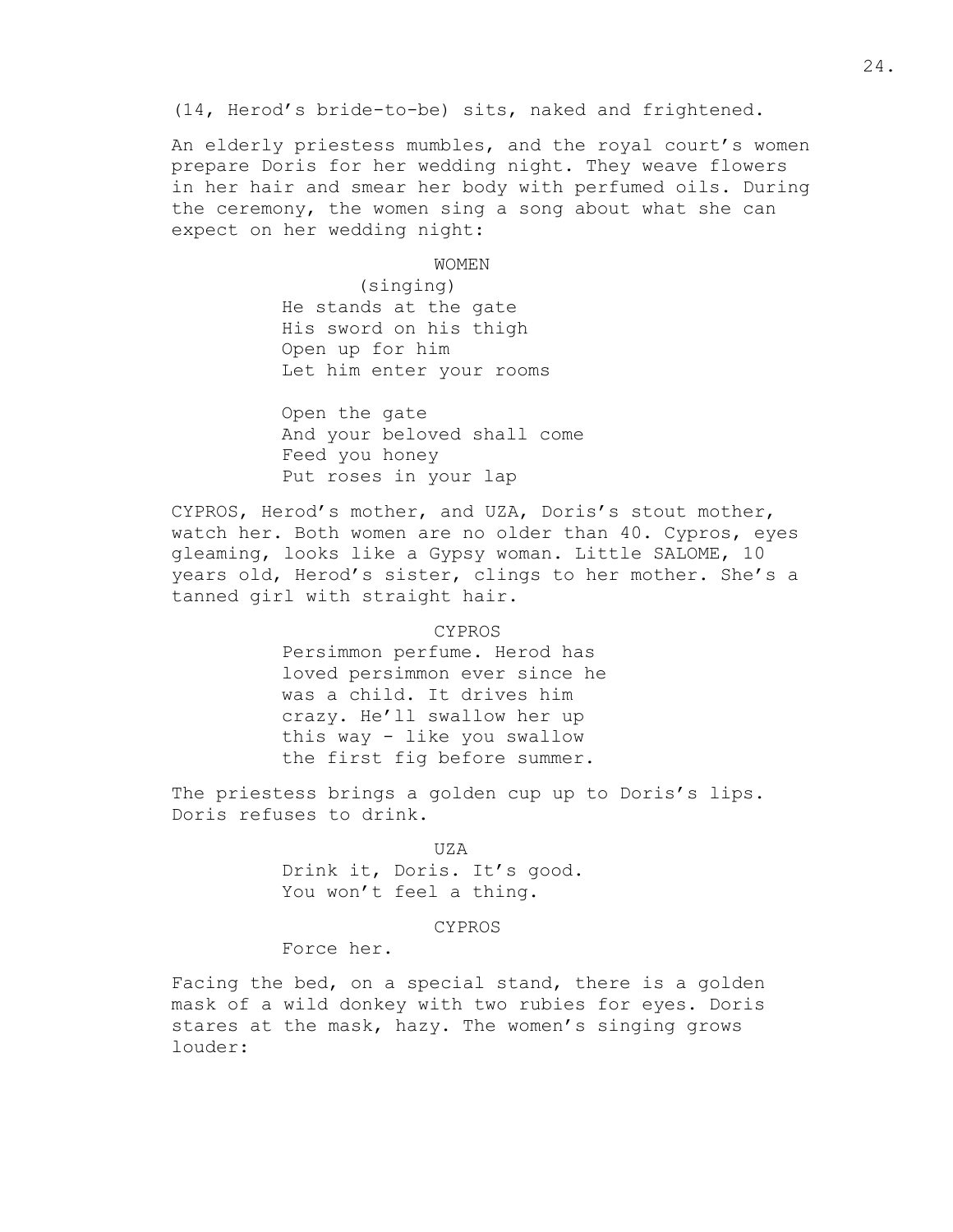#### WOMEN

(singing) Who is this stranger, mother Whom I did not call And if he hurts me, mother If he breaks my heart

Rise, daughter of the desert Today he is your master Tomorrow he is your slave Tomorrow he is your slave

Doris is afraid. The women lay her down, shove a pillow beneath her behind, grab her and pin her down to the bed. The two mothers approach the bed. Little Salome peeks fearfully through her fingers.

The priestess tends to something we cannot see between Doris's legs. Then she pulls it out and ceremoniously presents to Cypros the thread that blocked the girl's genitals. Cypros puts the thread in a small golden box. The women's singing is quite loud now:

## WOMEN

(singing) Give him a flower A desert apple The enchanted milk of your body River water.

## SALOME

If you put one of those in me I will burn the house down.

CYPROS When you were a baby I wanted to sew you shut, but your father wouldn't let me.

One of the handmaidens, sickened by the sight, runs out of the room.

> CYPROS (CONT'D) What's wrong with her?

UZA She's a Jew. Too delicate.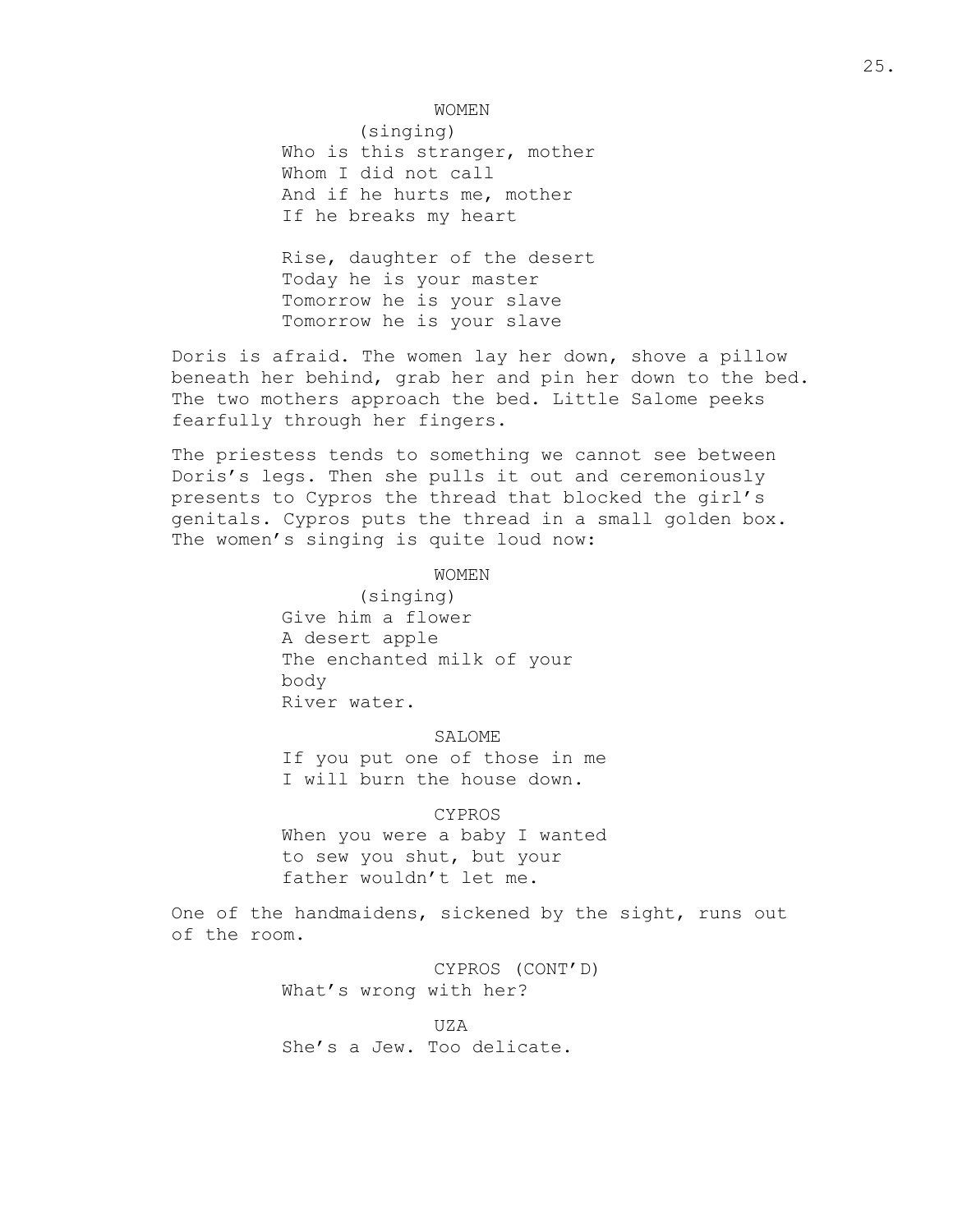## CYPROS

Catch her. Tell her to keep her mouth shut or I will rip out her tongue with my bare hands. Why did you let her in here? Now she'll run off to tell the Jews.

# EXT. JERUSALEM – ANTIPATER'S COURTYARD – DAY

In the courtyard of Antipater, governor of Judea, there's a flurry of activity – slaves prepare the yard for the wedding according to orders from BAGOHI, 30, the gorgeous Persian eunuch, and his personal assistant, a curlyhaired boy named HABUB, 15.

## **BAGOHT**

Scatter the large pots with the trees around the yard. I want a blooming green garden here. Arrange the couches along the walls, under the trees. Habub...

HABUB

Yes. I'm here.

BAGOHI

Don't deal with anything right now, just listen. Take out the most beautiful cloths we have – velvet, silk, Damascus, lace – drape them over the couches and make sure none of these people steal anything. Where are the pillows? Has anyone seen the pillows? Find the pillows, scatter them on the couches, after you've covered them in cloth.

Several half-naked dancers rehearse acrobatic exercises. Bagohi locks in on their leader.

> BAGOHI (CONT'D) You, come to me for a moment. Finish rehearsing and go get dressed. The High Priest is coming to this wedding, and I don't want you waving asses (MORE)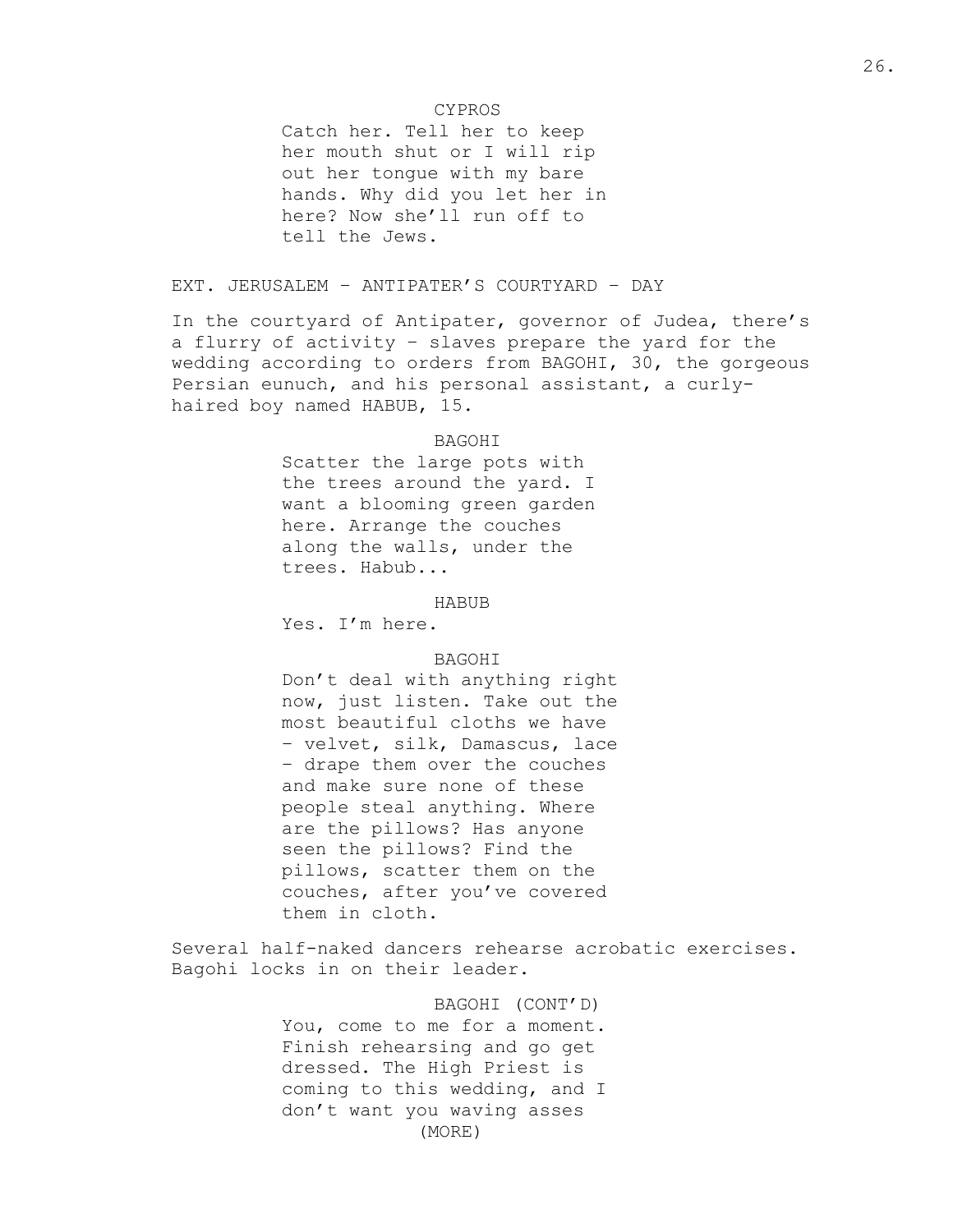BAGOHI (CONT'D) and tits in his face. Habub, go find out where the groom is hiding; I haven't seen him since this morning.

Habub heads into the house.

INT. ANTIPATER'S HOUSE – ENTRANCE LOUNGE (JERUSALEM) – DAY

Sitting in the lounge are KOSMELEKH, the father of the bride, a bitter man, and Antipater. They're discussing the terms of the marriage. Herod and Phasael are in the room as well.

> KOSMELEKH Then I'm calling the wedding off.

## ANTIPATER

What will you gain by doing that, Kosmelekh? You'll lose what you've already spent, and you'll forfeit the wedding gifts.

## KOSMELEKH

But you aren't giving me anything. I'm paying for the wedding, I'm giving you a gigantic estate in the Ella Valley – vines, olives, sheep. What are you giving me?

ANTIPATER

The groom.

KOSMELEKH

No offense – that's not enough.

### ANTIPATER

It's more than enough. This groom doesn't have to study a profession and he doesn't have to build a house. This groom – I was going to announce this at the wedding, but I'll let you know right now – is to be appointed governor of Jerusalem today.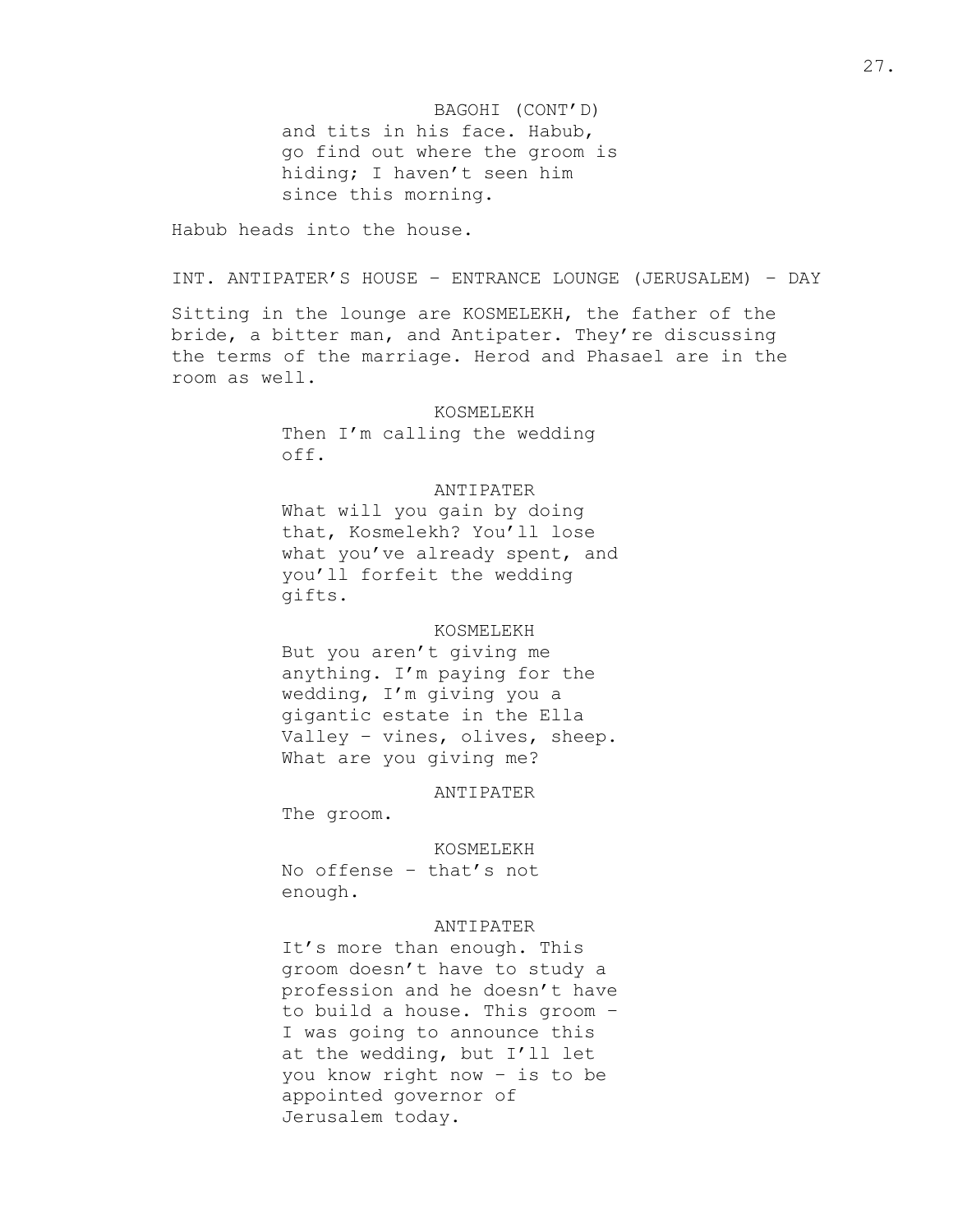Herod turns around, surprised. Phasael must have known about the appointment.

> ANTIPATER (CONT'D) Your daughter will start her life very high up the ladder. Here, Herod is surprised too.

> > HEROD

And Phasael?

ANTIPATER

Phasael will be governor of the Galilee.

HEROD I wanted the Galilee.

# ANTIPATER

No, no. You are getting married today. Settle down with your wife, give us grandchildren. Jerusalem is a complicated city. Be close to me; you will help me and I will help you. Maybe in a year or two.

Herod is not happy about this. Bagohi walks in.

BAGOHI

You're here. Have you bathed already? Have you cleansed yourself? Go get dressed.

## HEROD

It's like I have a second mother, and she doesn't have balls either.

## BAGOHI

The procession is leaving for the bride's house in a bit. If you won't be ready, we'll leave without you.

HEROD A procession without a groom?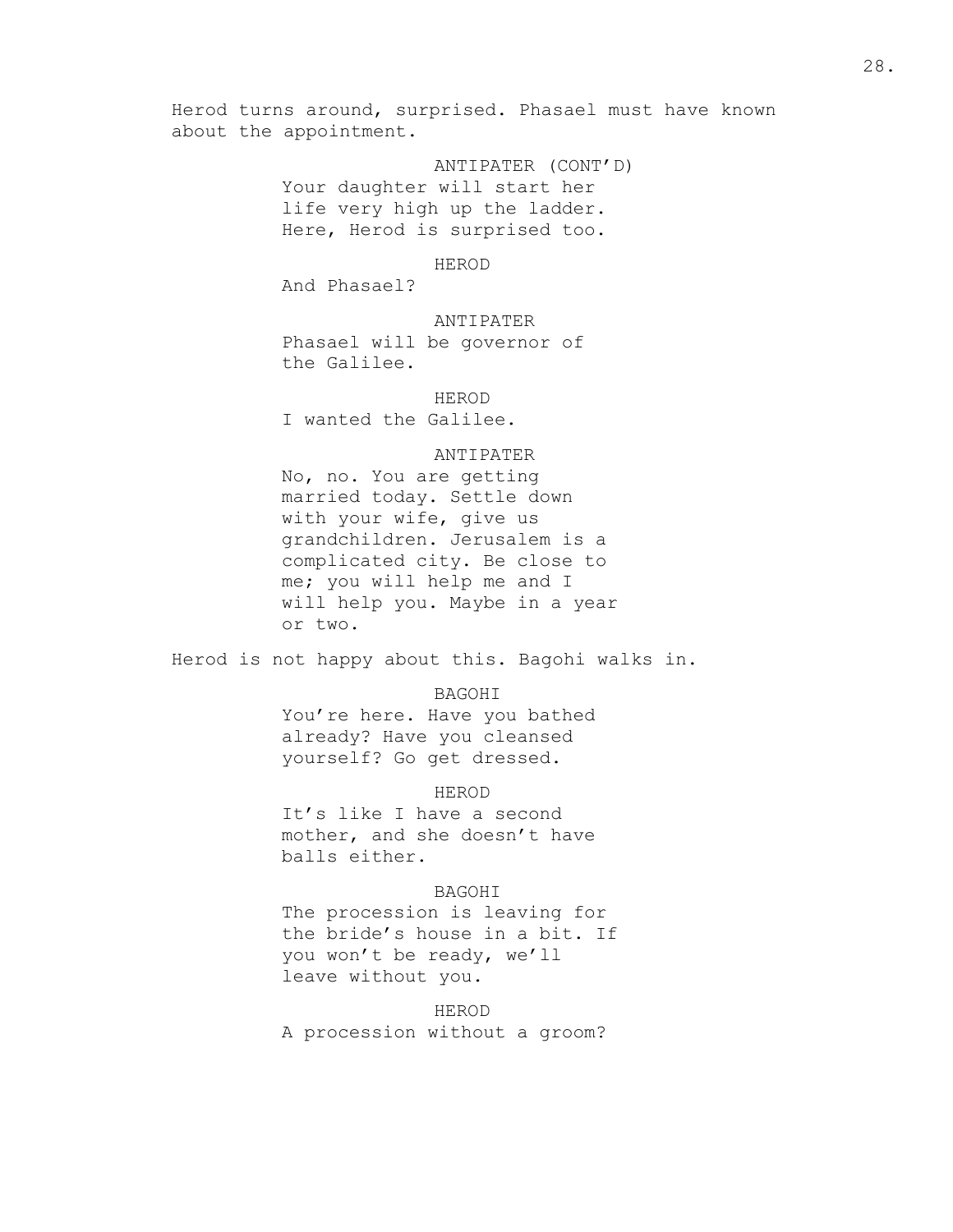# BAGOHI

We'll find someone to take your place, both in the procession and in the bridal bed.

## HEROD

Certainly not you.

BAGOHI

When God wishes it so, even a broomstick can shoot.

Bagohi takes him out of the room.

#### KOSMELEKH

I'd be very happy if this wedding did not include eunuch jokes. It's hard enough for me to give away my daughter for nothing as it is.

EXT. JERUSALEM – ANTIPATER'S COURTYARD – DAY

Herod is off to get dressed. Antipater catches up to Bagohi in the yard.

#### ANTIPATER

Bagohi, where is my wife? Where is Cypros?

#### BAGOHI

I don't know, haven't seen her, haven't heard her.

#### ANTIPATER

Where is my wife, before I scalp you.

## BAGOHI

With the bride. Women's affairs. But it's a secret.

## ANTIPATER

Bagohi, when the High Priest gets here I don't want to hear any singing in Edomite or any wailing in Arabic. Do you understand what I'm saying?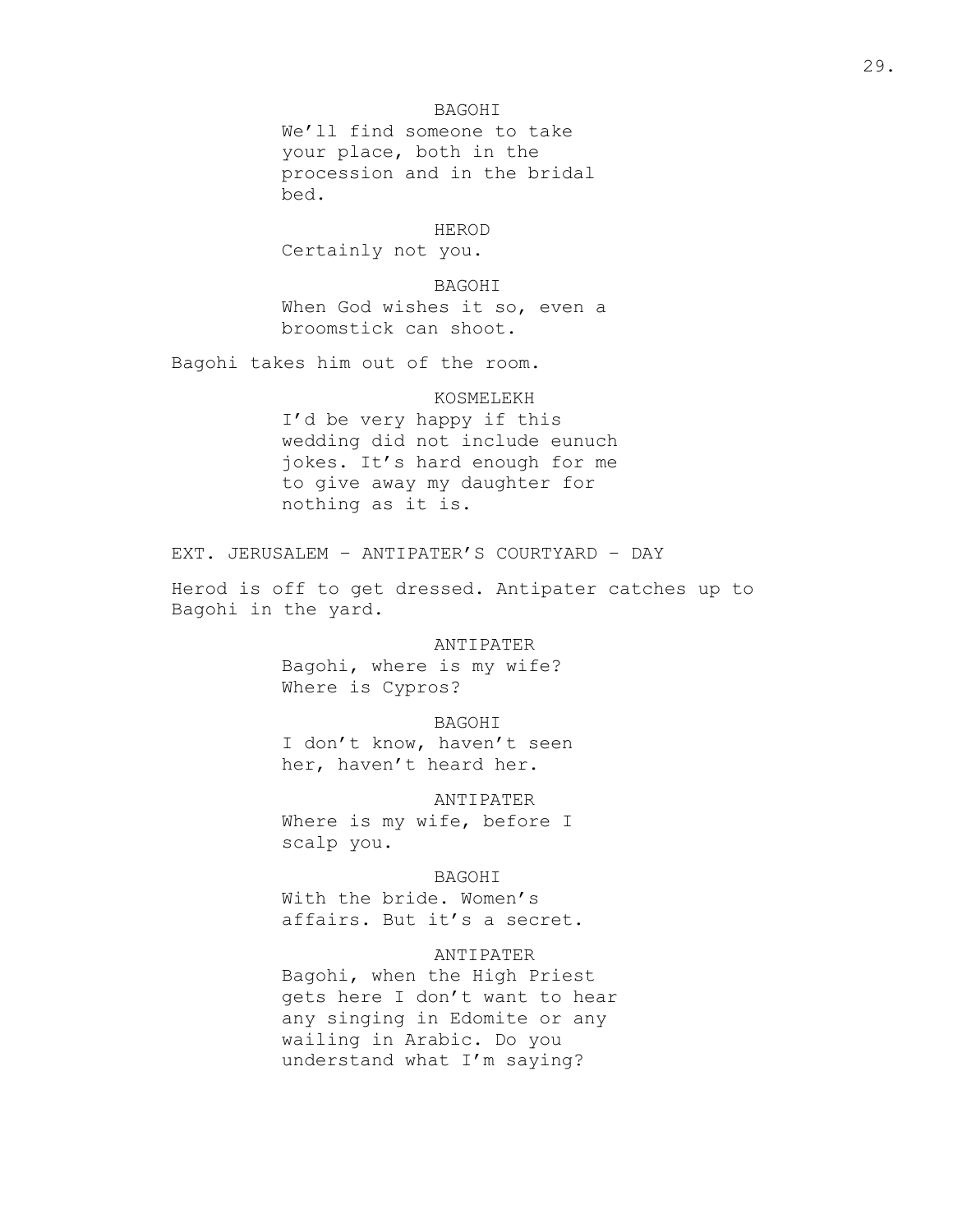## BAGOHI

You won't hear any of that. Nothing but psalms. The Song of Songs. Nothing but Hebrew.

# ANTIPATER

And if I catch any Edomite priests or anyone wearing the head of a donkey – I'll castrate them. Sorry.

#### BAGOHI

Is that all?

## ANTIPATER

And if I find a statue of Qos or any of the old Gods, I will smash it to pieces, and I don't care if it's an inheritance from Cypros's grandmother in Petra. Understood?

## BAGOHI

Understood. If you won't look for it – you won't find it. Go get dressed too.

Antipater walks off. Bagohi makes sure he's gone, then pulls out several three-horned figurines that were hidden in the bushes. He hides the figurines in his clothes. Then he stops and sniffs.

> BAGOHI Habub, what is that smell? Do you recognize that smell?

HABUB Is someone frying something?

BAGOHI Come with me. I'll kill that Greek idiot.

INT. ANTIPATER'S HOUSE – KITCHEN (JERUSALEM) – DAY

Bagohi bursts into the kitchen. He walks past the handmaidens and the kitchen boys, busy chopping vegetables, plucking chickens and kneading dough. He gets to the burning stovetop, where ADONIS, a mustachioed Greek chef, drops slabs of fat into a sizzling pan.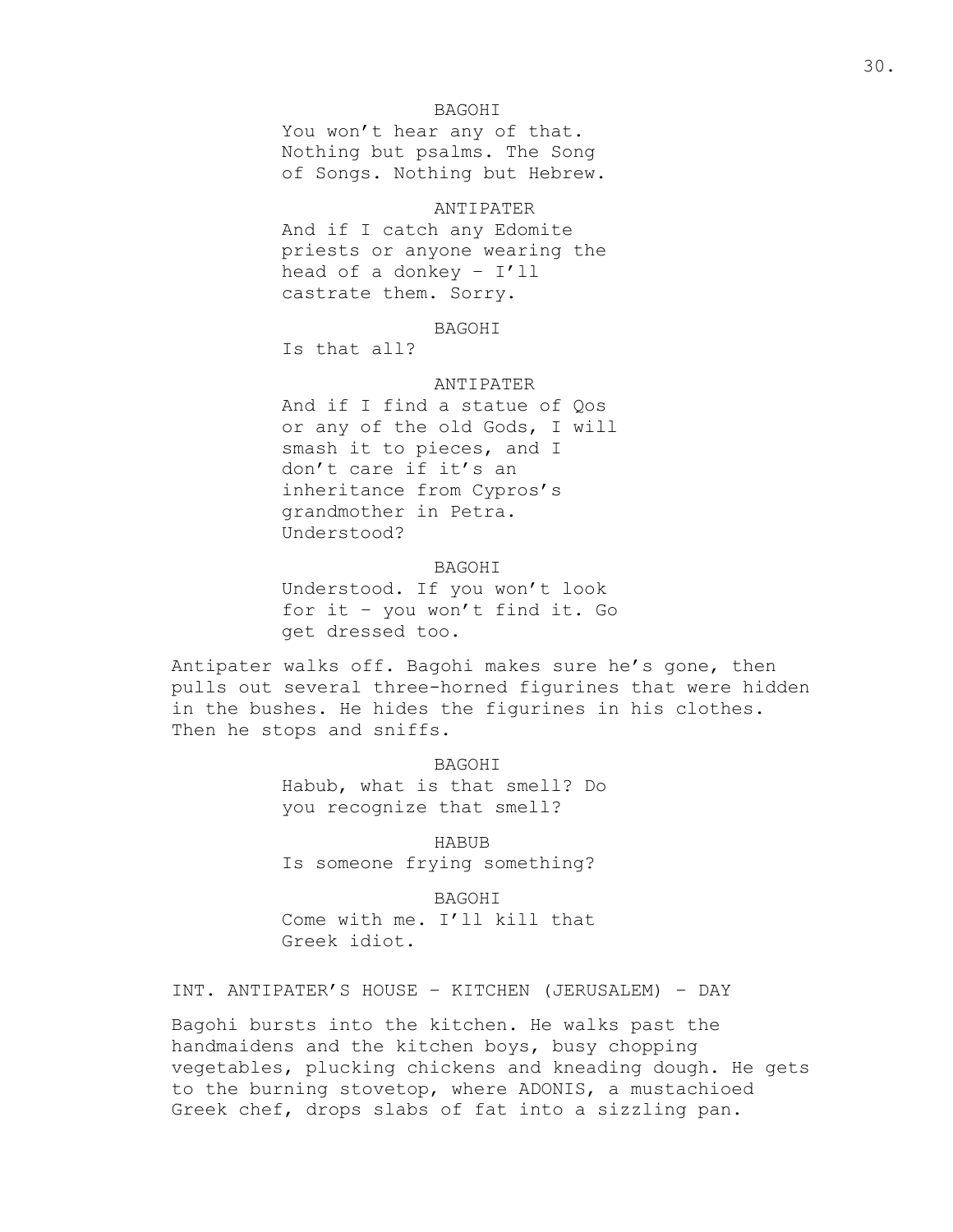# BAGOHI

What is this, what are you frying, what's in there?

ADONIS

Fat.

## BAGOHI

What kind of fat? Is that pork?

## ADONIS

What?

BAGOHI I told you not to use pork fat.

## ADONIS

Then you know nothing about food. This is much tastier. Who doesn't eat pork fat?

BAGOHI

Jews, you idiot, Jews don't eat pork.

#### ADONIS

Then they're barbarians. They need to be educated.

Bagohi lifts the pan from the fire and dumps its contents onto Adonis's feet. Now he beats him out of there.

> BAGOHI Get out of here! Pack your things and get out! (to Habub) See him out.

ADONIS What about my money?

BAGOHI (throws pan at him) Get out! (to other workers) I warn you. If any one of you

dares to cook meat in milk or let any pork in here, I will roast him myself.

He looks at a FEMALE CHEF standing and smiling near him.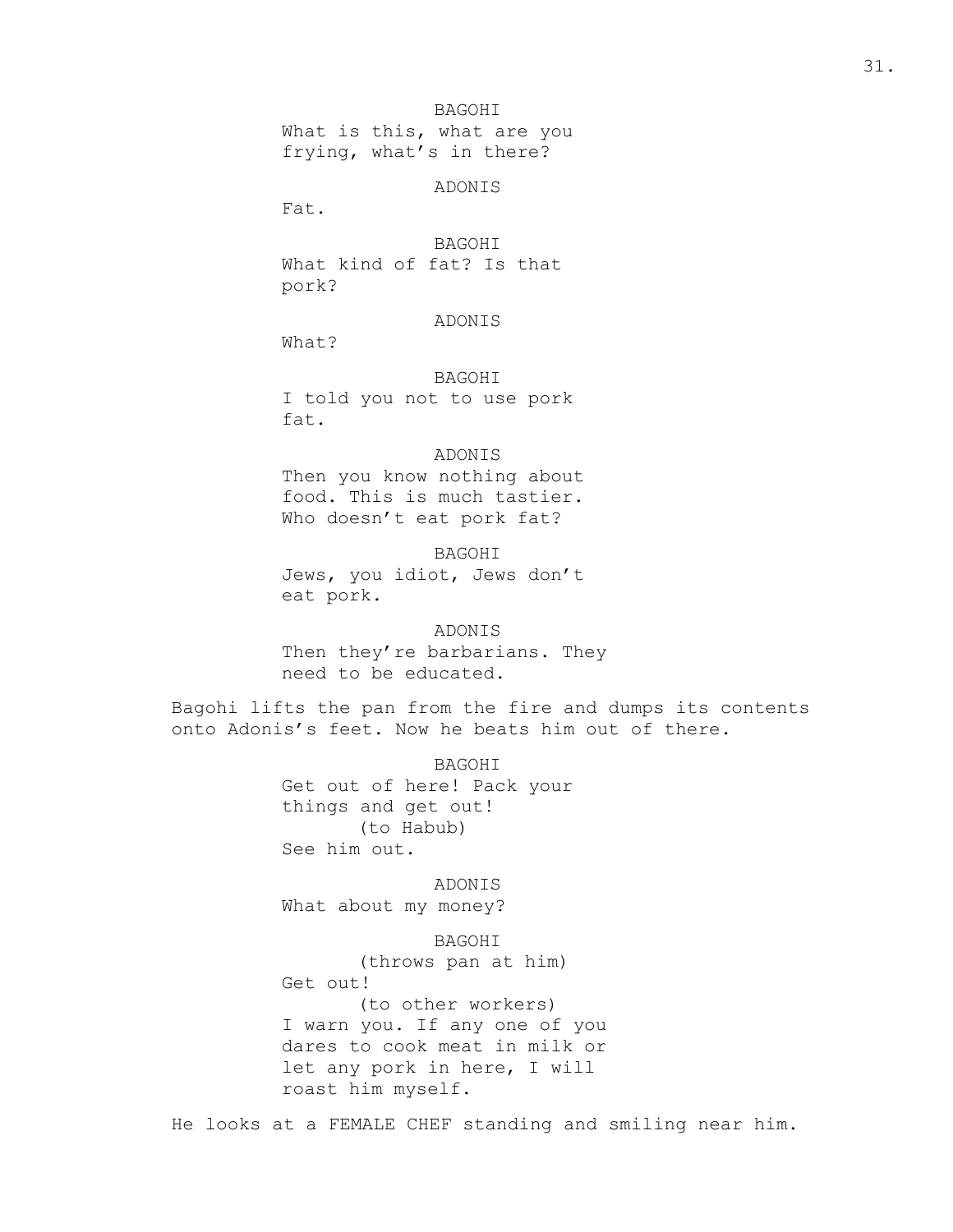BAGOHI (CONT'D) You're a Jewess. Didn't you see what he was frying there?

FEMALE CHEF Excuse me? You brought that arrogant Greek man from Ashkelon with his spawns and his pork because you thought I wasn't good enough. Now you can eat what you cooked.

BAGOHI Get back to work! The guests are arriving. Why am I not smelling bread in the oven?

Habub returns.

HABUB

Come to the gate. There's a problem.

EXT. JERUSALEM – ANTIPATER'S COURTYARD – DAY

Bagohi and Habub cut across the yard, where the wedding procession is getting ready to leave for the bride's house. There is a luxurious litter (a human-powered vehicle, also known as a king-carrier – cab with four carrier poles) with a couch inside decorated with flowers, and there's a carriage bound to two decorated mules, carrying a band of musicians with flutes, tambourines, cymbals, trumpets, shofars, and a large drum. Young men and women have gathered around the carriage, dressed for spring. Herod stands at the head of the procession, ready to start marching.

Bagohi and Habub reach the gate and find three Roman horsemen - including OPTIMUS, a Roman officer - dusty and angry, and the GUARD groaning and writhing in one the hands of one of the horsemen.

> BAGOHI What's going on?

GUARD You said not to let any strangers in today. Because of the wedding.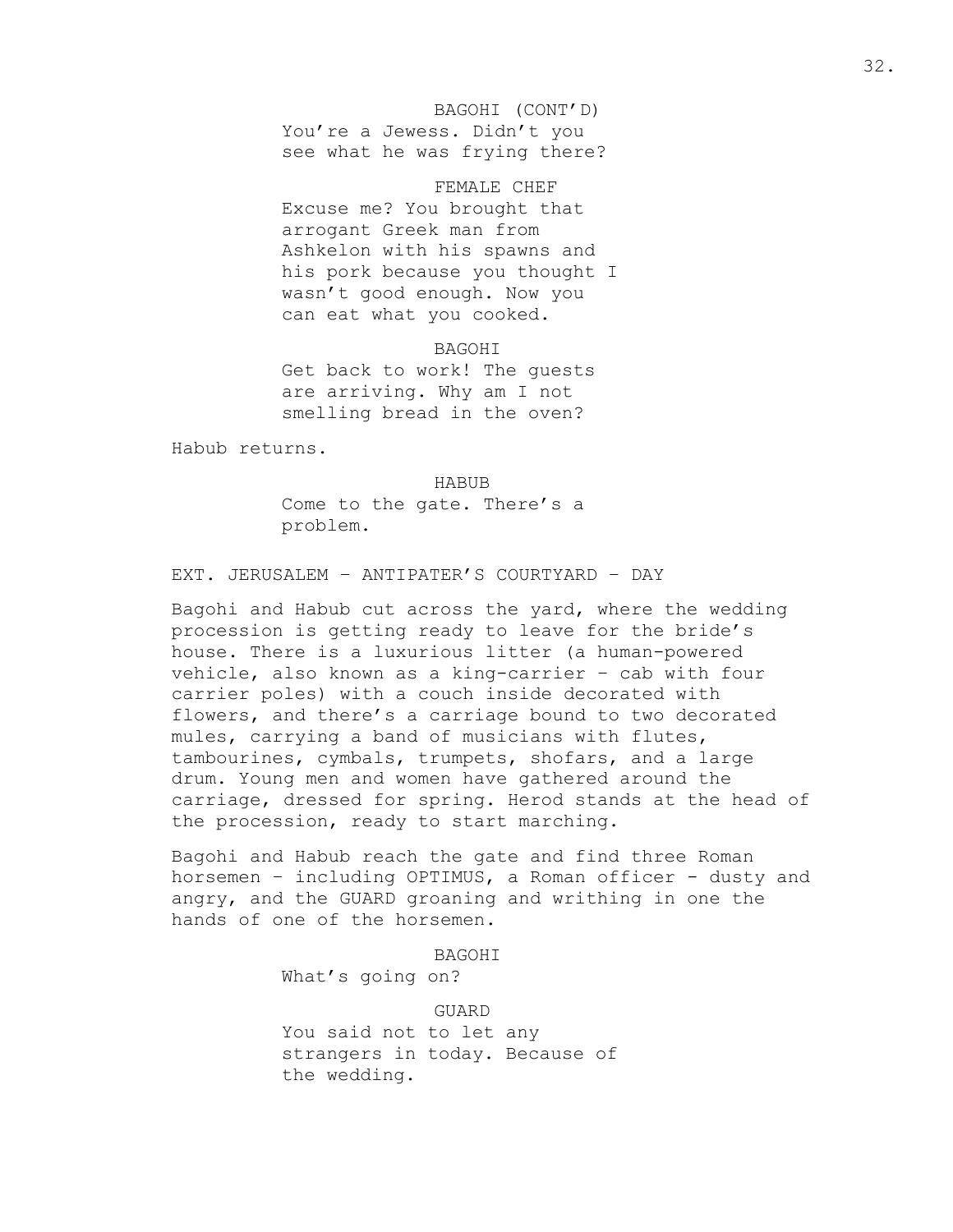## OPTIMUS

I have an urgent letter from Sextus Caesar, the Roman governor in Syria, to Antipater, strategos of Judea.

#### BAGOHI

I'm sorry, please, come in. Our home is your home. We have a wedding right now, and you are invited to join us in our festivities. We will care for the horses. Habub!

Herod has arrived at the gate.

#### HEROD

(to Optimus) Thank you. I'll take that.

Herod takes the letter. He turns to Bagohi.

HEROD (CONT'D) Get my father and Phasael. Hurry.

## HABUB

I'll take them. (to Guard) Listen, you idiot, when a Roman officer wants to come in you open up for him – even if he wants in to your virgin sister's room.

INT. ANTIPATER'S OFFICE (JERUSALEM) – DAY

Antipater summarizes the letter for Herod and Phasael.

## ANTIPATER

Hezekiah the Galilean's gang. They're raiding villages and towns in Syria, stealing weapons, robbing convoys. They burned down a legion base by Gadar. The Nabataeans have put a halt to any convoys along the king's highway. The governor is losing money. He's turned to the Senate in Rome and asked for permission to (MORE)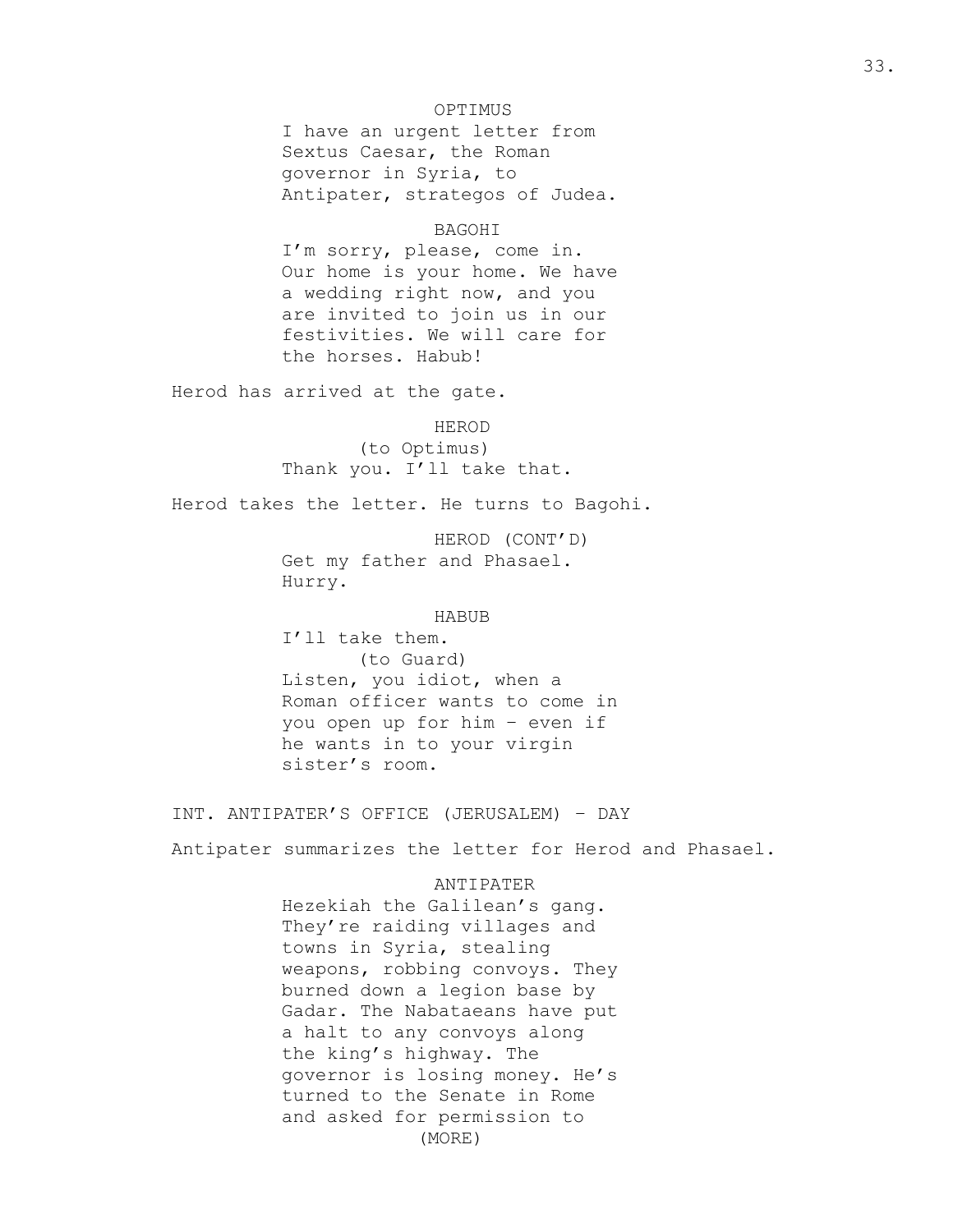# ANTIPATER (CONT'D)

invade the Galilee and take care of the problem himself.

## HEROD

Why do we maintain fortresses and soldiers up there if they do nothing against these rebels?

## PHASAEL

Because both the soldiers and the robbers are from the same families, the same villages.

## HEROD

So they split the loot with the robbers and draw a salary from us.

Habub walks in.

# HABUB

We're ready to go. Waiting on the groom.

## HEROD

Wait outside and don't bother us now. The bride won't run away.

Habub leaves the room.

#### ANTIPATER

Phasael, recruit a battalion of mercenaries. Don't get any Jews. Get Edomites, Samarians, Greeks. Get the Iturean archer's platoon and go restore some order up there.

## PHASAEL

I'm not sure a battalion will be enough. We don't know anything about them. How many they are, where they are...

#### HEROD

Are you afraid?

## PHASAEL

I'm cautious and I am not arrogant.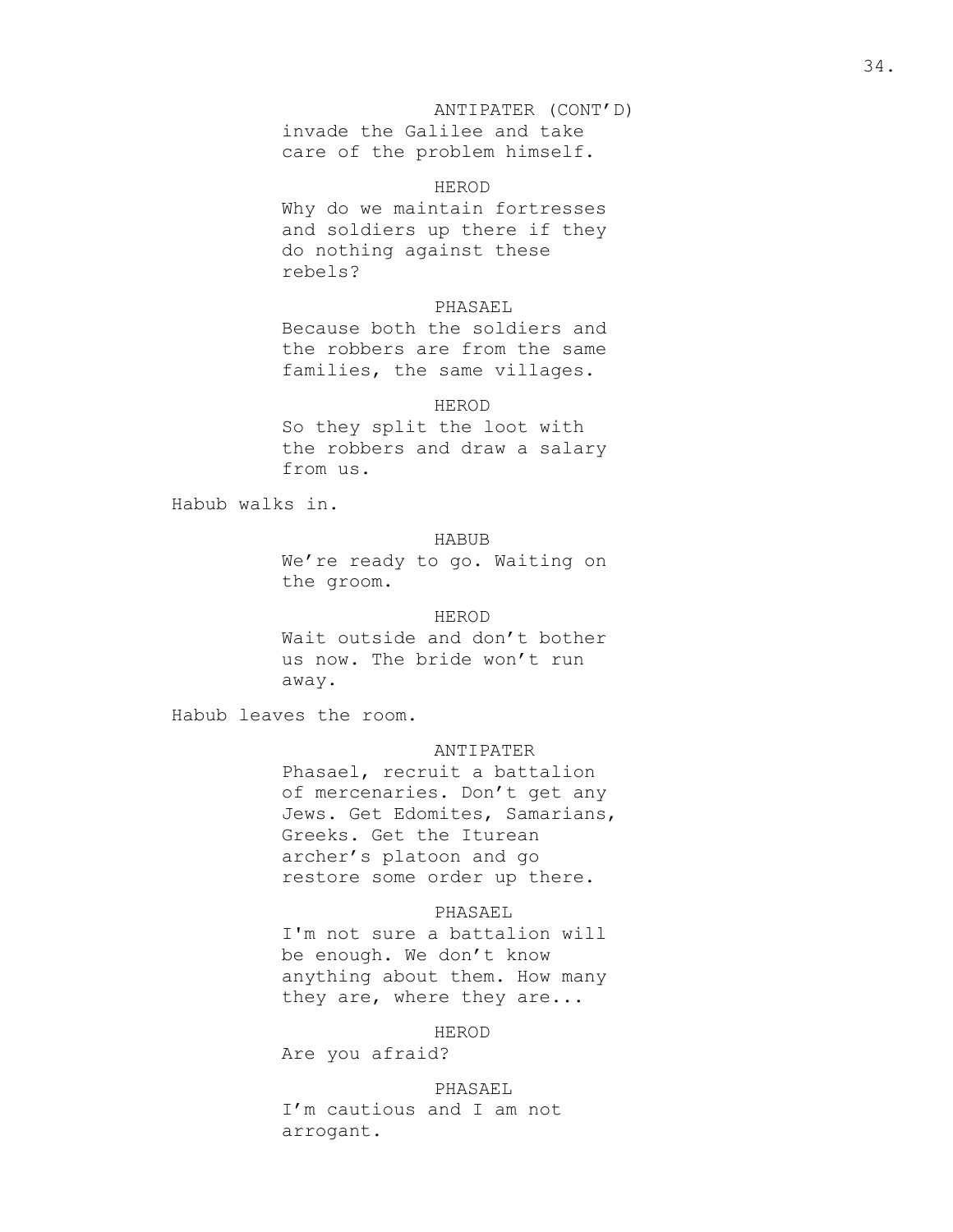### HEROD

You're afraid. A few pathetic peasants, and you're afraid.

## PHASAEL

Don't make any mistakes – you can still get a beating, even if it is your wedding day.

HEROD

Let me go up to the Galilee.

PHASAEL

What did you say?

ANTIPATER

I need you here.

HEROD

No, father, you need me there.

PHASAEL

Are you saying I can't deal with a few robbers?

# HEROD

I'm saying you're smart, you're cautious, you think twice. You're not rash or arrogant – I am. I'm as crazy as Hezekiah. I think like him. Let me take care of him. Give me two months, and then we'll switch.

#### PHASAEL

To set the region on fire you don't need two months. All you need is one moment with a hotheaded--

ANTIPATER

He's right. You are hotheaded.

## HEROD

No, father. I'm a hunter. I'm the best hunter you know. Let me hunt them. The Roman governor in Syria will owe us. Rome will owe us. Julius Caesar will get word of it.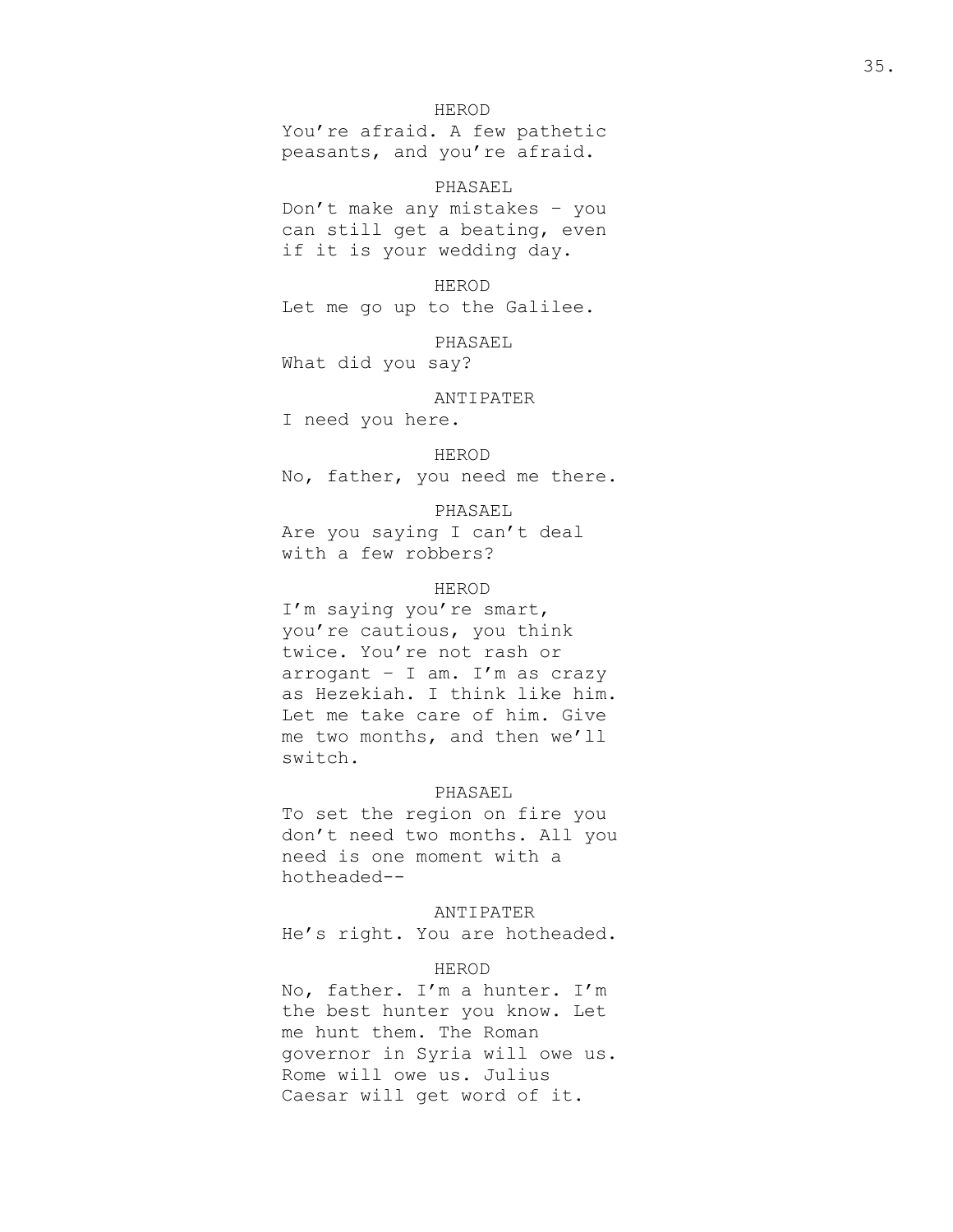## PHASAEL

He's already hunted the tiger; now he's sewing a coat from its fur.

### HEROD

You won't regret this, I promise.

#### ANTIPATER

(to Phasael) What do you say?

## HEROD

You are the governor of Judea, this is your decision to make. Not my brother's. Phasael, your wife is pregnant, your children are little. You have a family in Jerusalem.

Bagohi walks into the room.

BAGOHI Excuse me. The High Priest will be here any minute. We have to leave to get the bride.

#### HEROD

Then go and get the bride. I'll wait for her here.

BAGOHI

But--

## HEROD

Go!

INT. HASMONEAN PALACE – HIGH PRIEST'S HOUSE – LOUNGE – DAY

John Hyrcanus returns from dipping in the ceremonial bath (Mikveh) in his home. His servant hands him a towel to dry off with. He waits to dress him in the garbs of the High Priest. MALACHI, Hyrcanus's close advisor, is in the room as well. He is a rich aristocrat in his early 50s, heavyset, with thick hair.

## MALACHI

It's nothing more than an Edomite political event. The marriage of two families.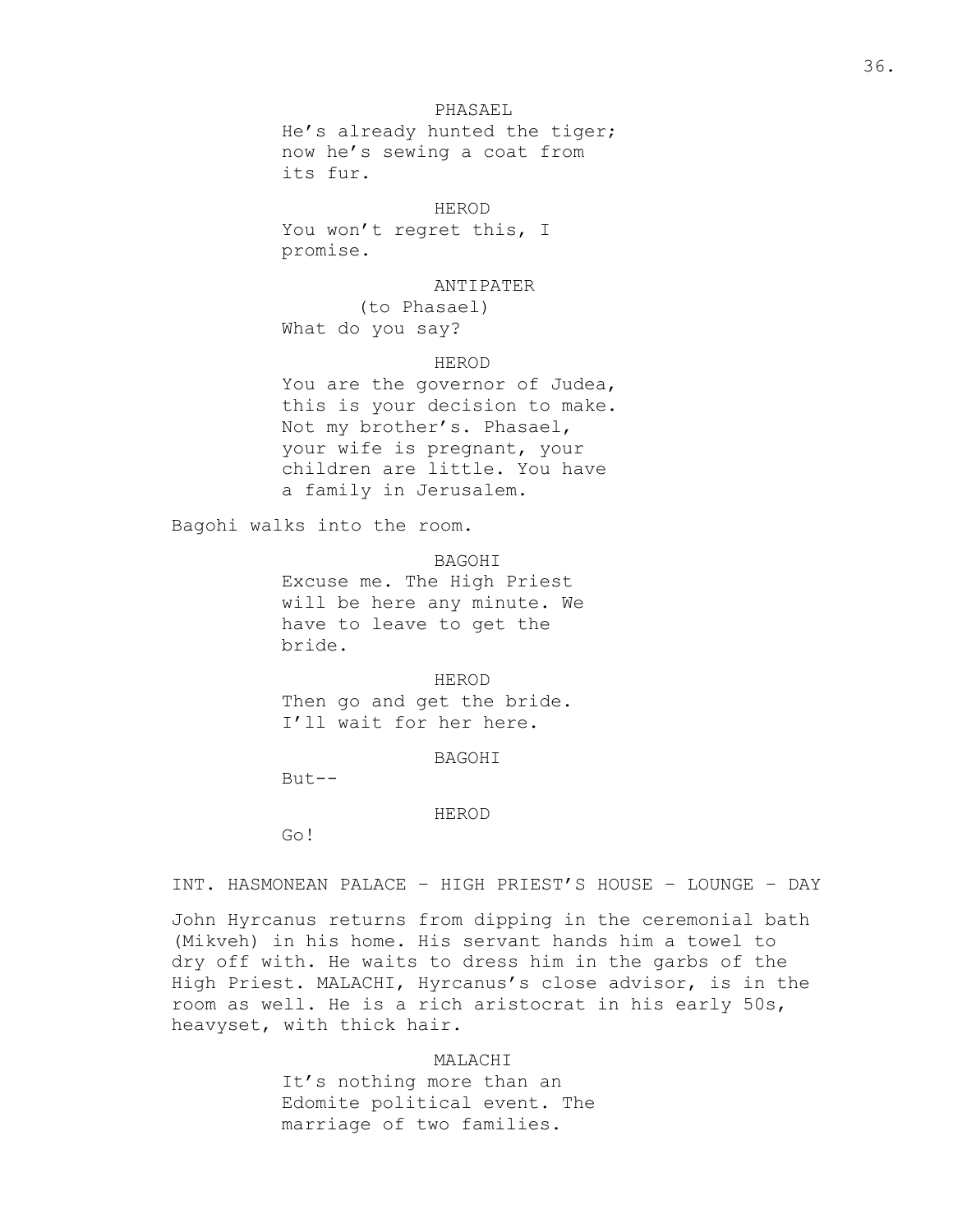## HYRCANUS

Malachi, weddings are usually between two families. Don't confuse me.

## MALACHI

You're the High Priest. If you're there, that makes a political statement.

### HYRCANUS

Saying what? What am I politically stating?

## MALACHI

That Antipater is the most powerful man in Judea, and that you have to report to his events.

## HYRCANUS

Malachi, my dear. Antipater is the most powerful man in Judea, who has been with me for twenty five years and it is solely thanks to him that I sit in this chair today. And I am not "reporting" to Herod's wedding; I am coming as a friend and honoring them with my presence. I have known Herod since he was a young child, Malachi.

Hyrcanus is done getting dressed.

## MALACHI

Fine. Then take off your High Priest's garbs and come as a friend, as a private person.

HYRCANUS Without my priestly guards?

## MALACHI

Without priestly guards. We'll accompany you. Me, Felix, Ben Gadya, Dosythius.

#### HYRCANUS

All of Antipater's haters. Did he even invite them?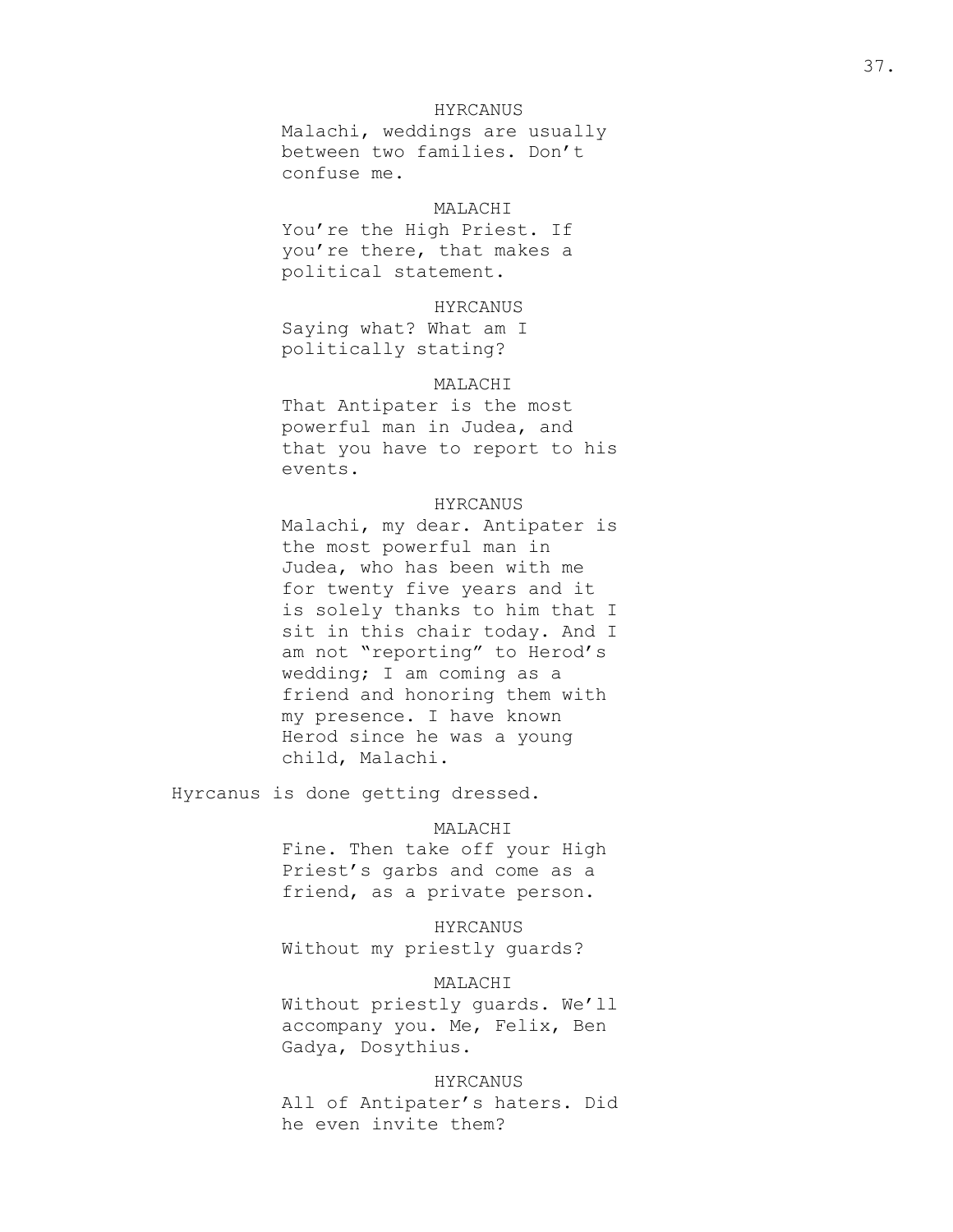The beautiful ALEXANDRA, Hyrcanus's 30-year-old daughter, walks into the room.

> **ALEXANDRA** Are my children here?

## HYRCANUS

Alexandra, aren't you coming to the wedding?

## ALEXANDRA

Of course I'm coming, father. How could I miss such an event?

#### HYRCANUS

And this is what you're wearing? It's a glamorous wedding; all of Jerusalem will be there.

### **ALEXANDRA**

It's an Edomite Arabian Nabataean wedding; the groom's mother grew up in a tent in the desert, and the bride's relatives smell like camel piss and campfire smoke. Even if I wore my maid's nightgown I'd look better than anyone else there. Father, let the handmaidens tend to my dress. I won't embarrass you. Where are my children? Mariamne!!

Alexandra walks out.

MALACHI That is the right attitude, my lord.

EXT. JERUSALEM – OUTSIDE DORIS'S PARENTS' HOME – DAY

The procession comes down the road toward the gate, with song and dance. The singers sing lyrics from the Song of Songs, and the dancers prance about.

Doris, wearing her bridal clothes, her hair down and a wreath on her head, walks out to the gate accompanied by Uza, her mother, and Cypros, Herod's mother, little Salome (Herod's sister), and all the women we saw at the ceremony. They're smiling, excited. Doris is hazy and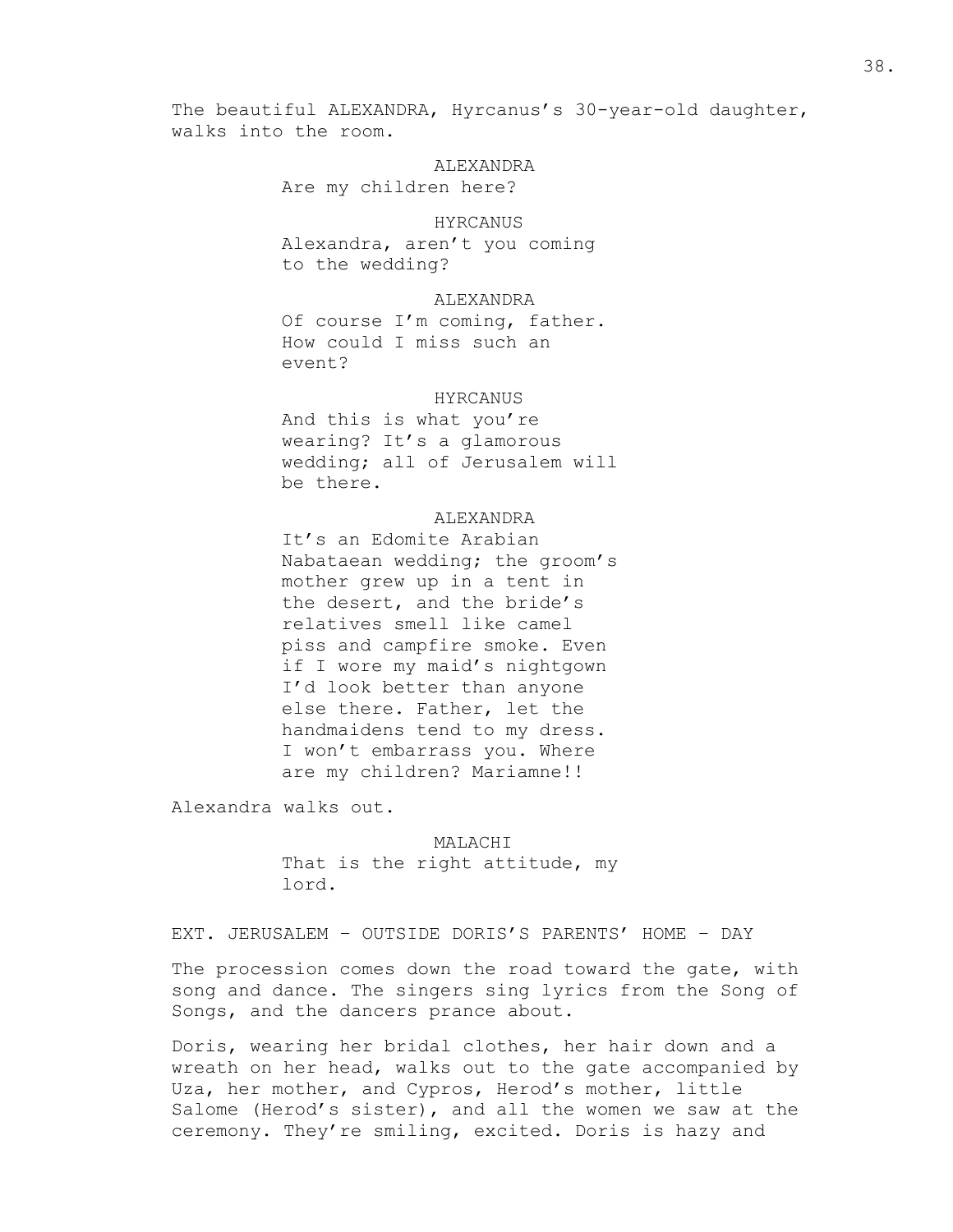## WOMEN

(singing) Let him kiss me with the kisses of his mouth; for thy love is better than wine.

## MEN

(singing) Behold, thou art fair, my love; behold, thou art fair; thou hast doves' eyes.

### WOMEN

(singing) Behold, thou art fair, my beloved, yea, pleasant; also our bed is green.

## MEN

(singing) As the lily among thorns, so is my love among the daughters.

### WOMEN

(singing) As the apple tree among the trees of the wood, so is my beloved among the sons.

### UZA

At least their songs are pretty.

### DORIS

Where is my groom?

Habub stands close to Cypros and whispers something in her ear. She whispers in Uza's ear.

## DORIS (CONT'D)

Where is my groom? Why won't he come to get me?

## CYPROS

He's waiting for you at the house. He'll greet you at the house. He'll let you in like a king greets his queen.

Cypros turns to Salome: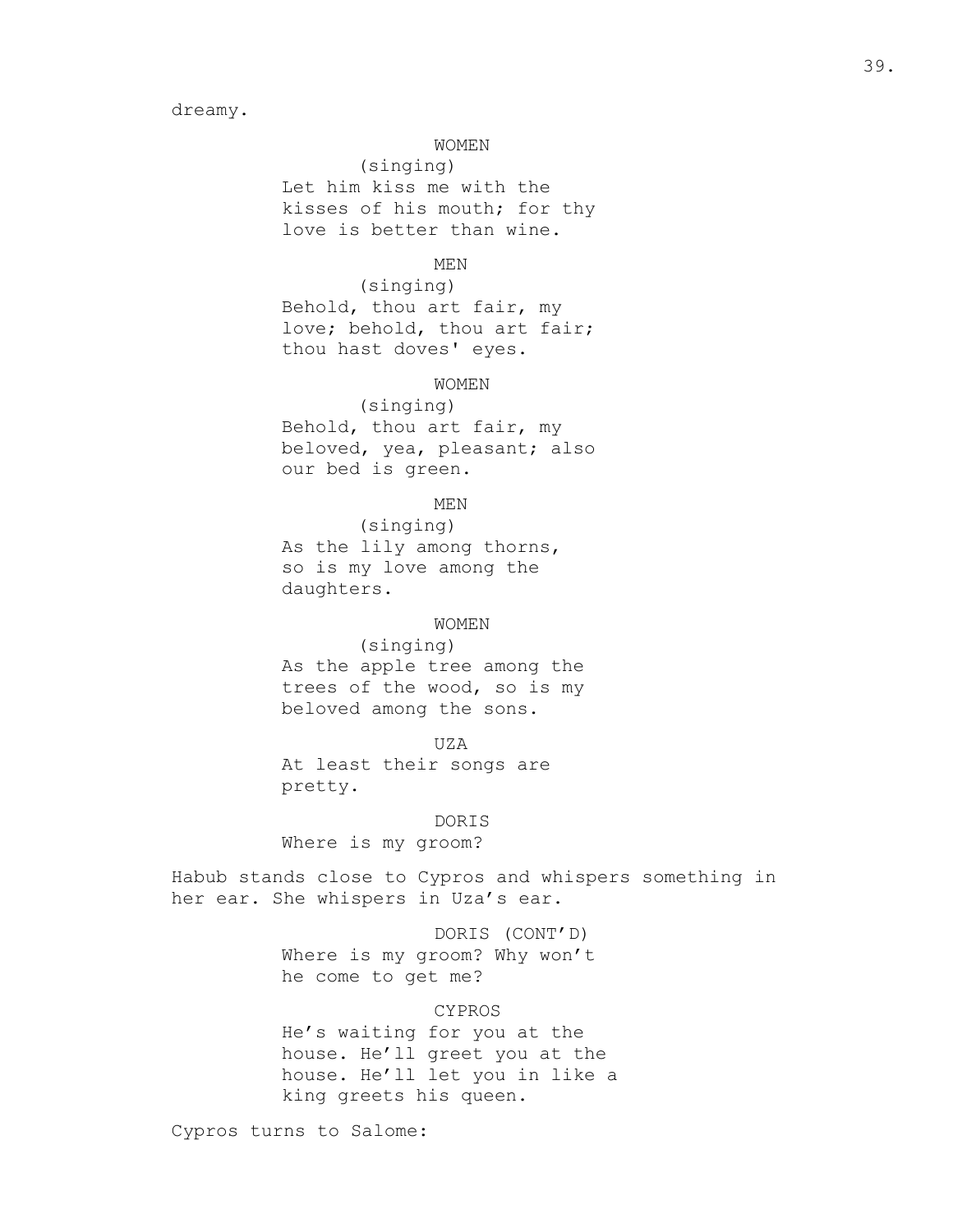CYPROS (CONT'D) Salome, run ahead and find him. And tell him--

SALOME. I know what to tell him.

Salome runs off.

Four men come up and set down a litter, its padded seat inside decorated with myrtle.

> UZA Doris, come, get in.

Doris refuses. Her eyes fill with tears. Uza comes closer and secretly pinches her.

> UZA (CONT'D) Get in and sit down or your sister will marry him.

Doris sits down on the padded seat. The four men lift the litter up on their shoulders. The MUSICIANS BEAT the big DRUMS and PLAY the FLUTES and the SHOFARS.

The procession heads out toward Herod's house. Children and young men run after the procession. The youngsters on the carriages throw nuts and almonds at them. A MAN carrying a barrel of wine on his shoulder marches at the head of the procession and yells out:

> MAN The bride has a cork and the barrel has a cork. When the barrel is opened – the bride shall be opened!

INT. ANTIPATER'S HOUSE – COLUMBARIUM (JERUSALEM) – DAY

It's a large, underground room. In the walls there are dozens of niches with pigeons. In the center of the room there is a stone table. SOEIMOS, 30, a fair-haired handsome man, commander of the Iturean archers, briefs Herod, who listens to him intently.

SOEIMOS

This is the Sea of Galilee. To the East, we have the Golan Mountains. To the west, the Arbel Cliffs. And up here, Mount Hermon. Hezekiah attacks (MORE)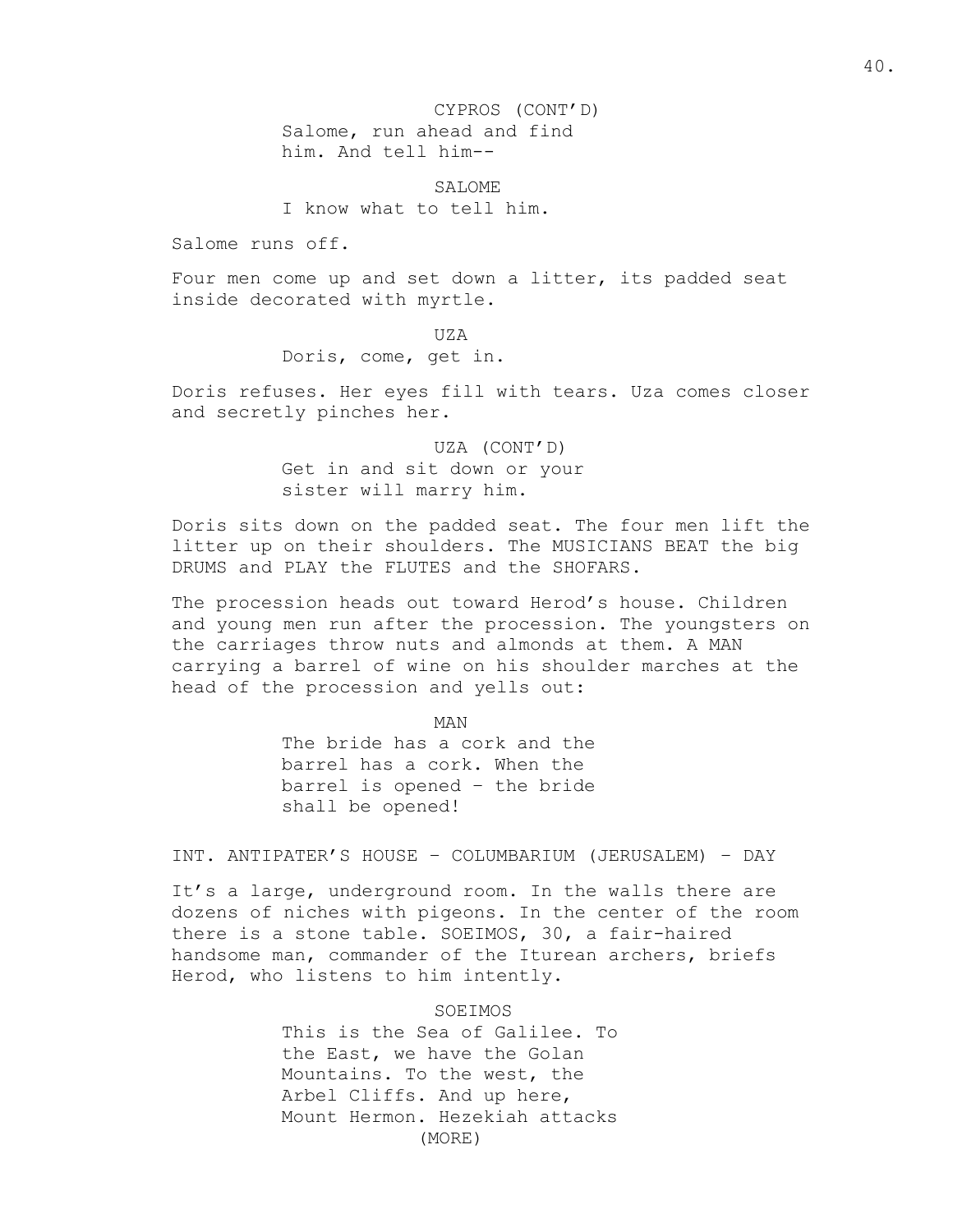# SOEIMOS (CONT'D) the Syrian settlements in this area, and the Nabataean convoys on the King's Highway, which runs through here.

## HEROD

What do they want?

#### SOEIMOS

They want Antigonus, and they don't want to pay taxes. These are farmers who lost their land, who owe a lot of money. The tax collectors are after them, so they fled to the mountains. To the caves. They're hard to reach.

HEROD

How many are they?

SOEIMOS A few dozen. But they have many supporters. People are willing to risk themselves for them and hide them.

## HEROD

Why?

### SOEIMOS

They help people. They share the loot with those who have nothing.

HEROD

With our commanders too.

#### SOEIMOS

Looks like it.

## HEROD

Are you from there? Were you born in that area?

## SOEIMOS

Here, in Iturea, north of the Hermon. I'm Iturean, me and my archer's platoon. (smiles) I come from an ancient family (MORE)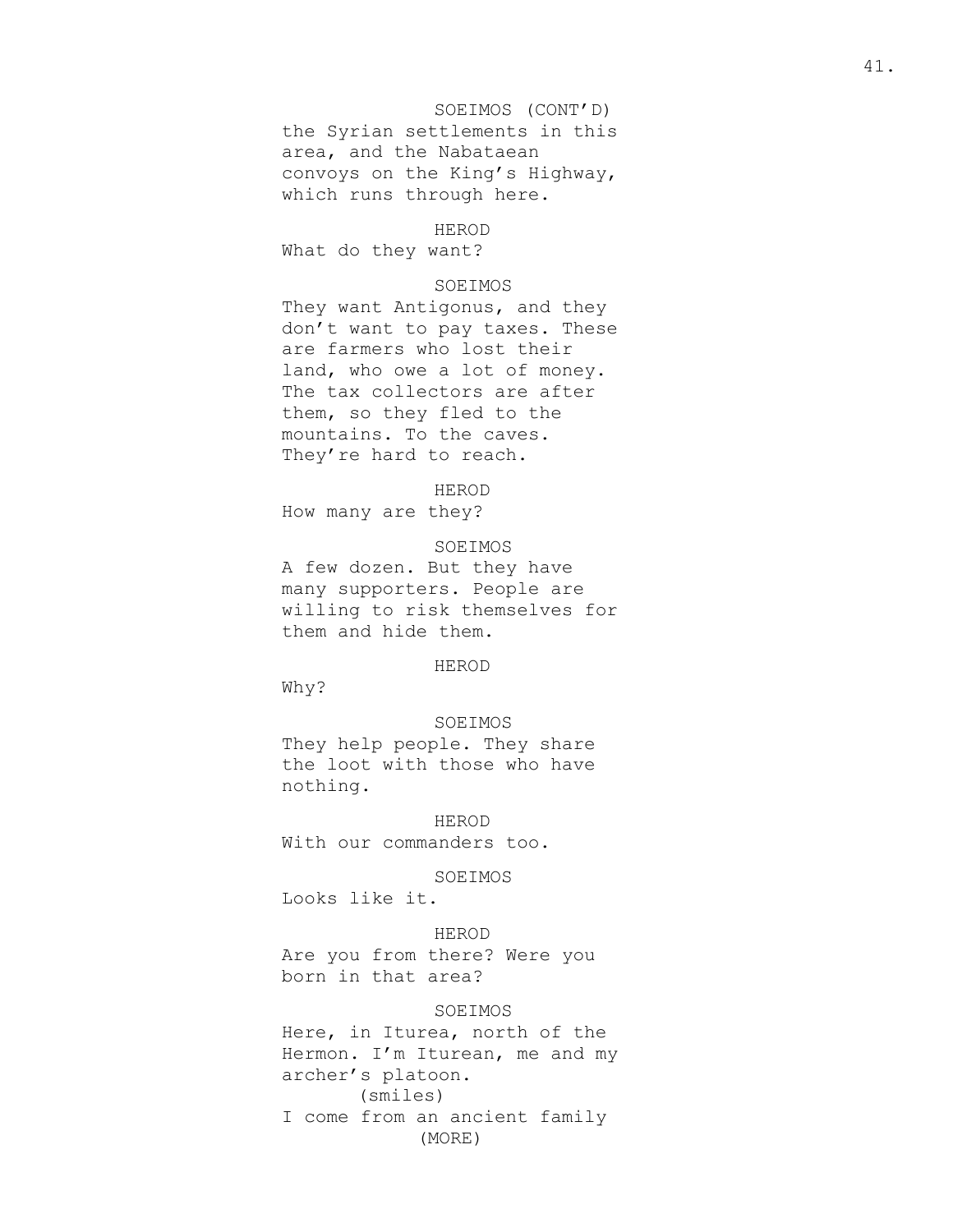SOEIMOS (CONT'D) of Iturean robbers. We only recently moved to the other side and became soldiers.

HEROD Why haven't you taken action against them before?

SOEIMOS

I'm a soldier. No one gave me the order.

EXT. JERUSALEM – ANTIPATER'S COURTYARD – DAY

The procession has reached Antipater's courtyard, singing and dancing. The yard is packed with guests. Servants make the rounds with trays of refreshments. At the far end of the yard there is a decorated wedding canopy with two ornate chairs.

Doris looks around, trying to spot the groom. She can't find him. She cries. The mothers are embarrassed.

The men carrying the litter set it down next to the canopy. Antipater and Herod's brothers – Phasael, JOSPEH, and PHERORAS, walk over to Cypros. Kosmelekh, the father of the bride, walks over to his wife Uza.

CYPROS

Where is he?

ANTIPATER

He'll be right over. There's an urgent matter.

INT. ANTIPATER'S HOUSE – COLUMBARIUM (JERUSALEM) – DAY

COSTOBARUS walks in. He's an energetic, squat man with silver temples, an Edomite nobleman and experienced military man who is ten years older than Herod, and reluctant to accept his authority. A WRITER sits at the table with papyrus and a quill.

> COSTOBARUS Your bride is looking for you, and even worse, your mother is looking for you. People are sensing there's something missing at this wedding…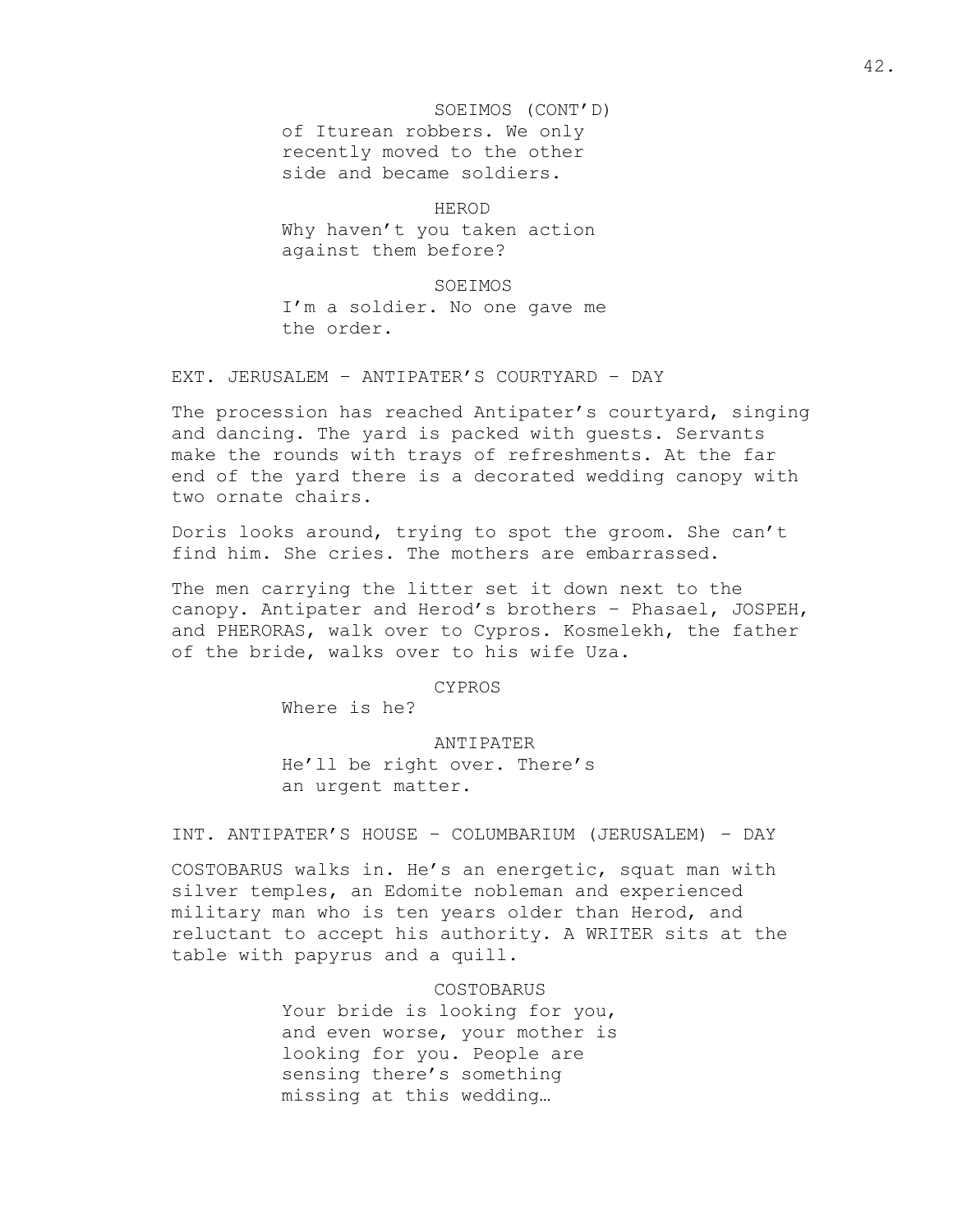## HEROD

### (to Soeimos)

This is Costobarus. He will be my deputy in the Galilee, though I am much younger than he is. If he tries to give you orders behind my back – ignore him.

#### COSTOBARUS

Who is this man? You chose your wedding of all times to find yourself a lover?

### HEROD

Soeimos. He is the commander of the Iturean archers. He will be going up north with us.

COSTOBARUS You're Iturean?

SOEIMOS An Iturean Jew. Third generation.

## COSTOBARUS

### (smiles)

Yes. Herod and I are also third generation Edomite Jews. Our grandfathers were forced to convert as well.

## HEROD

Yours was forced. My grandfather wanted to convert.

# COSTOBARUS

(cynical) Wanted. Of course. Who doesn't want to get circumcised at forty years old?

#### HEROD

(to Writer) Read me what you've written.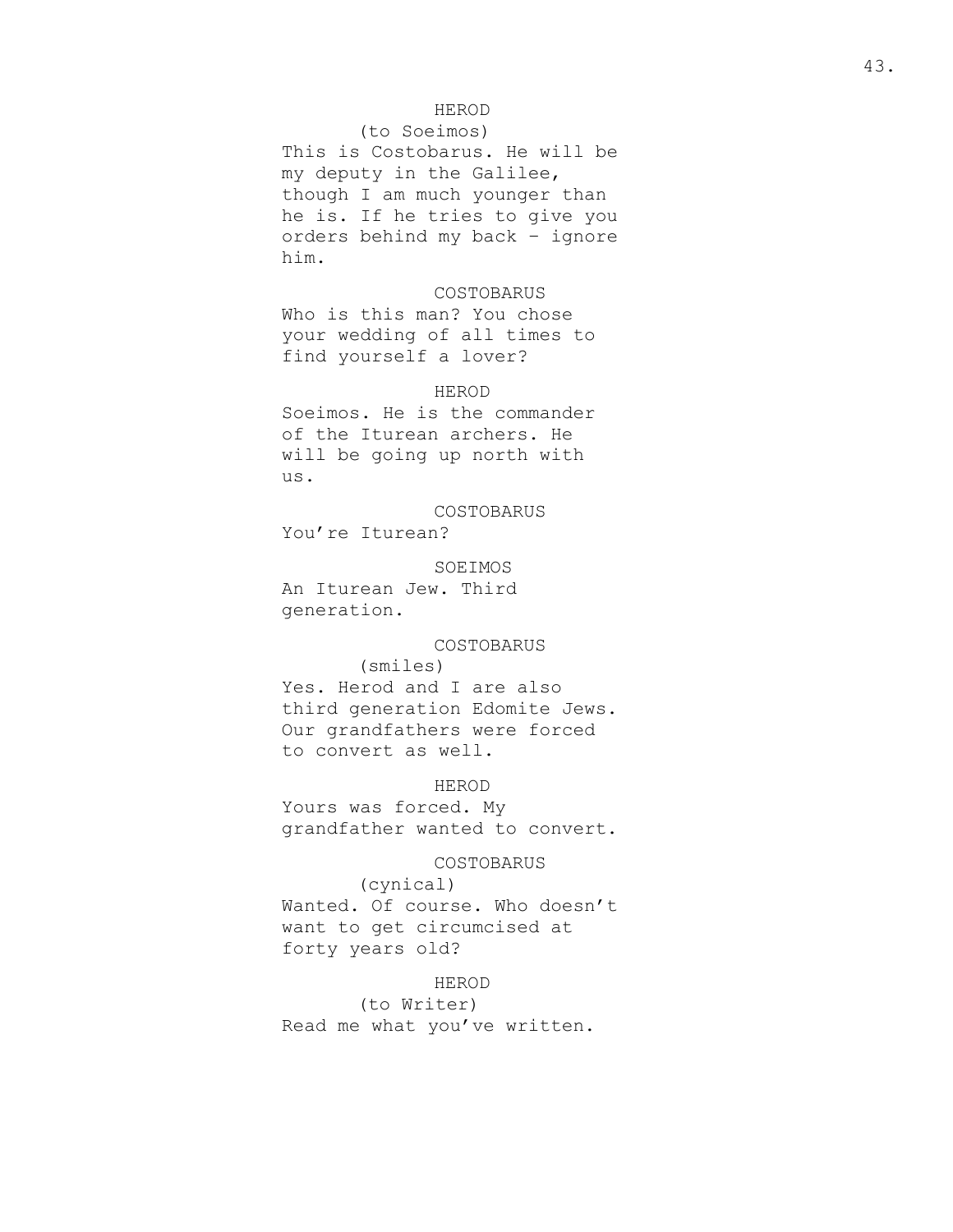## WRITER

"Greetings Hilkiah, governor of the Galilee. You are hereby informed that following the seven days of my wedding banquet, I shall begin training and arming a battalion of warriors recruited from the cities of Judea. In two months' time we shall go north to the Sepphoris fortress, and I shall take over duties as governor of the Galilee. Sincerely, Herod son of Antipater."

HEROD You are dismissed. Leave that here.

Herod signs the message, blows on the paper and rolls it into a leather tube. He walks over to one of the niches in the wall, takes out a pigeon and ties the small leather tube to its leg.

#### COSTOBARUS

In two months? I was sure we were in a hurry.

#### SOEIMOS

(smiles) We are in a hurry. He wants to get there before the pigeon.

Little Salome runs into the room.

#### SALOME

I knew you'd be here! Mother told me if you didn't get up there now. Right now. Right this instant--

Herod picks her up in his arms and hoists her over his shoulder.

EXT. JERUSALEM – ANTIPATER'S COURTYARD – DAY

TRUMPETS AND SHOFARS BLOW as the High Priest's entourage enters: John Hyrcanus, Malachi, FELIX, BEN GADYA, DOSYTHIUS, Alexandra and her two children, MARIAMNE, 8, and ARISTOBULUS, 6, as well as several guards. Alexandra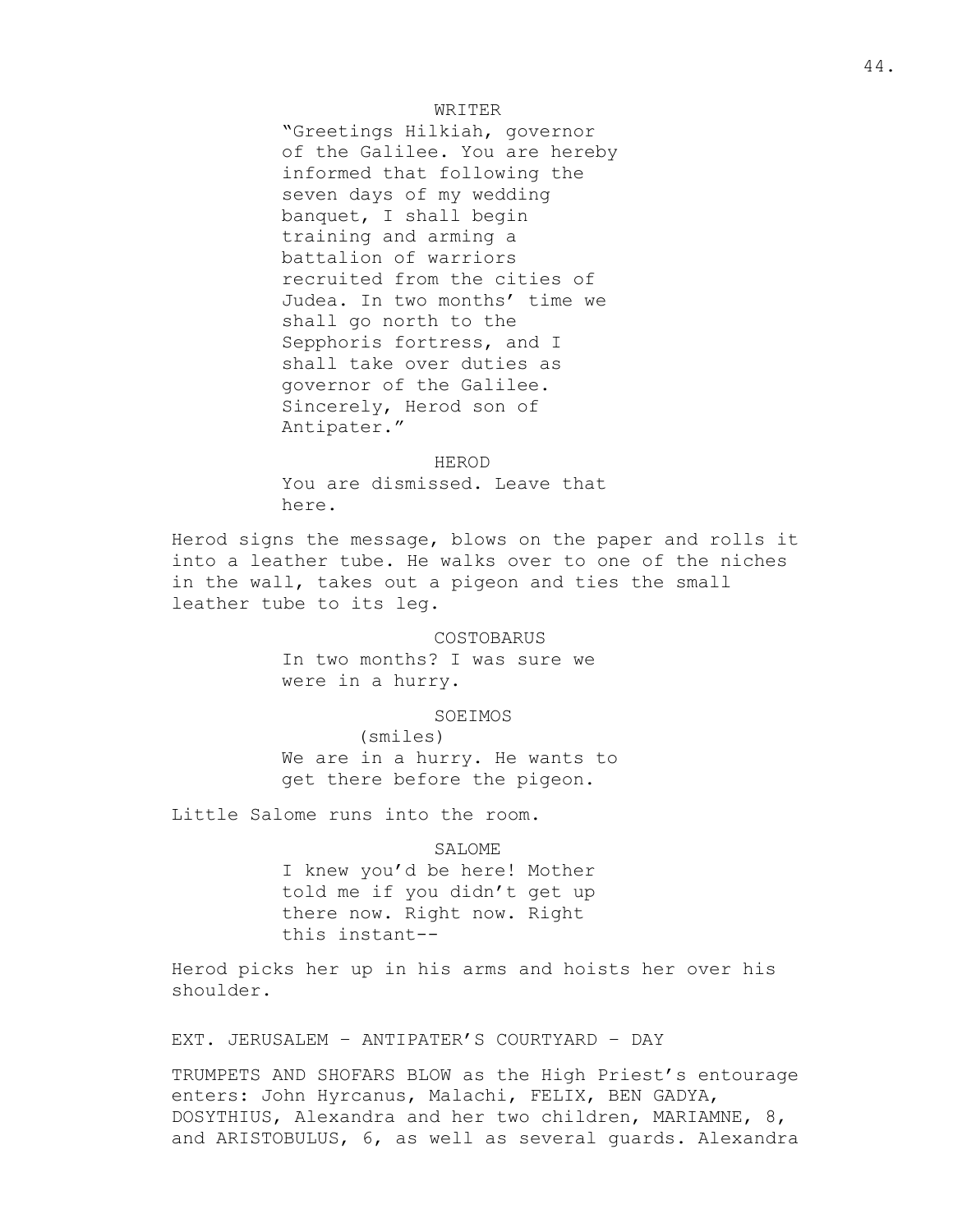is wearing a simple cloak.

**BAGOHT** The High Priest John Hyrcanus and his daughter, Princess Alexandra!

## **CYPRUS**

She's dressed as if she's gone out to the market.

 $UZA$ 

To mock us.

CYPROS To mock us? They've mocked themselves. She's dressed like a goat herder.

Alexandra takes off her robe, revealing a dress that has everyone in awe. She comes closer to them, smiling and holding the simple cloak in her hands. She turns to Cypros, the mother of the groom:

> ALEXANDRA Cypros, could you please make sure this is stored somewhere.

Cypros walks over, embarrassed. Bagohi pops up beside them.

### BAGOHI

I'll take it.

#### ALEXANDRA

Is that the bride? The chubby one?

#### UZA

Doris, my daughter.

Alexandra smiles at her sweetly.

## ALEXANDRA

The groom hasn't arrived yet, or has he already left? Does he know it's today?

The entourage sits down in reserved seats of honor after shaking hands and exchanging the customary best wishes.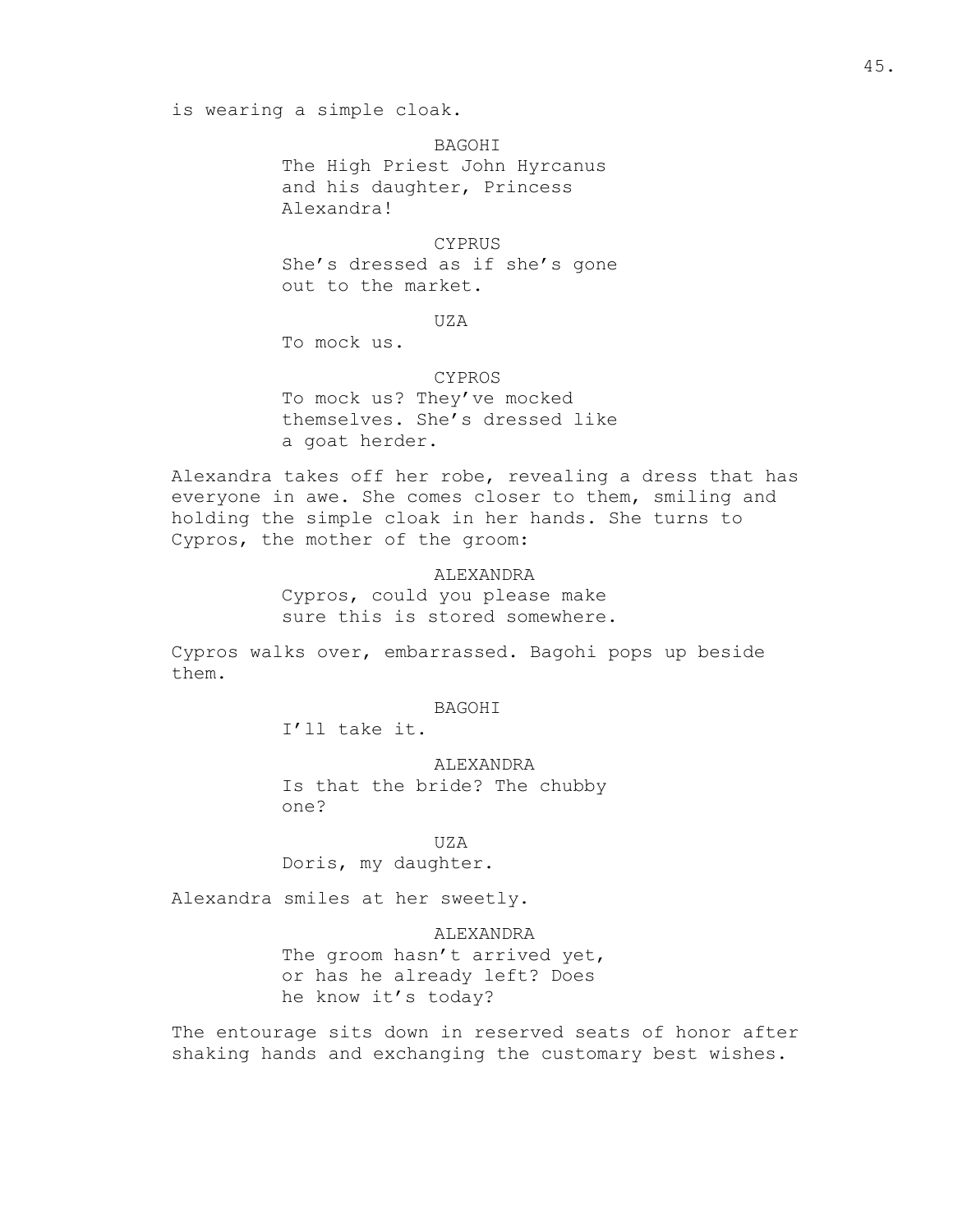UZA

(to Cypros) If he doesn't show up right now we will leave. You won't make fools out of us.

CYPROS Sit down and be quiet.

INT. ANTIPATER'S HOUSE – COLUMBARIUM (JERUSALEM) – DAY Herod hands Salome the carrier pigeon.

> HEROD Hold it in both hands. This pigeon was born in the fortress in Sepphoris, up north. If you let it loose, where will it fly?

> > SALOME

Home. To Sepphoris.

HEROD

That's right. These were born in Arbel, and these in Ashkelon. I'm taking fifty pigeons with me that were born here in Jerusalem. I want you to check every evening to see if I've sent a pigeon. They'll come back here. It'll say right here who it's for – mother, father or Phasael. And there will be things I will write only to you. How is my bride?

SALOME

Hazy. Mother doesn't like her very much.

HEROD I'm asking you, not mother.

SALOME

She's only a few years older than me, and I'm much better for you.

He smiles.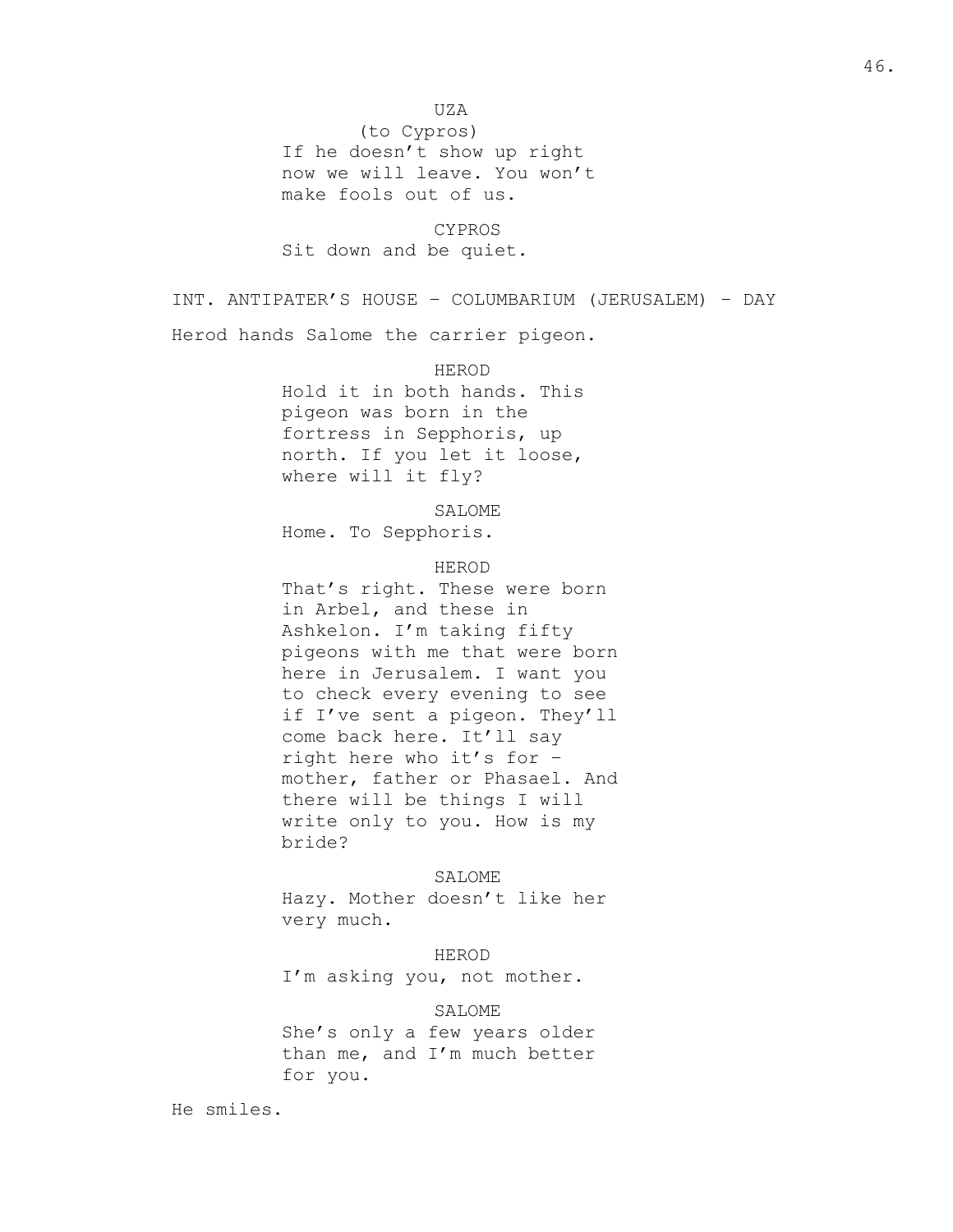## SALOME (CONT'D) I want to come with you.

HEROD

Salome, you're not a little baby who clings to her big brother anymore. You are now the commander of these pigeons, and all of our lives are in your hands. Do you understand what I'm saying?

SALOME

Yes.

HEROD And you will do whatever is necessary.

### SALOME

Yes.

### HEROD

Let it loose.

The pigeon flies up and immediately returns. Herod is angered. He pulls the leather tube off its leg, snaps the bird's head off and tosses it on the floor. Salome stares, wide-eyed.

> HEROD (CONT'D) She's worthless. Forgotten where she came from.

He walks over to get another pigeon.

HEROD (CONT'D) Hold on. Do you know how to read and write?

SALOME Not yet . I'll learn.

EXT. JERUSALEM – ANTIPATER'S COURTYARD – DAY

Antipater huddles privately with John Hyrcanus, who's trying to understand who these three Romans celebrating with them are.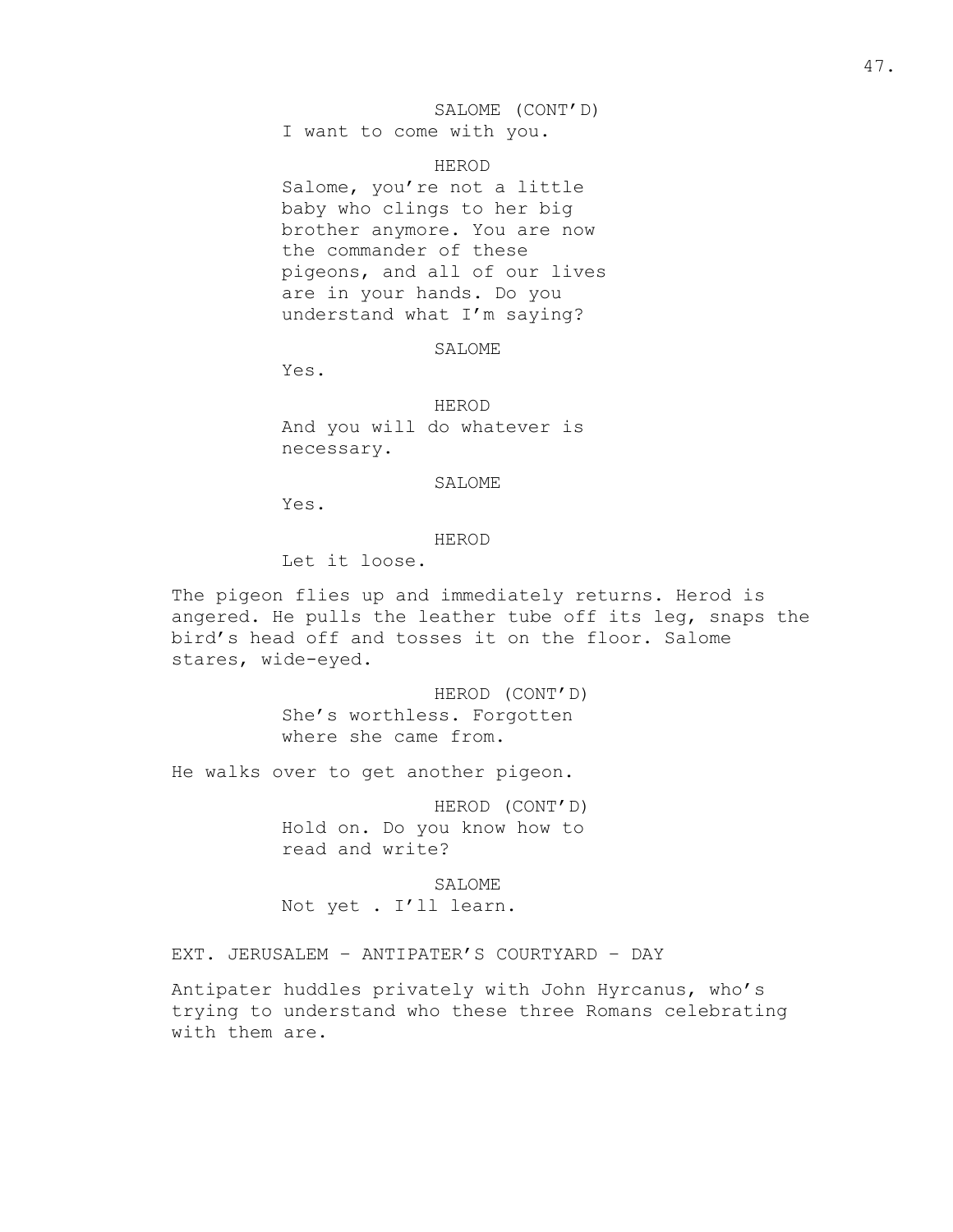## ANTIPATER

They're Sextus's messengers. Antigonus's people are rioting up north, and he's threatening to invade.

### HYRCANUS

Now you tell me? It must be stopped.

## ANTIPATER

I've appointed Herod governor of the Galilee. He is leaving for the north.

## HYRCANUS

Herod?

Herod enters the yard with Salome. Everybody tenses up at his arrival. He looks excellent in his wedding garbs.

The music, which had softened, turns louder now. The choir sings a lively song as he comes closer to Doris, who is stunned. He kneels before her and kisses her hand. Then he gets up and takes a seat by her side, and whispers something in her ear. She glows, blushing. She's already in love.

He pulls out a ring. He shows it to everyone, and puts it on her finger.

> ALEXANDRA Praise the Lord. The groom has arrived.

Herod walks over to his father and Hyrcanus.

HYRCANUS

Will you take your young wife with you to the Galilee?

HEROD

It'll be a couple of months before we go. We have to recruit a battalion, train it...

MALACHI

You'll command them?

HEROD

Yes. Why does that trouble you, Malachi?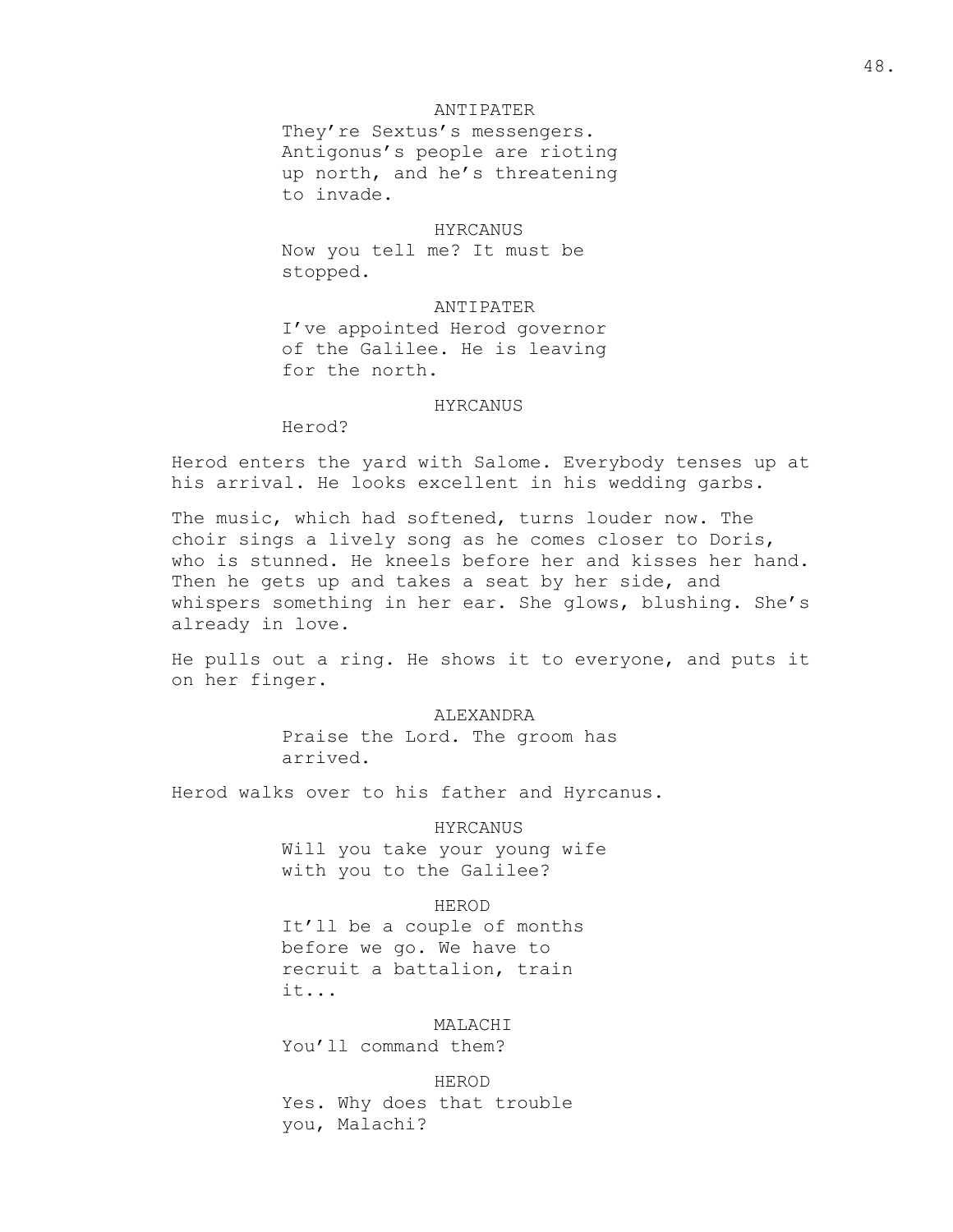## MALACHI

Because during the last war you hid in Ashkelon, 300 miles from the front, while the old men sitting here broke through the walls of Alexandria. I'm not sure the situation up in the Galilee calls for a quartermaster, of all people.

#### HEROD

Malachi, how can I ease your concerns?

#### MALACHI

Why don't you ask your father to appoint someone who's been on a battlefield before and won't shit his pants when the spears start flying?

## HEROD

(smiles) You're welcome to come up north with us and wipe my ass every time that happens.

## ANTIPATER

I trust him.

## MALACHI

Of course you trust him. What other choice have you got?

## ANTIPATER

I wanted to appoint you, but you're too old, too fat, too rich, and you serve too many masters, and in this case, loyalty is very important. Why aren't they pouring any wine here, what's with the wine?

## MALACHI

You drink wine? Since when do Edomites drink wine?

### ANTIPATER

We're Jews now. We converted especially for the wine. Cheers.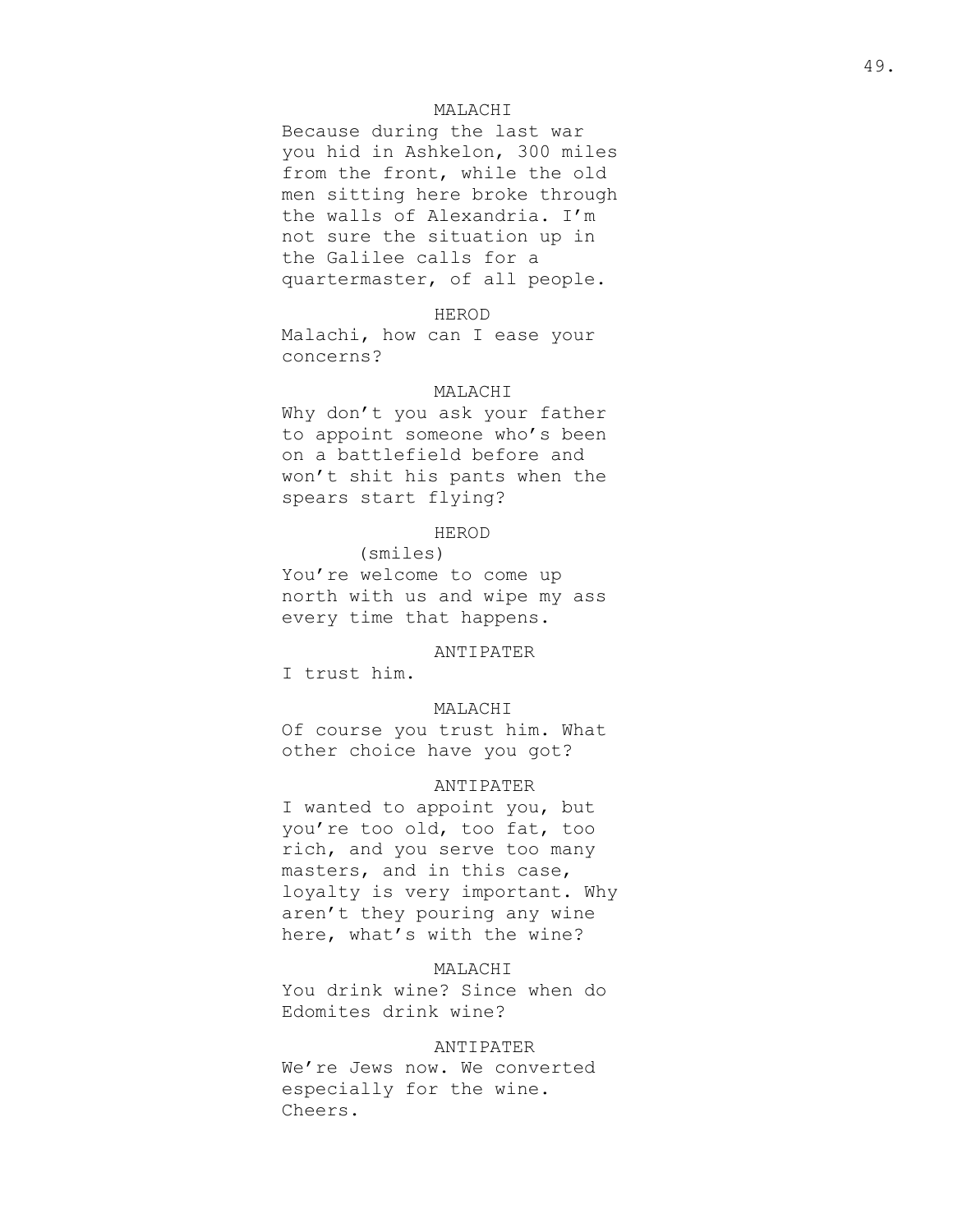John Hyrcanus gets up to speak. Everyone hushes down.

#### HYRCANUS

About a hundred years ago, King Antiochus the fourth decided that the time of the Jewish people had passed, and he ordered us to forget the rules of our forefathers. The Holy Temple was desecrated, impure pigs were sacrificed on the altar, and circumcision was banned. Many of us gave in and bowed our heads, but one man, a priest from House Hasmonean, my great-greatgrandfather Mattathias, thought differently. He and his five sons rebelled and expelled the enemy. The Jewish people did not disappear then. On the contrary – many joined us and share our fate. Our Edomite brothers from the south, and our Iturean brothers in the north.

Costobarus winks to Soeimos. Herod stands above Doris, his hand on her shoulder. She holds his hand, delighted.

Salome pesters little Mariamne:

SALOME You want to see my brother's pigeons?

MARIAMNE I'm not allowed to play with you.

SALOME Because you're scared?

MARIAMNE Because you're an Edomite and you're not part of the royal family.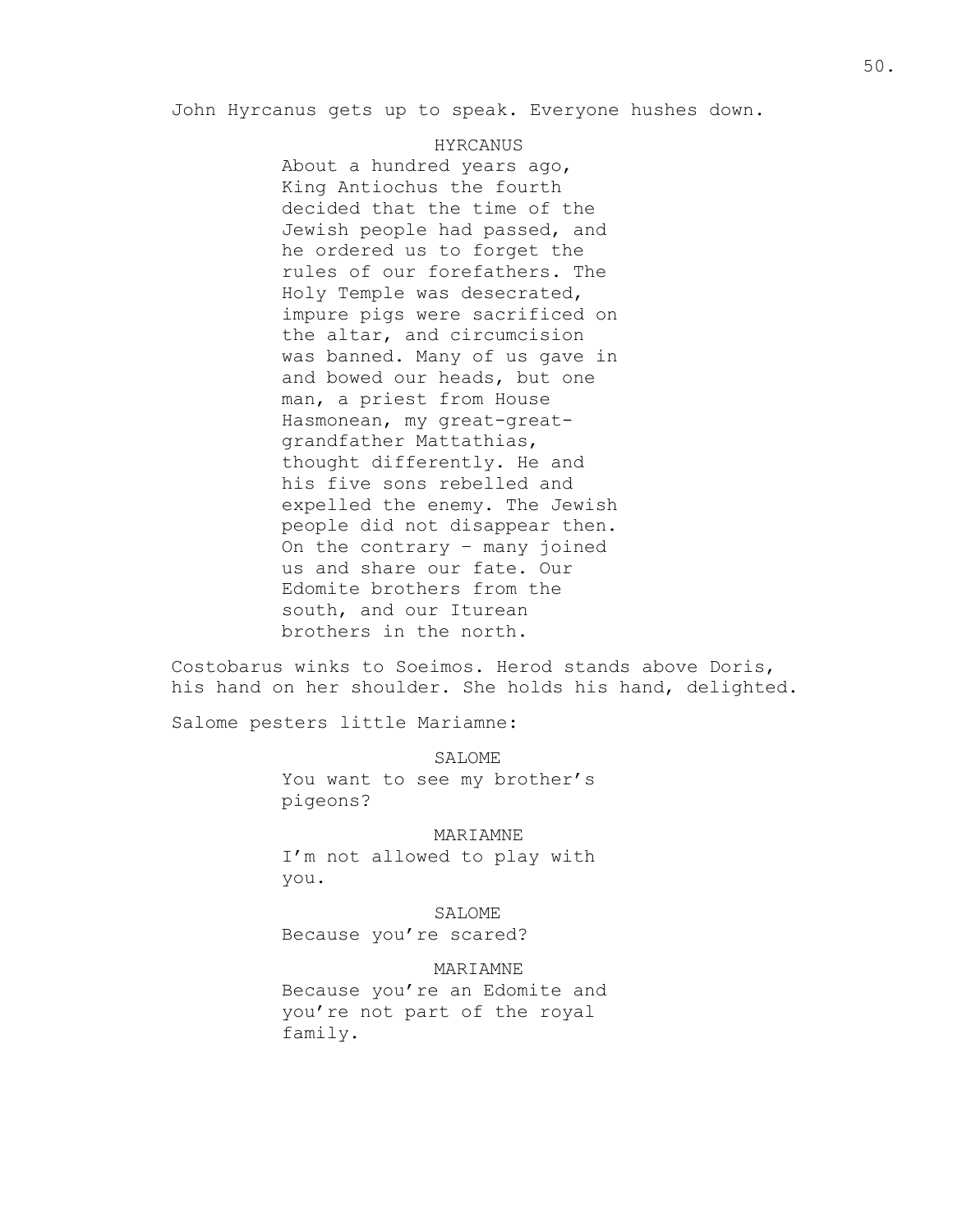## HYRCANUS

Herod, son of Antipater. Your grandfather Antipas was a friend and dear advisor to my father, Alexander Jannaeus, King of Judea. Your father, Antipater, is my friend and dear advisor. He is a loyal servant to this land. Today you are appointed governor of the Galilee, and you will devote your life to the land of Judea. I hope we know nothing but pleasure from you. I would like to bless you with the ancient Jewish blessing for a groom on his wedding night: The Lord make the woman that is come into thine house like Rachel and like Leah, which two did build the house of Israel, and do thou worthily, and be famous, of the seed which the Lord shall give thee of this young woman. Blessed art thou to the Lord!

Applause is heard. Uza wipes away a tear. The music plays again, and the food is served – enormous trays come out of the kitchen packed with baked goods, roasted chickens, stuffed lambs, bowls of stew and fresh vegetables. Servants pour wine out of glass carafe.

Herod walks over to his mother, Cyprus, and whispers something to her. She looks at him, surprised.

#### CYPROS

Now? They're serving the food now.

He insists. Cypros gestures to Uza about Doris, and orders the women around. The courtyard is in turmoil. The women surround Doris, who's frightened, and the two mothers – Cypros and Uza – stand on either side of her.

#### MUSICIANS

(singing) As the apple tree among the trees of the wood, so is my beloved among the sons. (MORE)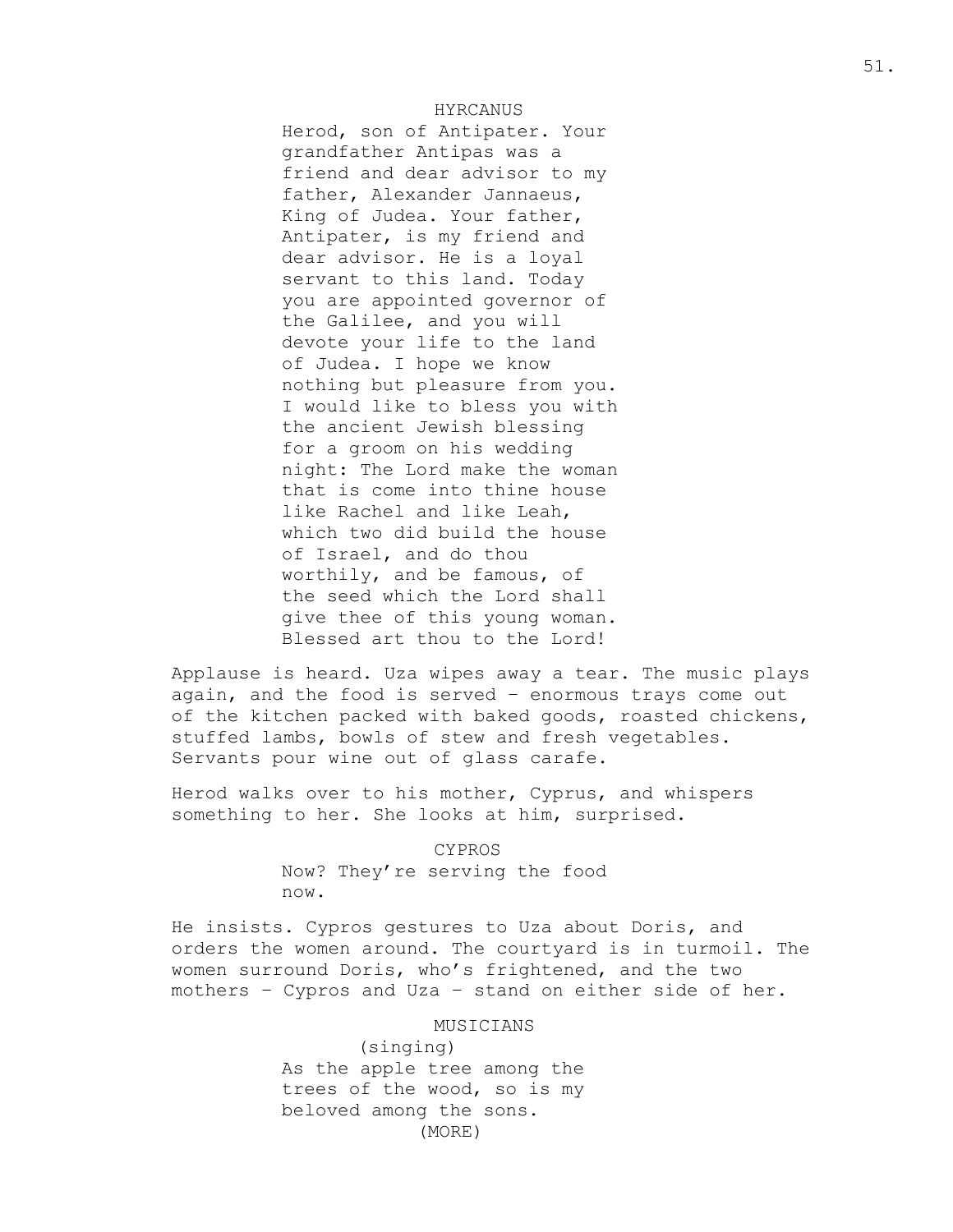MUSICIANS (CONT'D) As the lily among thorns, so is my love among the daughters.

Antipater and Kosmelekh, the father of the bride, stand on either side of Herod, who seems impatient. His friends and brothers join them.

The chaperones take the couple to their wedding bed, and wait outside while the deed is done. First the bride and her chaperones leave. The groom, in the meanwhile, stands and suffers insults.

#### ANTIPATER

I hope your mother didn't put a donkey in there for your first time...

#### HEROD

Father, enough.

## ANTIPATER

Your grandmother put a donkey in our bridal room. It's an old Edomite custom. Kosmelekh, did you have a donkey as well?

KOSMELEKH

The same donkey.

## HEROD

Father, listen. Either way, I am no longer here. I am in the Galilee. I have robbers on my mind, caves, rebels, Hezekiah. Now you've got an Edomite donkey running around in there. Thank you very much. How can a man sleep with a woman when he's thinking about his mother and father in bed?

KOSMELEKH That's what the donkey is for...

The group accompanying Herod has stopped. The CHAPERONES offer insults:

> CHAPERONE 1 He's awfully pale, give him something to eat.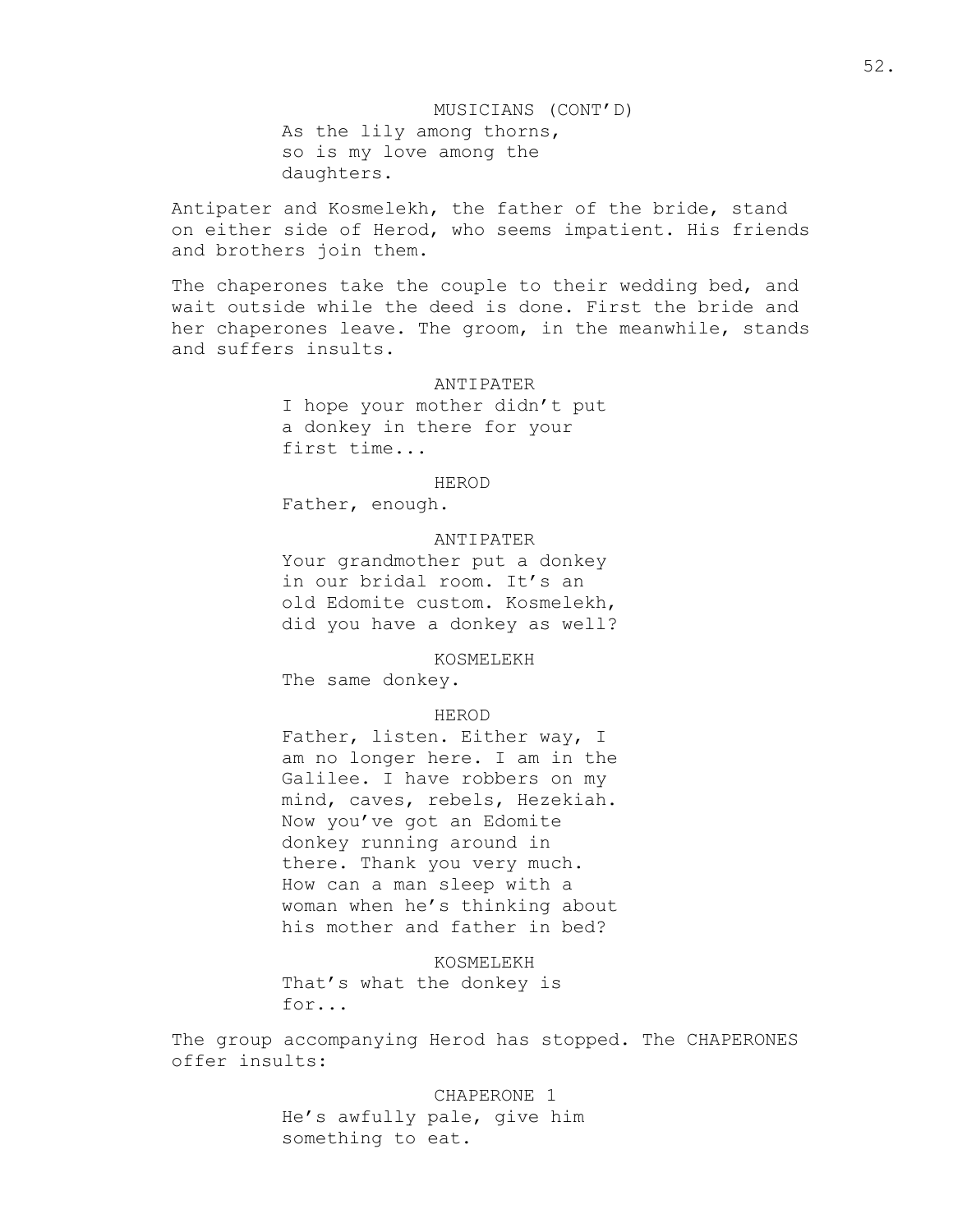## CHAPERONE 2

The poor man, he waited twenty five years for this moment.

HEROD

Nonsense. I screwed your sister ten years ago. You too.

## PHASAEL

Herod, when she takes her clothes off – you don't have to shut your eyes.

Alexandra walks by the men on her way to join the women. She whispers to Herod.

## ALEXANDRA

This is what they found for you? An Edomite bride? Did no Jewess agree to marry you?

HEROD Jewesses are for amusement, not for marriage.

ALEXANDRA Just remember, with women it's in the front...

## HEROD

You've explained it to me already. Many times.

CHAPERONE 1 And you don't have to pay when it's over. You can go in without your wallet.

CHAPERONE 2 And she won't go baahhh, like you're used to.

CHAPERONE 3 Go on, get to work.

They walk Herod to the doorstep. Cypros and Uza are standing there. Cypros hugs Herod.

#### CYPROS

Don't be afraid.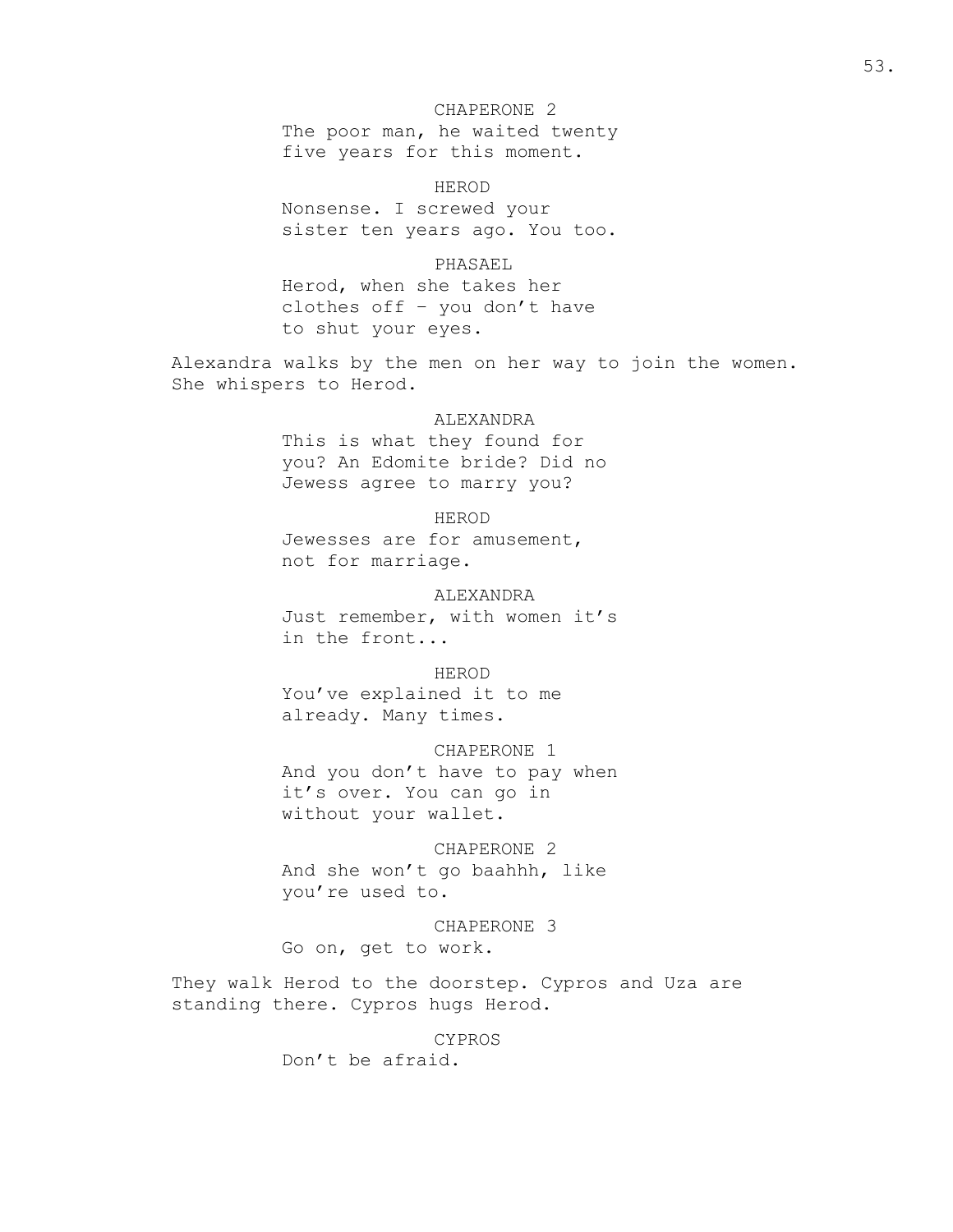HEROD

Of what? (smiles) I'm stronger than she is.

### CYPROS

And if it doesn't work out at first, it's alright. Talk for a while, caress her...

HEROD If I have any trouble, I'll call you.

CYPROS It's nothing to be ashamed of. Your father was also very nervous at first.

 $TIZA$ 

So was Kosmelekh.

It turns out Uza was listening to their conversation. She smiles at Herod.

> CYPROS Don't think about it. Put your right foot first.

INT. ANTIPATER'S HOUSE – BRIDAL ROOM (JERUSALEM) – DAY

Herod walks in. The room is dark, and lit by candles. A large, tall canopy bed stands in the middle of the room. MUSIC, SINGING and LAUGHING are heard outside.

Herod's eyes grow accustomed to the dark. He notices Doris on the bed. She is wearing a sheer nightgown. He breathes in the smell of the persimmon.

> HEROD That's a wonderful smell. How old are you?

> > DORIS

Fourteen, my lord.

He sits by her side and caresses her. He pours wine into a chalice and serves it to her.

HEROD

Drink.

She drinks hesitantly.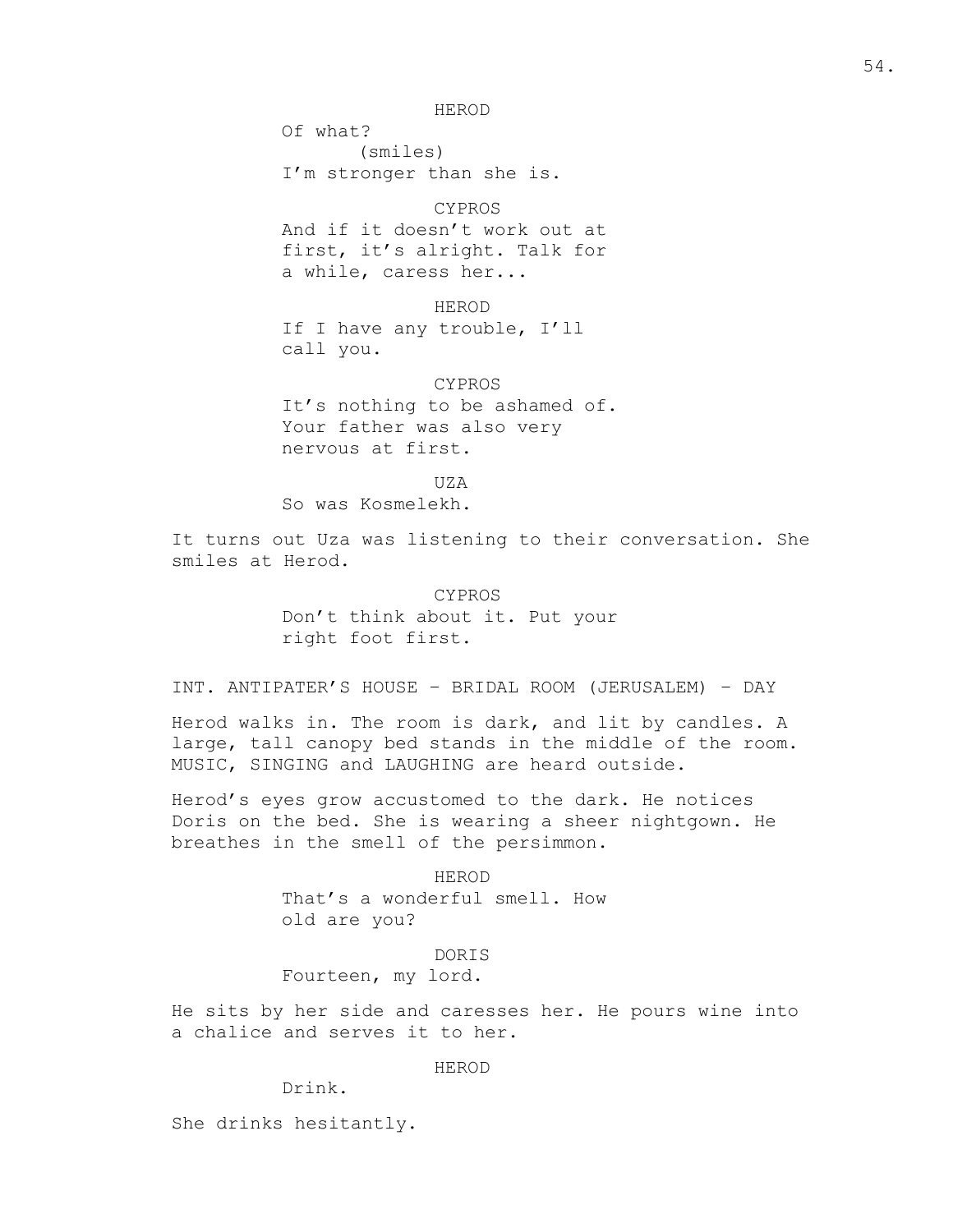DORIS It's going to hurt.

HEROD

Yes, at first.

He caresses her cheek, then undresses and climbs onto the tall bed. He lies down by her side, caressing her and soothing her. Doris shuts her eyes and gives in to him hesitantly. He kisses her.

In the shadows, by the wall, there is a man wearing the golden donkey mask with the ruby eyes. The motions on the bed grow faster, and then Herod abruptly turns the girl over and penetrates her from behind. She screams in pain, and the donkey brays.

Herod moves inside her, then climaxes and rolls over to the side. He gets off the bed and walks over to the man, ripping off his donkey mask. He reveals an older, frightened DANCER.

> DANCER Your mother asked... it's our forefathers' custom, from Edom. I didn't want to...

Herod turns him around and kicks him out.

He gets dressed, while Doris cries.

HEROD

Doris. Doris.

DORIS

Is it over?

HEROD

(smiles) Yes... it only hurts once.

DORIS

You're leaving?

HEROD I'm heading north.

DORIS

Tonight?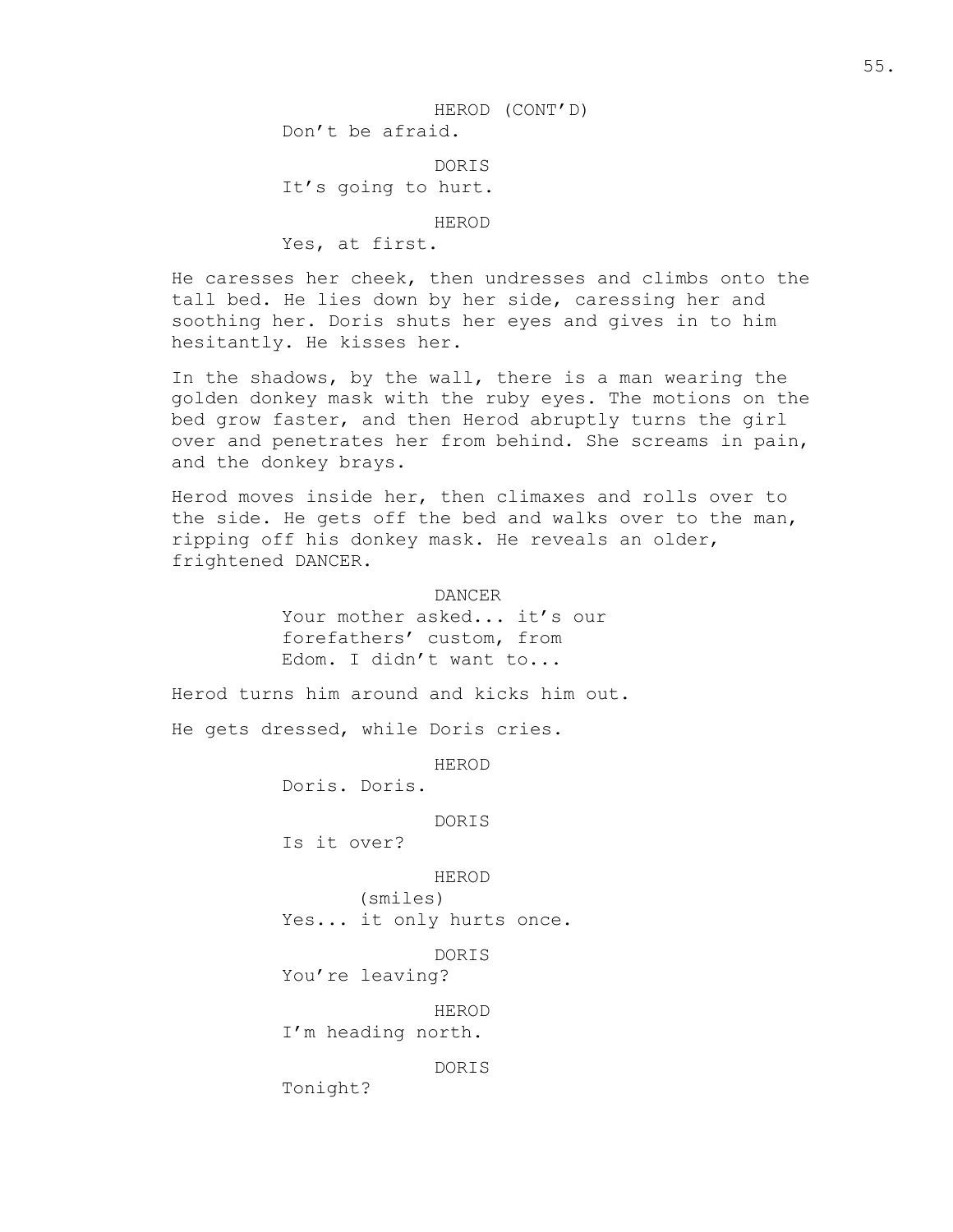#### HEROD

Now. But it's a secret. You can't tell anyone, not even mother.

DORIS I'm staying with mother?

HEROD With my mother, in our house.

You'll come to me later... don't cry, Doris. You are my wife now. And forever.

He kisses her on her eyelashes, wet with tears. She looks up at him, and a smile breaks on her face.

EXT. JERUSALEM – ANTIPATER'S COURTYARD – EVENING

Herod opens the door. The mothers rush into the bridal room to check the sheet. Herod's groomsmen bray loudly now, bursting with laughter. Herod walks out and joins Soeimos and Costobarus, who wait to the side.

> COSTOBARUS Did you leave something of the girl?

> > HEROD

Let's head out.

SOEIMOS

We're ready.

COSTOBARUS The battalion will leave tomorrow morning and will join us in four days.

EXT. JORDAN VALLEY – NIGHT

The Iturean archers, with Herod, Costobarus and Soeimos riding at the head, gallop along the Jordan River due north. The pigeon flies in the sky.

EXT. SEPPHORIS – GARRISON FORTRESS – DAY

It is morning. An old soldier scatters seeds and pours water in the pigeon cages in the big coop in the fortress's yard.

The PIGEON Herod sent from Jerusalem lands and COOS. The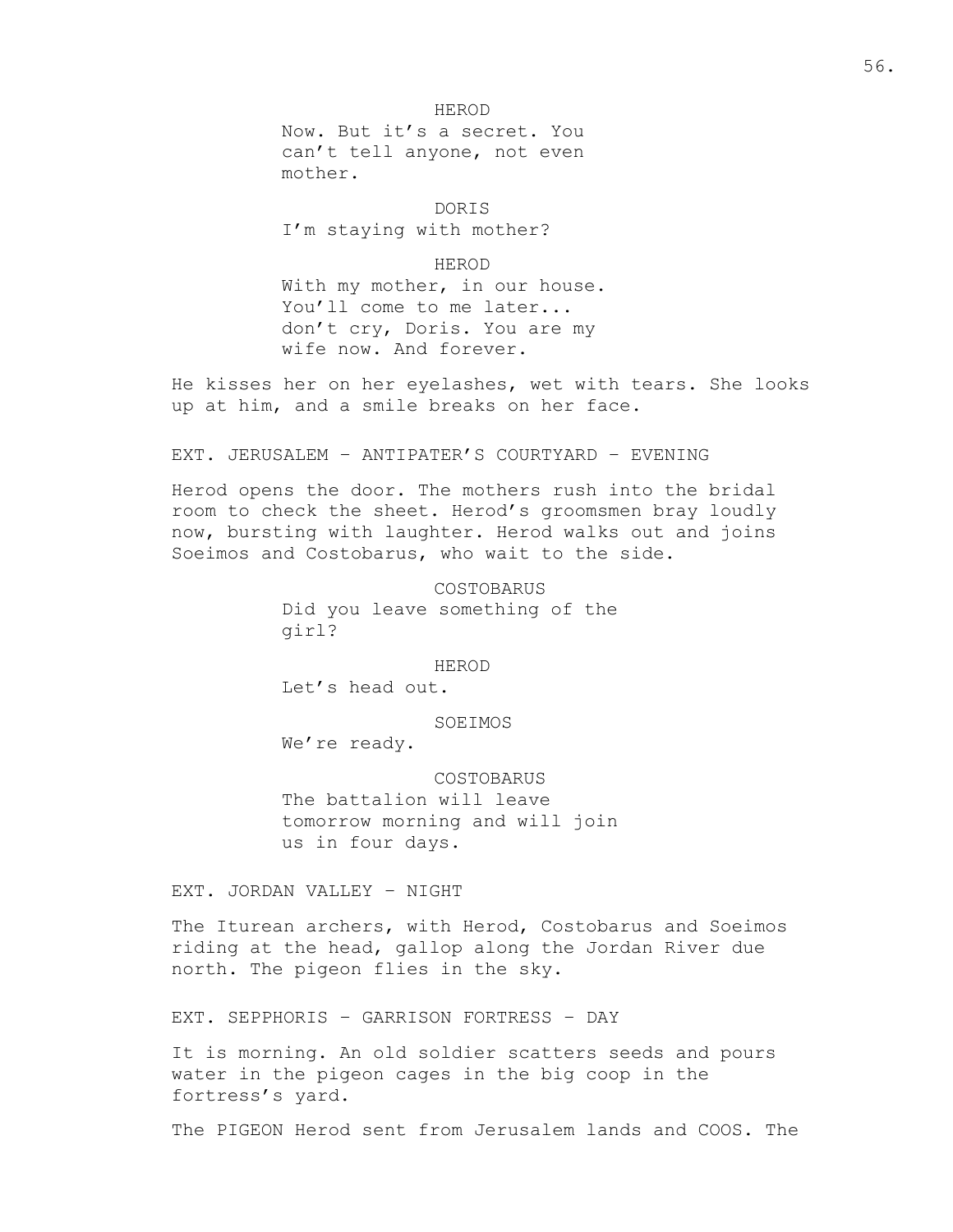soldier scatters seeds before it, then unties the leather tube from its leg with the note.

INT. FORTRESS COMMANDER'S OFFICE (SEPPHORIS) – DAY

Hilkiah, commander of the Galilee, reads through the note Herod wrote. He is stunned. He looks up furiously at JACOB, the officer who brought him the leather tube.

> HILKIAH Sons of bitches... he's going to pay for this.

EXT. LOWER GALILEE – DAY

Jacob, the officer from the fortress at Sepphoris, gallops down a ravine among the cliffs. Two ARMED GUARDS watch him from above. As he reaches the bend, they stop him.

ARMED GUARD

Where to?

JACOB To Hezekiah. A letter from Hilkiah, commander of the fortress at Sepphoris.

ARMED GUARD Got any weapons on you?

Jacob hands over a short dagger. They pat his body down searching for other weapons.

INT. LARGE CAVE (LOWER GALILEE) – DAY

The cave is spacious, part of a network of caves, and at the moment Hezekiah's men are in it. Some take care of the weapons, others sort coins into bags, others set the table for a meal – clay bowls, loaves of bread, vegetables, cheese wedges. The women mend clothes and tend to the babies. Judas, Hezekiah's son, plays with the dog.

Hezekiah reads the note written by Herod in Jerusalem on his wedding night. He's surrounded by his men, among them Yonatan, Uriya, Simon and Yair. Jacob stands before them.

> YONATAN When did this arrive?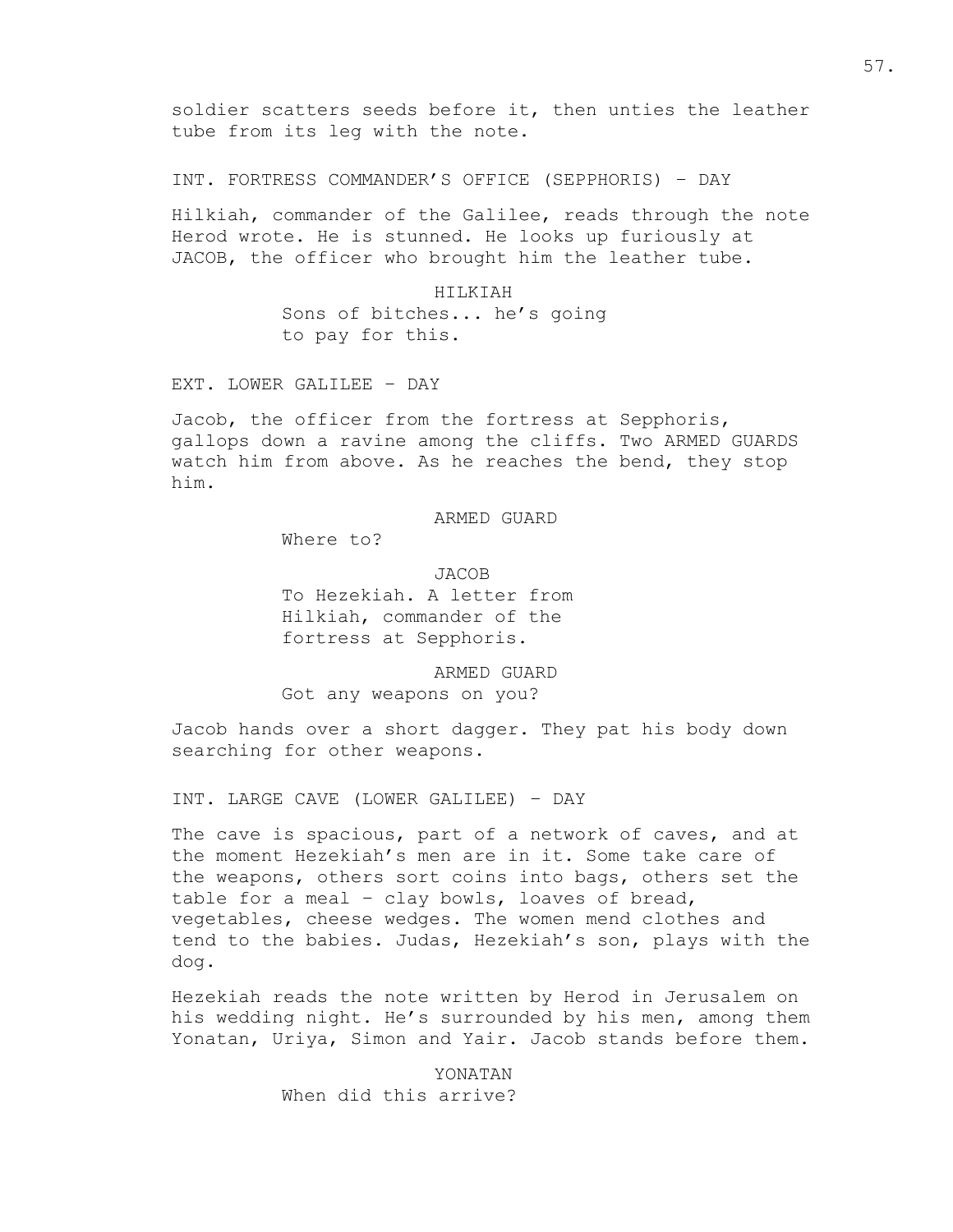## JACOB

A pigeon came from Jerusalem at dawn.

HEZEKIAH What do we know about him?

## JACOB

He's a boy. Son of Antipater, governor of Judea. Hilkiah says he doesn't know the Galilee and has never held a sword in his hand.

## HEZEKIAH

(troubled) And he was appointed governor of the Galilee? Isn't Hilkiah going wild?

## JACOB

What can he say? He's been deposed.

## YONATAN

When is he coming here, this Herod?

## HEZEKIAH

He's getting married first, then celebrating with a seven day banquet, then he'll recruit soldiers, then he'll train them, and then he'll come and get us.

### YONATAN

He doesn't mention the bride's name, the parents' name, or what they ate at the wedding?

## HEZEKIAH

It makes no sense for Antipater to appoint a fool to be governor of the Galilee. That Edomite dog is far too clever for that.

The DOG BARKS. They laugh.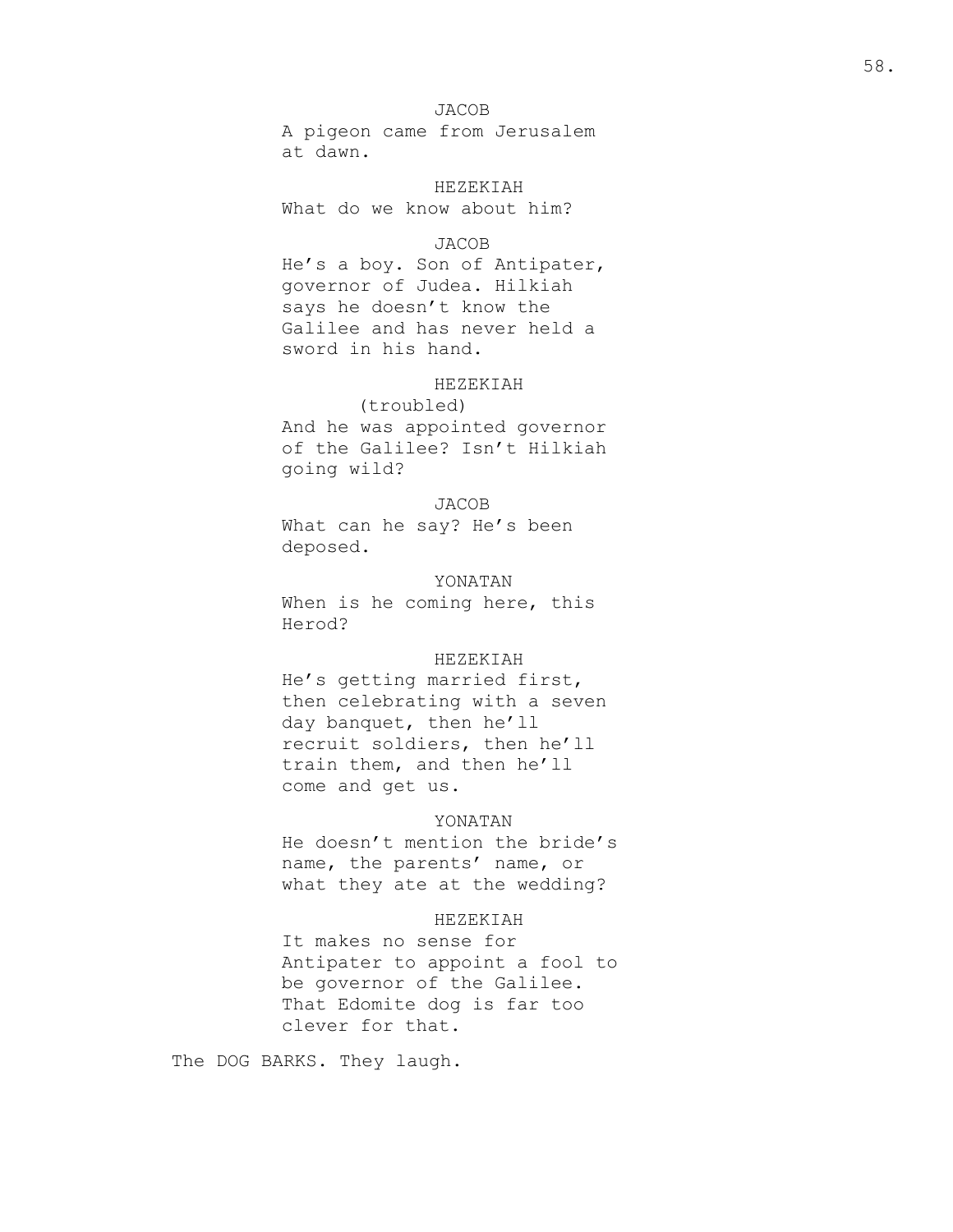# HEZEKIAH (CONT'D) Judas, take the dog outside, give him something to eat, give him some water. He's your responsibility now.

### JUDAS

The women aren't back from the spring yet.

## YAIR

Hold on a minute – isn't he that fool from Hyrcanus's convoy, who tried to attack us on his own at the Yarmouk? How about we let the boy take care of him. Judas, do you want to kill the new governor of the Galilee?

## JUDAS

Today?

## YAIR

Oh, you're busy today? Then not today. You've got at least two months to get ready.

## HEZEKIAH

(to Jacob) Alright. Thank you. (hands him sacks of coins) This one's for you, and this one's for Hilkiah. Hold on, take some myrrh for your wife.

Jacob leaves.

### YONATAN

Are you worried?

### HEZEKIAH

I won't be dismissive of him. He's coming with a battalion to take us out, and he can't be bribed with a few coins. We're going to have to recruit fighters too. Over the next month we'll go on nightly raids, cause as much damage as possible, gather as much loot (MORE)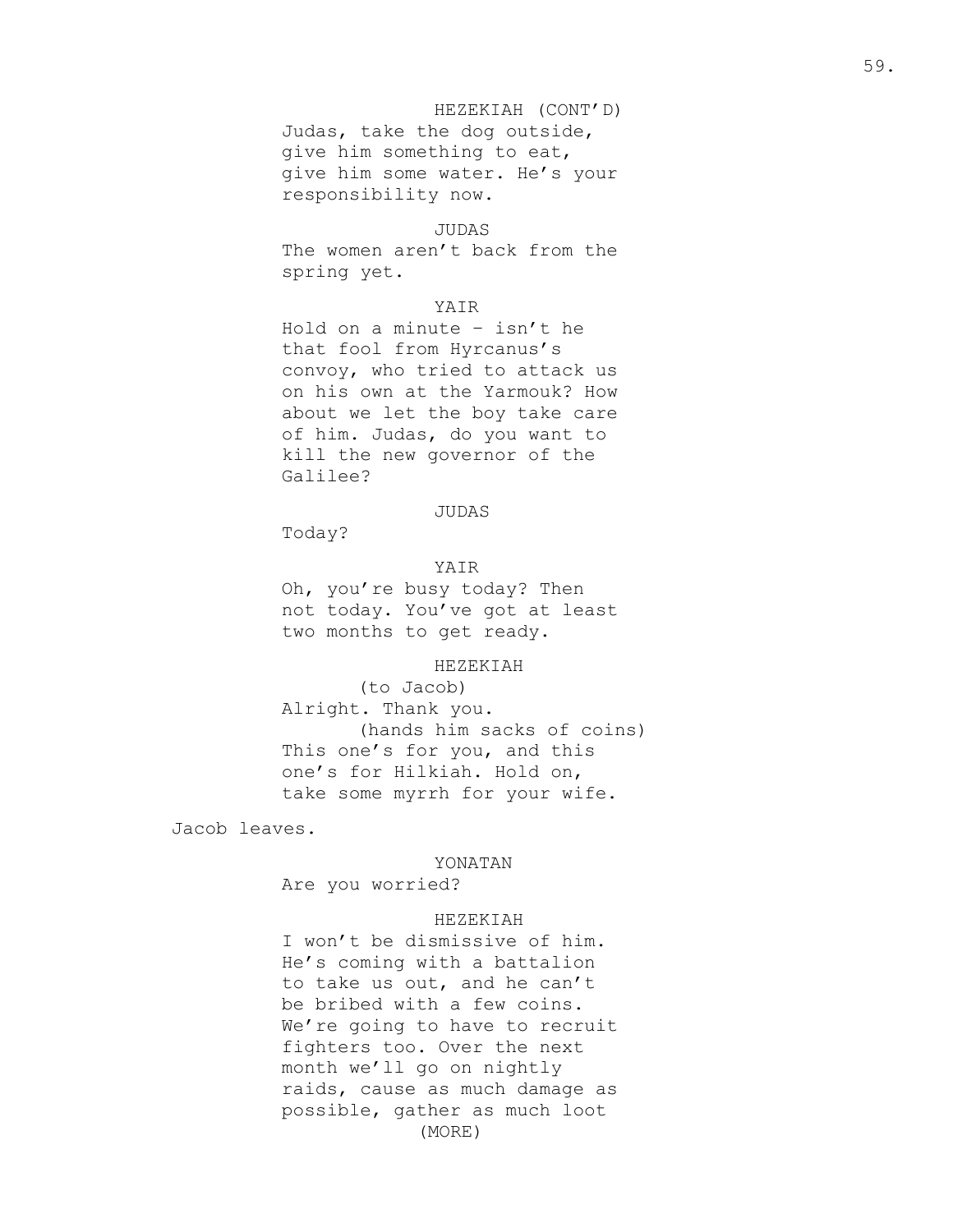HEZEKIAH (CONT'D) as possible. In a month we'll move closer to the fortress in Sepphoris and wait for him. We'll be sure to give them a proper welcome when they arrive.

EXT. LOWER GALILEE – BY CAVES – DAY

A group of women returns from the spring with donkeys packed with leather waterbags and bundles of straw.

The DOG BARKS. It's Judas's dog, barking angrily at some bushes. Judas walks over to the dog. Someone pulls him into the bushes.

Uriya walks out of the cave. He's carrying a stake, and steps aside to defecate.

IN BUSHES

Herod gestures to his men to wait.

As Uriya squats down, a knife is held to his neck, and his mouth is gagged. He's dragged into the bushes.

Herod questions him:

#### HEROD

How many people are in the cave?

#### URIYA

Hundreds.

HEROD The boy said dozens. Is Hezekiah in the cave?

## URIYA

No.

HEROD No way of knowing who's lying and who's telling the truth. Slaughter him.

#### URIYA

No!

HEROD Is there another entrance to the cave?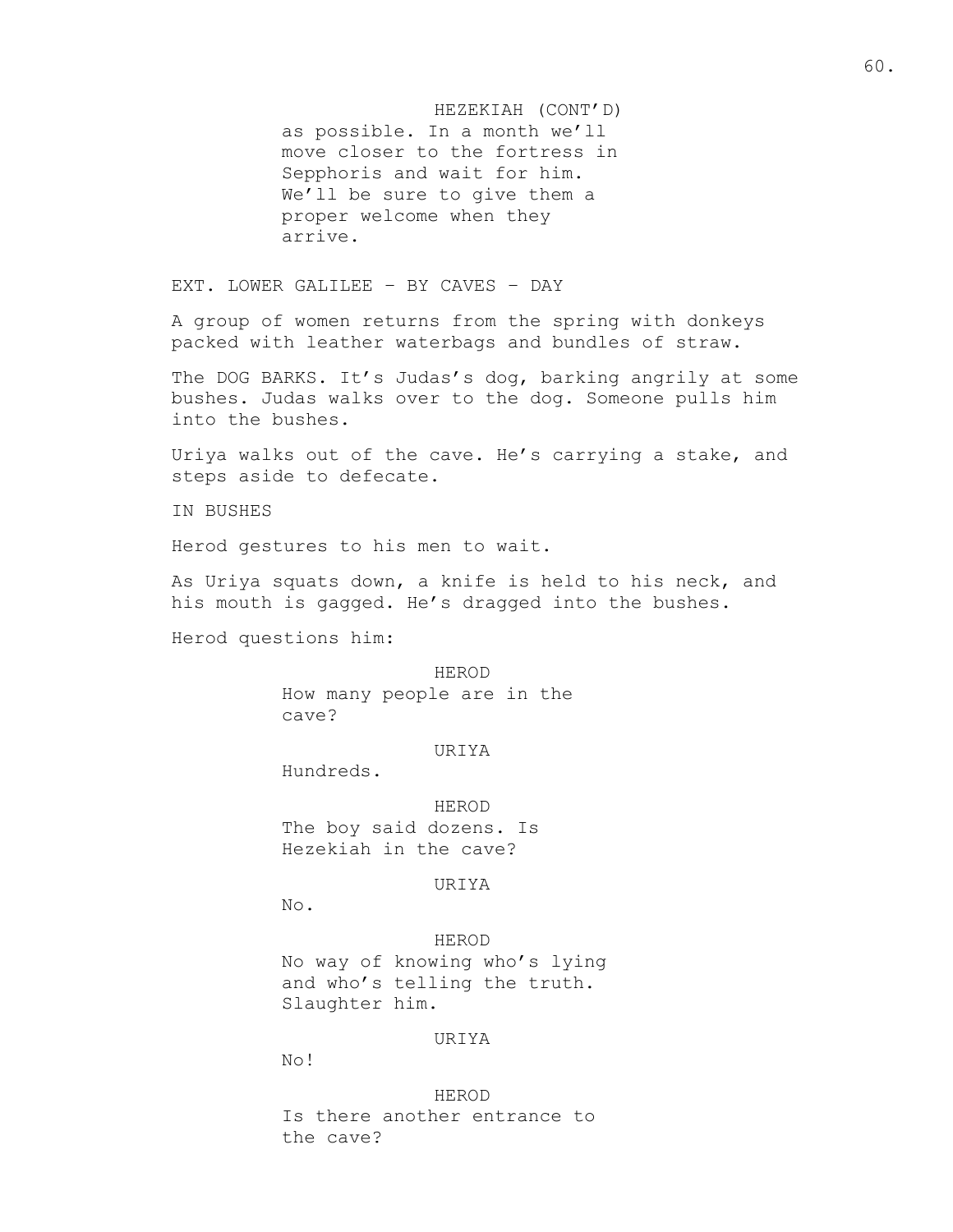#### URIYA

Yes.

Herod gestures to his men. They grab Uriya and pull away.

As they quietly approach the back entrance to the cave, Uriya cries out:

## URIYA

We're under attack!!

He is slaughtered instantly.

INT./EXT. LARGE CAVE (LOWER GALILEE) – CONTINUOUS

Hezekiah tenses up. Everybody stops whatever they were doing. The cave falls completely silent.

Hezekiah whistles for the dog, and waits.

He grabs a weapon and heads out with a few of his men.

OUTSIDE CAVE

Hezekiah does not see a thing.

Then, the carcass of the dead dog lands at his feet. He looks up and sees Herod standing in the bushes in front of the cave's opening.

#### HEROD

Are you thirsty? Your donkeys are here with the water. And the women, too.

HEZEKIAH

(quietly, to Yonatan by his side) Get everybody out through the other exit. I'll stall him. (to Herod) What do you want?

### HEROD

I want you to come out one at a time and we'll all go to Sepphoris. Excuse me for one second. What? There's a boy here who wants to talk to you.

He pulls Judas forward and holds a knife to his throat.

JUDAS Father, don't surrender!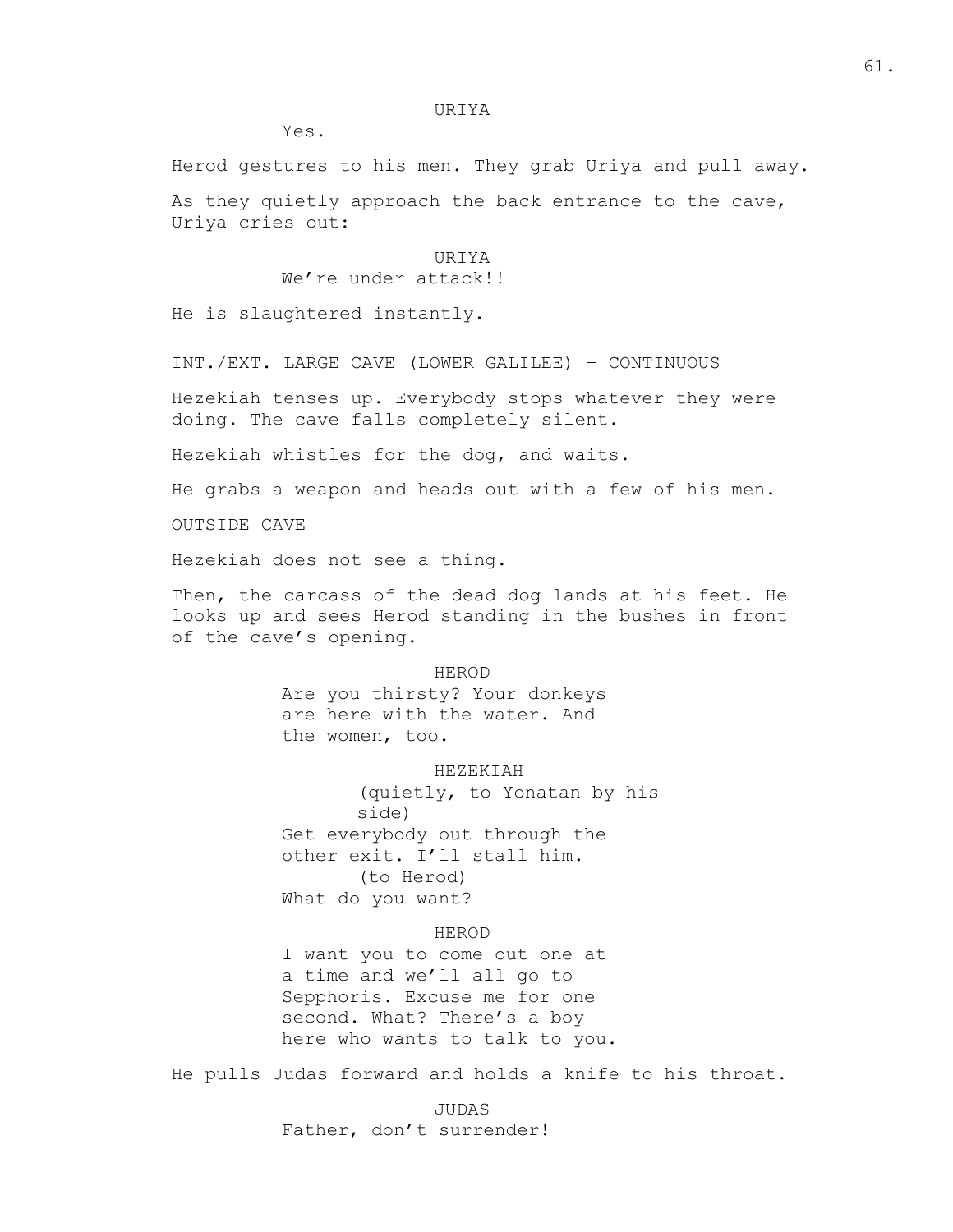# HEZEKIAH

(to Herod, regarding Judas) You can kill him.

YONATAN

(steps out of cave) They've blocked the other opening. The cave is filled with smoke.

Hezekiah hesitates. A barrage of arrows sends him and his men fleeing.

Herod's soldiers approach the cave's opening from either side to avoid getting hurt. They toss several haystacks inside and then shoot burning arrows at them. The cave fills with smoke.

Hezekiah's men try to put out the burning hay. One man's clothes catch on fire. He runs outside and is shot dead with an arrow.

Herod calls out to the cave:

HEROD My name is Herod, son of Antipater. I am the new governor of the Galilee. I am not your judge or your executioner. Give yourselves up and come with me to Jerusalem, to be tried by the Sanhedrin. Your wives and children can remain here unharmed.

He gives the signal, and the women carrying water are brought forth to the cave's entrance. Herod lets Judas go, and he runs toward the cave.

> JUDAS Father, don't come out. He hasn't got many soldiers.

The women and children cough, suffocating on the smoke, and hurry out of the cave. Herod's men direct them to the donkeys bearing water.

Now the fighters come out, thirty of them in a row, and are bound one by one. Herod stands at the entrance to the cave and calls into it: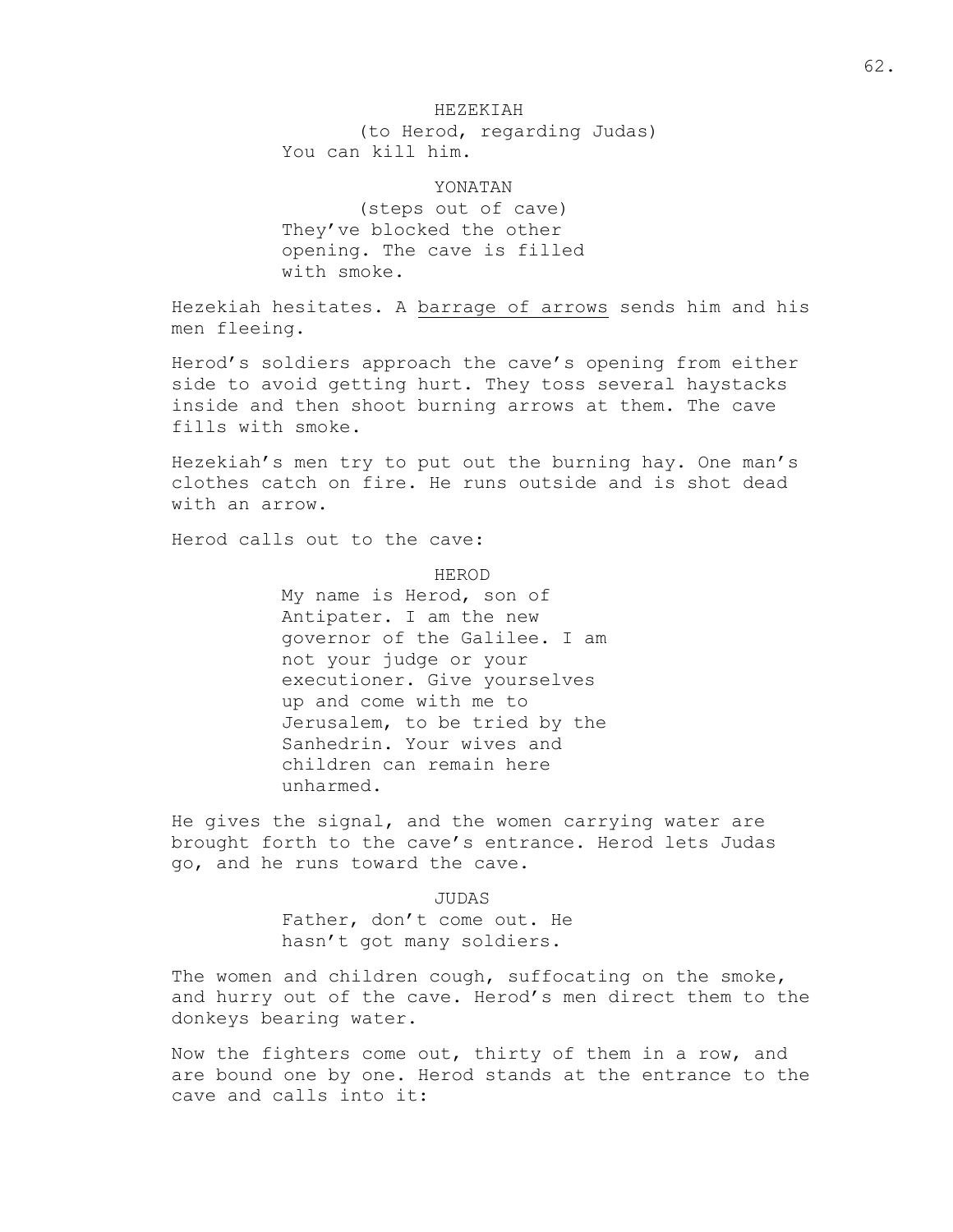HEROD

Whoever I find in the cave will be executed immediately, along with his wife and children.

Several fighters, including Hezekiah, come out. One of them is dragged with force by the others.

INT. LARGE CAVE (LOWER GALILEE) – DAY

Herod tours the cave, which has been set up to house dozens of people. He covers his face with cloth due to the smoke.

He finds the note he sent from Jerusalem on Hezekiah's desk. He smiles.

EXT. LOWER GALILEE – ROAD TO SEPPHORIS – DAY

The convoy of prisoners – Hezekiah's men, bound in pairs on donkeys and surrounded by Herod's horsemen – makes it way to Sepphoris. Moving fast, it pulls away from the women and children marching after it on foot.

EXT. SEPPHORIS – GARRISON FORTRESS – DAY

The convoy has reached the fortress. The soldiers at the fortress are embarrassed by the invasion of Herod's horsemen and the convoy of prisoners.

Hilkiah, the fortress commander, greets Herod with flattery and endless chatter. Hezekiah tries to get Hilkiah's attention, but Hilkiah ignores him.

### HILKLIAH

This is a lot of people. You've surprised me. I thought you'd be here in a month or two. You got them all, just like that, at once? We'll hold them here, I've got a pen ready for these animals. We'll keep them in the yard.

HEROD Where do you sit? Where is my office?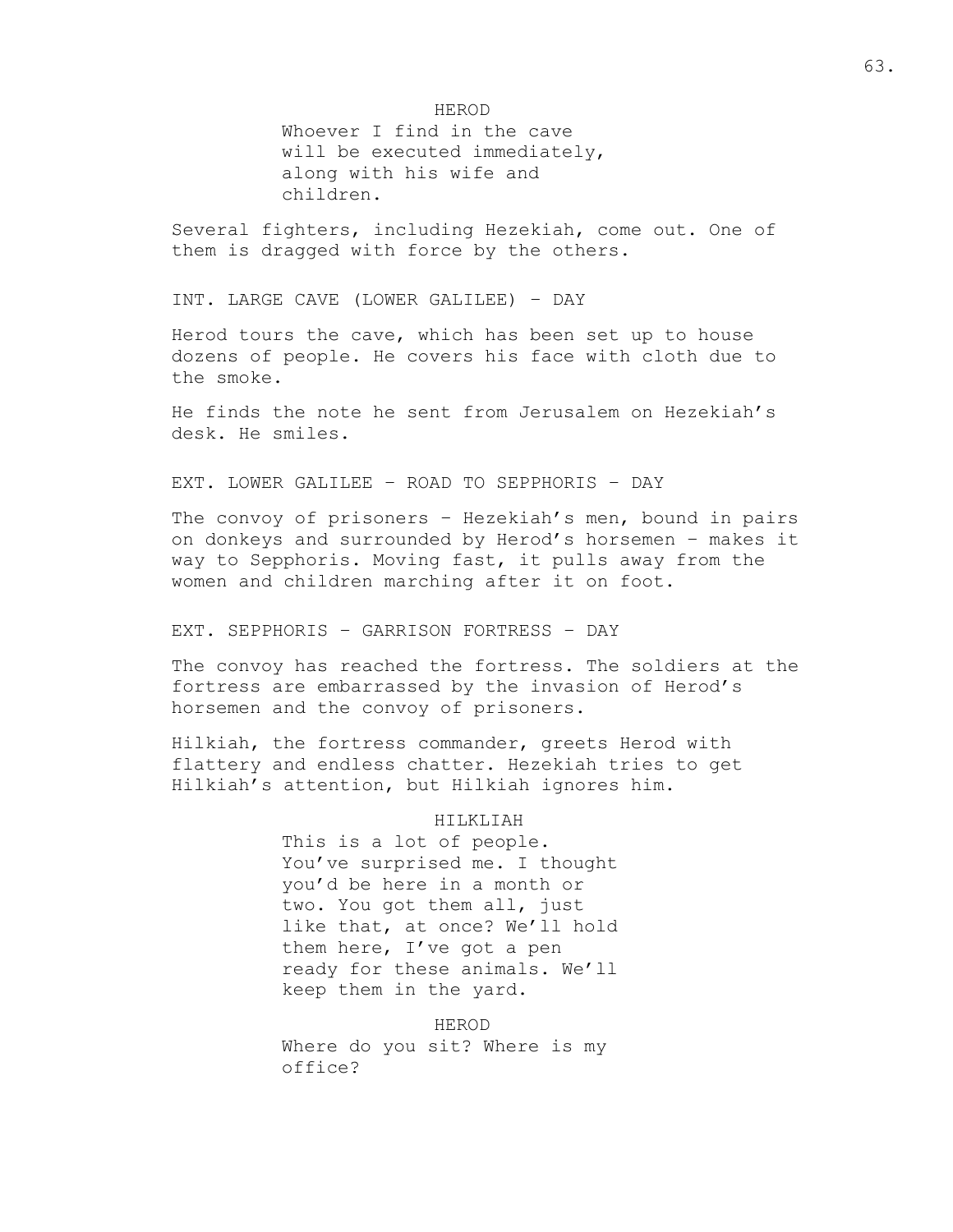## HILKIAH

Here, follow me. How long do you think you'll stay here?

HEROD I haven't decided yet.

## HILKIAH

I say the faster you leave – the better. People will start gathering from all over the Galilee, and you'll never be able to leave the fortress. Now they're stunned, not everybody's heard the news. As soon as the sun sets, leave for Jerusalem.

They enter--

INT. FORTRESS COMMANDER'S OFFICE (SEPPHORIS) – CONTINUOUS Hilkiah shows Herod into the office.

> HEROD You're very scared of your subjects.

## HILKIAH

Or you could try them here in the Galilee. Not drag it out. Make everyone realize that a robber's end is at the end of a rope. These are criminals – they'll start talking now and lying and telling you all sorts of stories about me. Hit them hard, so they remember the blow. That will help you later on. As for the decision to replace me, did they say anything about another position for me?

HEROD

I need a carpenter.

HILKIAH A carpenter? Me, a carpenter?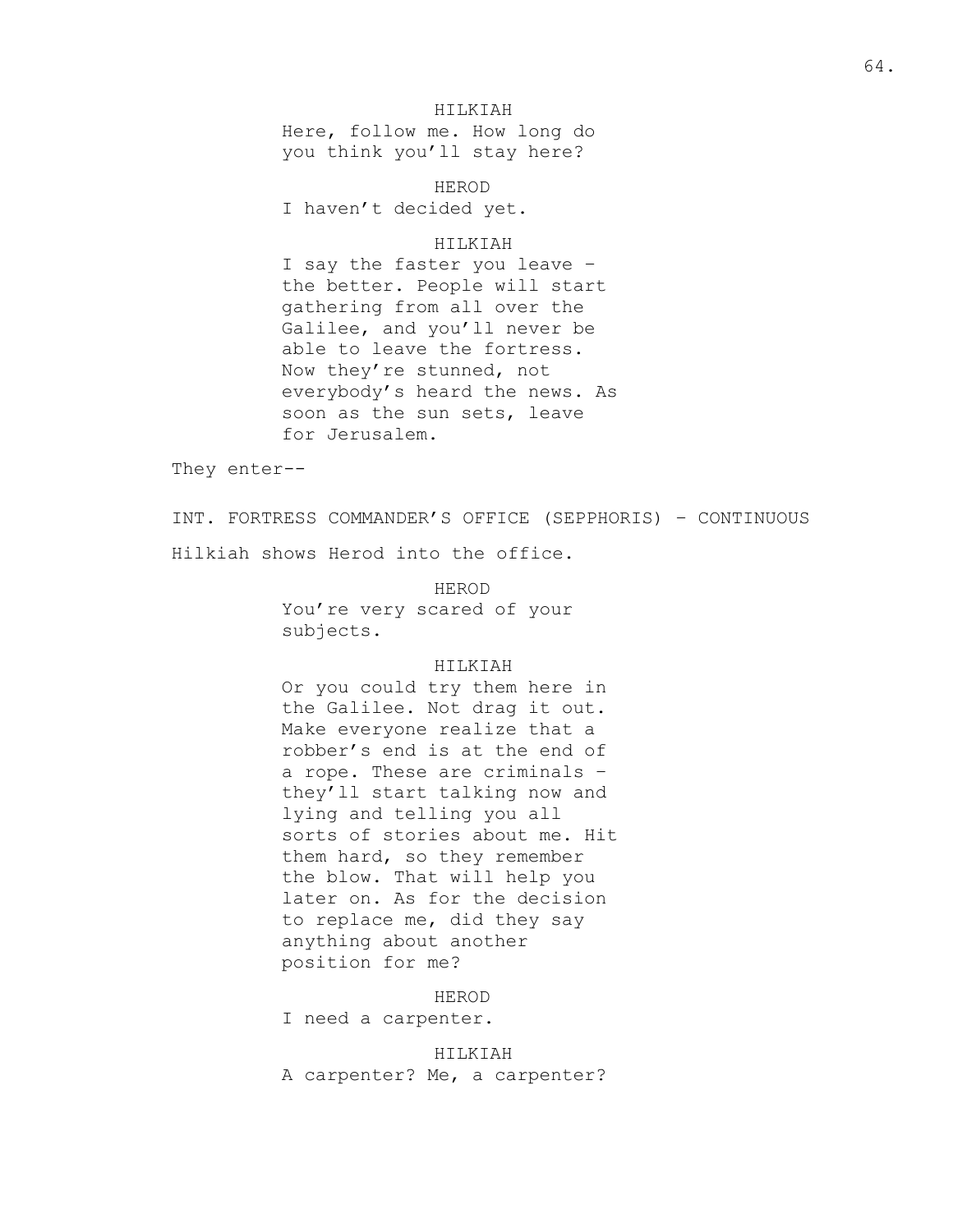## 65.

## HEROD

I want to put them in cages and load them on carriages to Jerusalem. Get me a carpenter.

#### HILKIAH

Why not by foot?

## HEROD

It would take a month to march them. It exposes the guard to attacks along the way.

## HILKIAH

Sepphoris has a few carpenters who are real artists.

## HEROD

Not artists. Just a carpenter who can hammer two boards together.

## HILKIAH

There's a young man from Nazareth... Joseph.

### HEROD

Send for him. Have him bring wood and an assistant. Now.

Hilkiah leaves, and Herod looks through the fortress logs.

Hilkiah returns.

### HEROD

It says here that a pigeon arrived yesterday with a note from Jerusalem.

HILKIAH Yes. From you. Your message...

## HEROD

# Where is the note?

Hilkiah is embarrassed. He looks around. Herod pulls out the note he found in the cave.

> HEROD (CONT'D) Can you explain how this wound up in Hezekiah's cave?

He walks over to the window and looks down. He whistles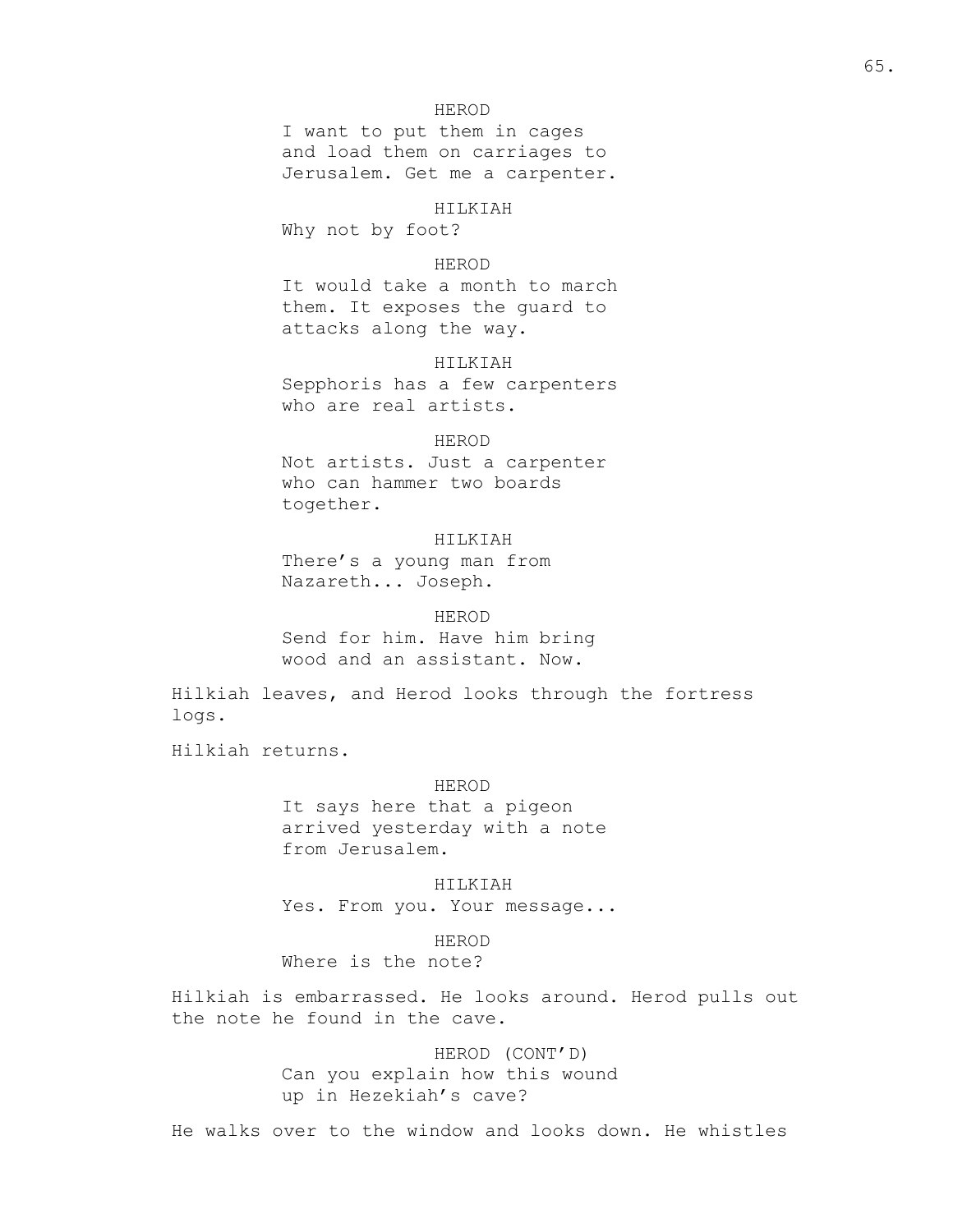to Soeimos.

HEROD (CONT'D) (to Soeimos outside) Get me two soldiers.

HILKIAH I can explain. It must be my lieutenant. I'll check with him.

Two soldiers report to the office.

HEROD (to soldiers) Take him down. Tie him up and put him with the prisoners.

INT. ROMAN GOVERNOR'S PALACE (SYRIA) – DAY

Sextus Caesar, the Roman governor in Syria, along with Optimus, the officer who brought Antipater the message on Herod's wedding day, confer with Soeimos, the Iturean commander, and Zoilos, Sextus's secretary.

SEXTUS CAESAR

Is he lying?

## OPTIMUS

I left Jerusalem the day after the wedding. I spent the night at Scythopolis, and I kept going the next day.

SOEIMOS

We left in the middle of the wedding and we did not stop at Scythopolis. We gained two nights.

### OPTIMUS

And you caught them all, without suffering any casualties? How many men were you?

### SOEIMOS

A platoon.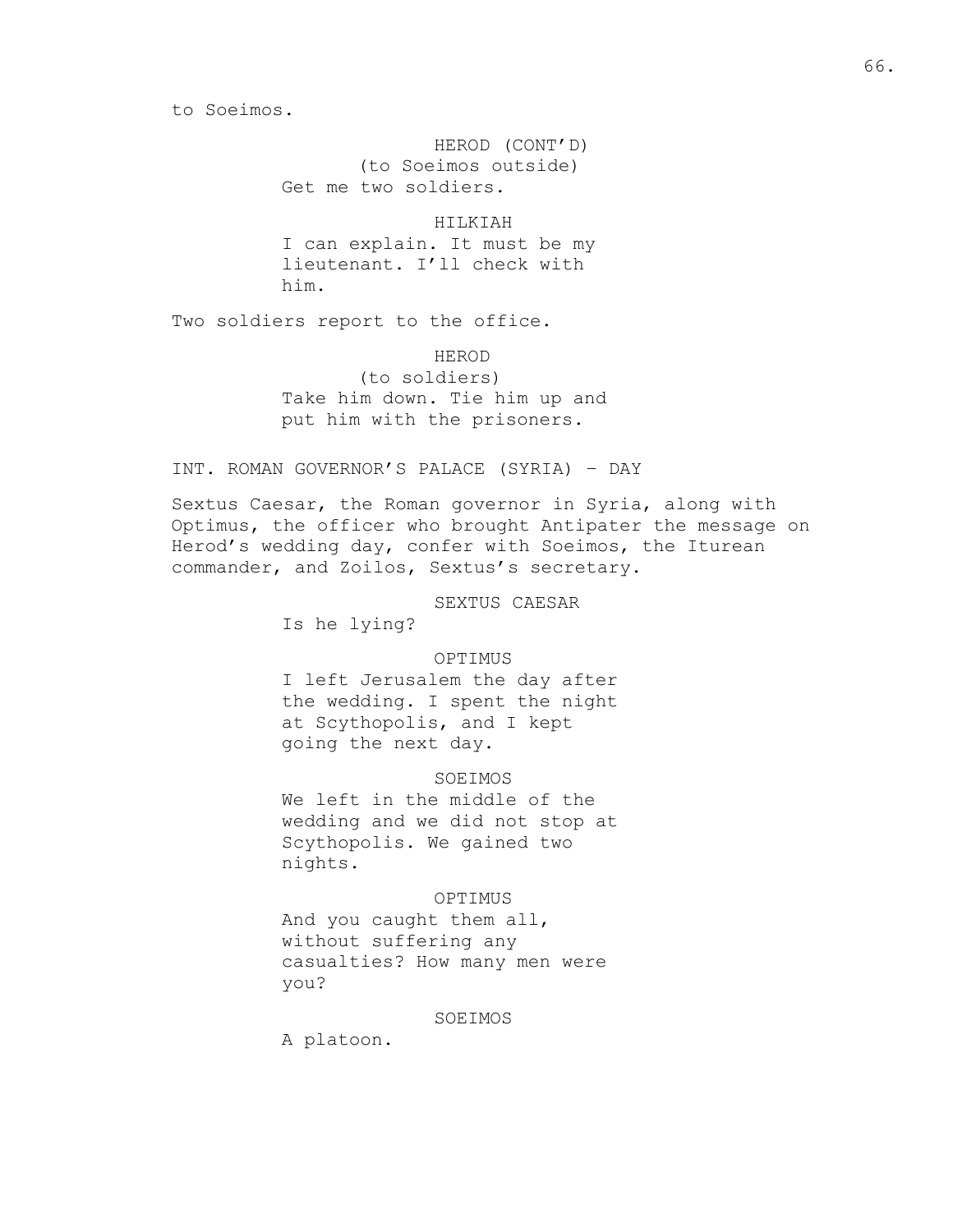## SEXTUS CAESAR

A platoon?! These men ignited the whole region; they burned down military camps; they robbed villages and convoys. And you captured them with a platoon?

### SOEIMOS

Herod knew you wouldn't believe him. So he sent this.

Soeimos removes a cloth cover wrapped around a long, narrow object.

> SEXTUS CAESAR Do you recognize it?

## OPTIMUS

Yes. It's the standard of the legion in Gadar.

SEXTUS CAESAR So you believe him?

OPTIMUS I don't understand it.

SEXTUS CAESAR (to Zoilos) Write this down: "To Herod, son of Antipater, governor of the Galilee and friend of Rome, from Sextus Caesar, governor of the province of Syria. I was happy to hear of your wonderful achievements in your action against the outlaws. I pass on to you the gratitude of the Senate and the Roman people for the property returned to us, the standards of the 12<sup>th</sup> legion, the Victrix. From now on, you may see me as your friend, and consider yourself welcome at this home at all times. Per your request, we are sending one hundred horsemen to secure the transfer of the criminals to Jerusalem."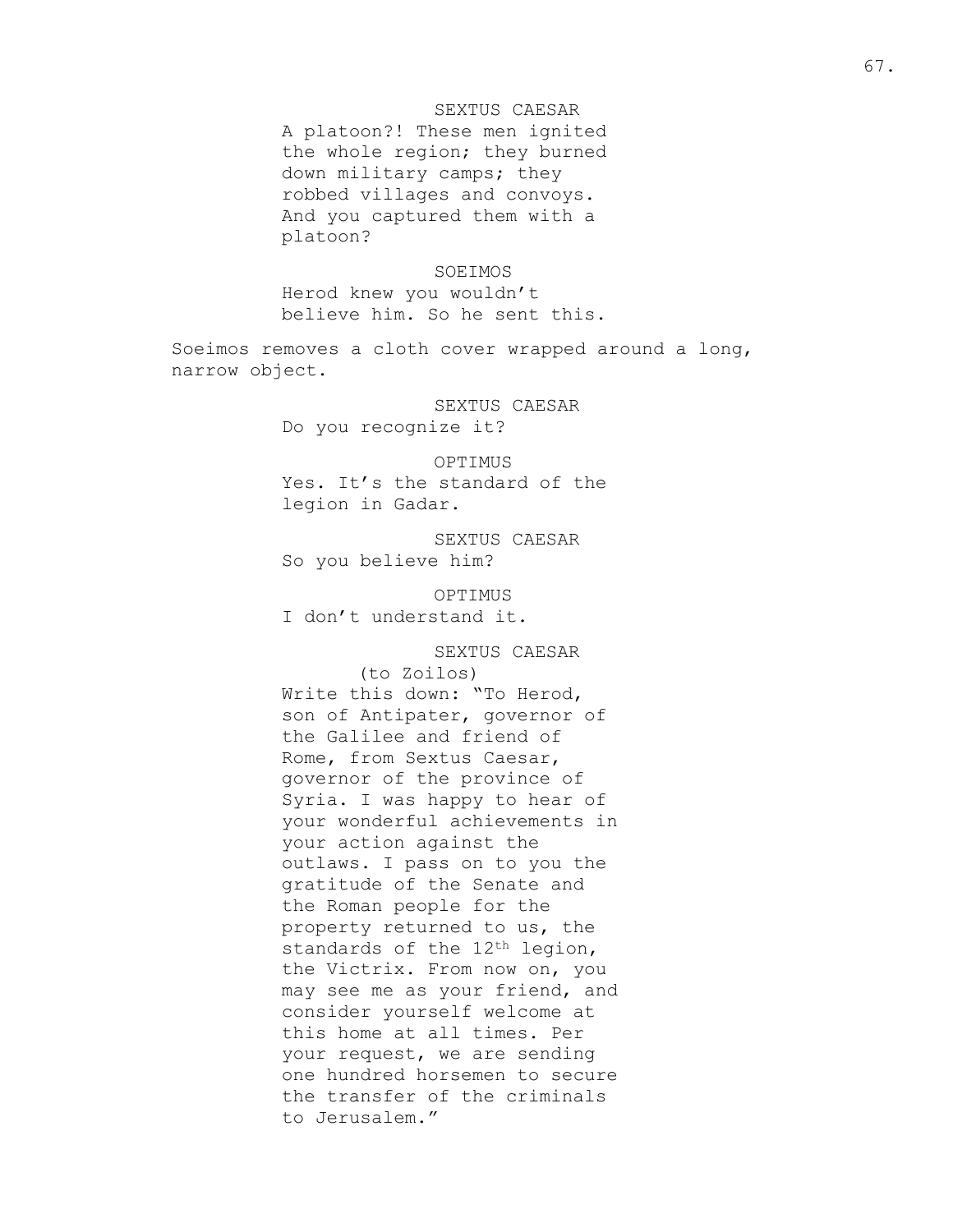SEXTUS CAESAR (CONT'D) I admit I thought the man was a hotheaded brat. Here, in this hall, in front of Julius Caesar, he promised a Jewish prince he would chop off his head with his own hands. Isn't that right, Zoilos? You were here.

### ZOILOS

Even now, it doesn't look like we're dealing with Cicero here.

SEXTUS CAESAR One Cicero is enough. (to Soeimos) What is your name?

SOEIMOS

Soeimos.

SEXTUS CAESAR How long have you been fighting together?

SOEIMOS I met him four days ago, on his wedding day.

SEXTUS CAESAR Tell Herod that if he senses any danger from the prisoners or their supporters, he may kill them at any time he sees fit. We will protect him.

INT. ANTIPATER'S HOUSE – COLUMBARIUM (JERUSALEM) – NIGHT

Salome sits outside the Columbarium as a pigeon lands. She pulls the tube off its leg and reads, moving her lips. She runs out.

## SALOME

Father!!

EXT. SEPPHORIS FORTRESS – INNER COURTYARD – DAY JOSPEH, 25, the carpenter from Nazareth, a curly-haired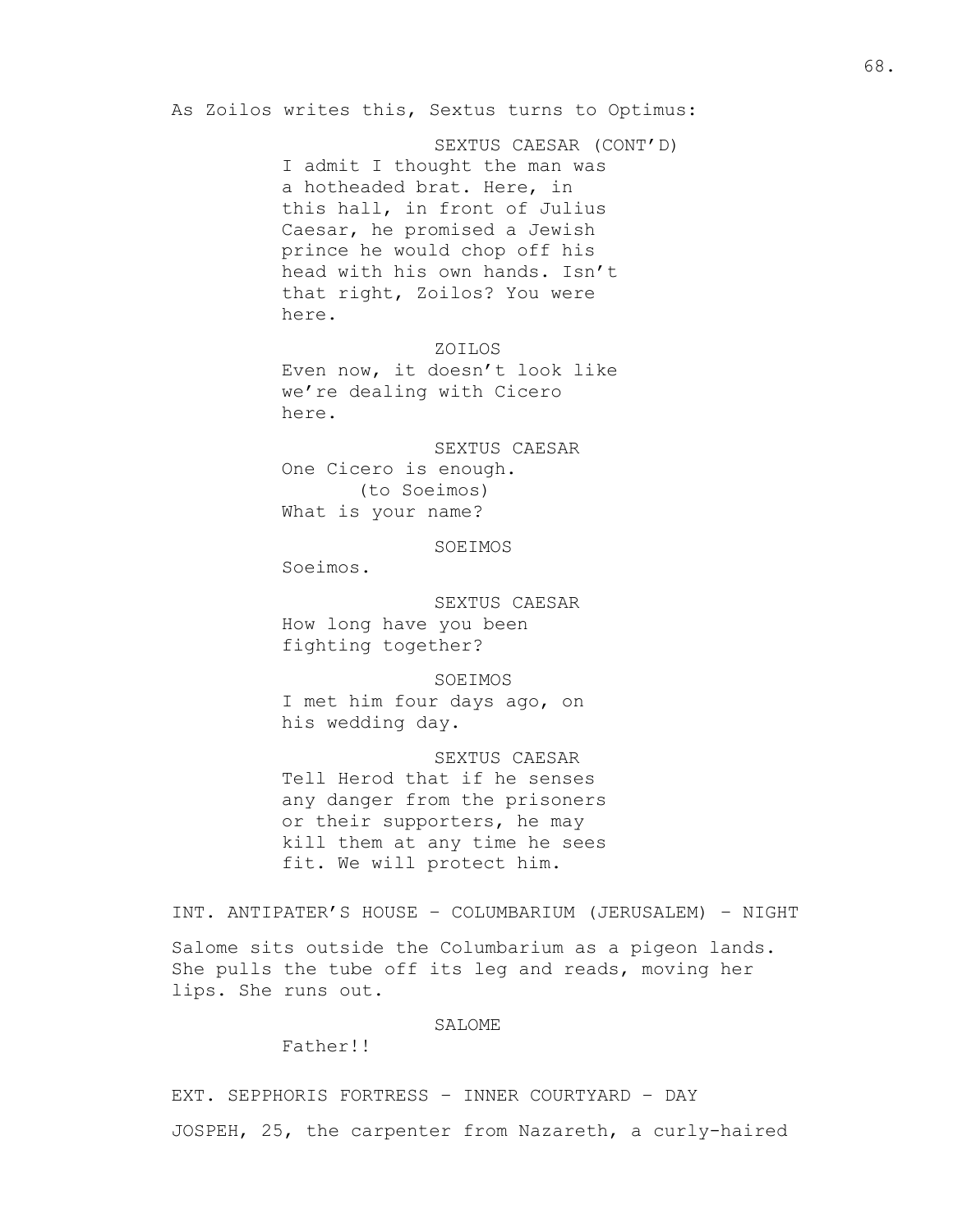innocent-looking man, works with his assistants on the wooden cages. Three cages are ready, and three are under construction. Herod and Costobarus walk into the yard.

> HEROD When will it be ready?

> > JOSEPH

Tomorrow morning. We're working nonstop.

## HEROD

(to Costobarus) We shouldn't linger here too long. As soon as the battalion gets here, you take them to Jerusalem. Or maybe we won't wait for the battalion. Let's get them out with a platoon, and not wait for the battalion. What do you say?

COSTOBARUS And if we get attacked on the way? They're probably preparing to rescue them as we speak.

### HEROD

They're robbers. This isn't an organized army. These aren't soldiers who've been training at the gymnasium since they were little. It's a rabble of former farmers. We caught them like fish in a net.

He looks out at the outer courtyard, where the prisoners are tied up in a pen behind a sharpened fence. He notices a gathering around the fortress gates. He whistles. A SOLDIER comes up to him.

> HEROD What's going on over there?

SOLDIER People are coming in from all over. Families. Unarmed. They want to talk to the governor.

Herod decides to walk over there.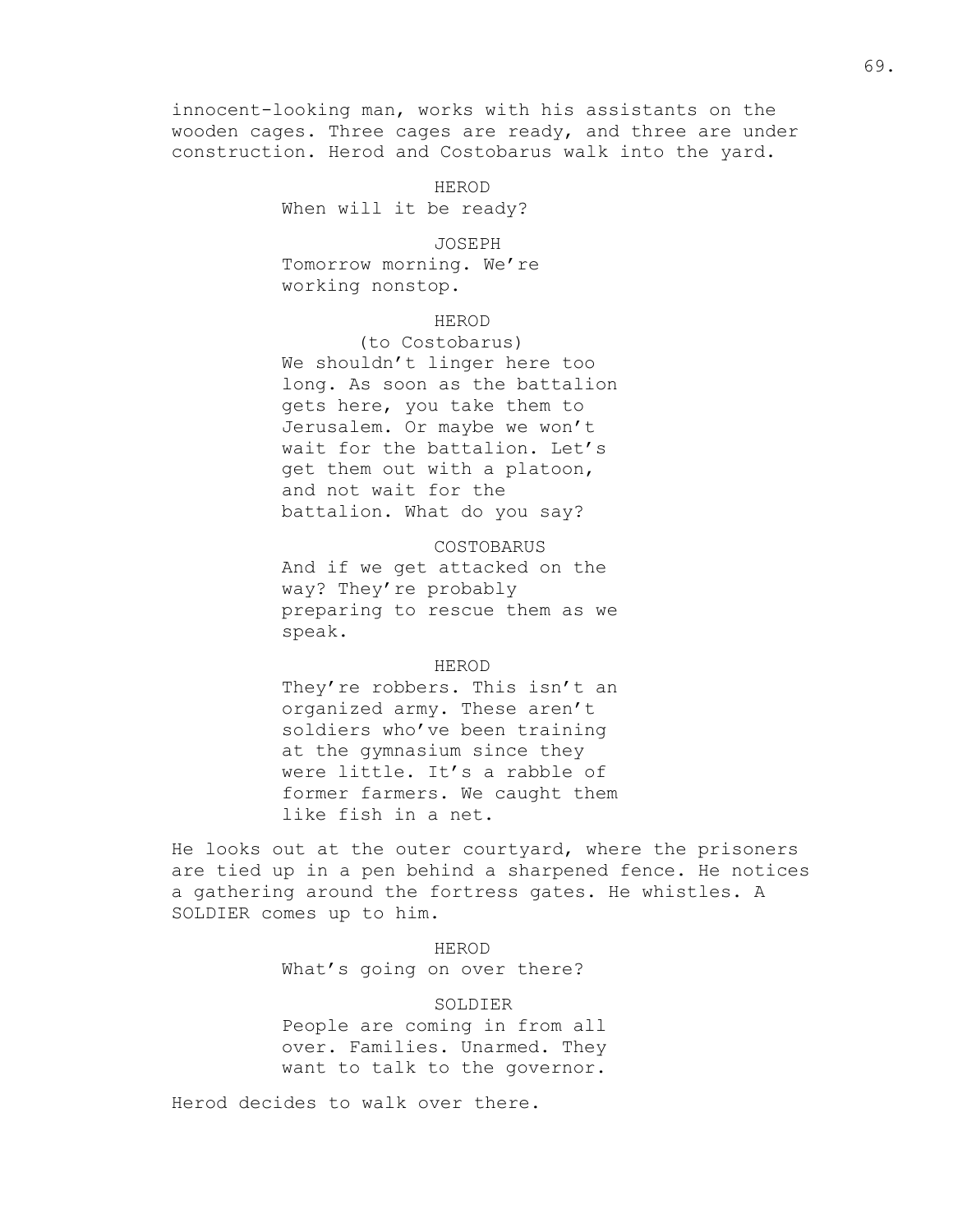#### COSTOBARUS

They'll hurt you.

HEROD

The day I start fearing women, children and the elderly, you can tie me up and toss me at my mother's doorstep.

EXT. SEPPHORIS FORTRESS – OUTER COURTYARD – CONTINUOUS

Hezekiah's wife Talia and his son Judas are by the gate. The guards stop them from passing. Herod approaches.

HEROD

Let her through.

Talia and Judas walk in. Judas sneaks into the pen and joins his bound father.

## TALIA

What are they going to do to them in Jerusalem?

HEROD

They'll try them.

TALIA

And what will they do to them?

HEROD

They'll probably execute them. That's what they do to rebels, robbers and murderers.

### HEZEKIAH

Who are we rebelling against? This is the land of Judea, under Jewish rule, and you are an Edomite slave to your Roman masters.

HEROD And unfortunately for you, I am the governor of the Galilee.

## HEZEKIAH

Governor of the Galilee... pet slave to the Roman governor in Syria...

The confrontation between Herod and Hezekiah incites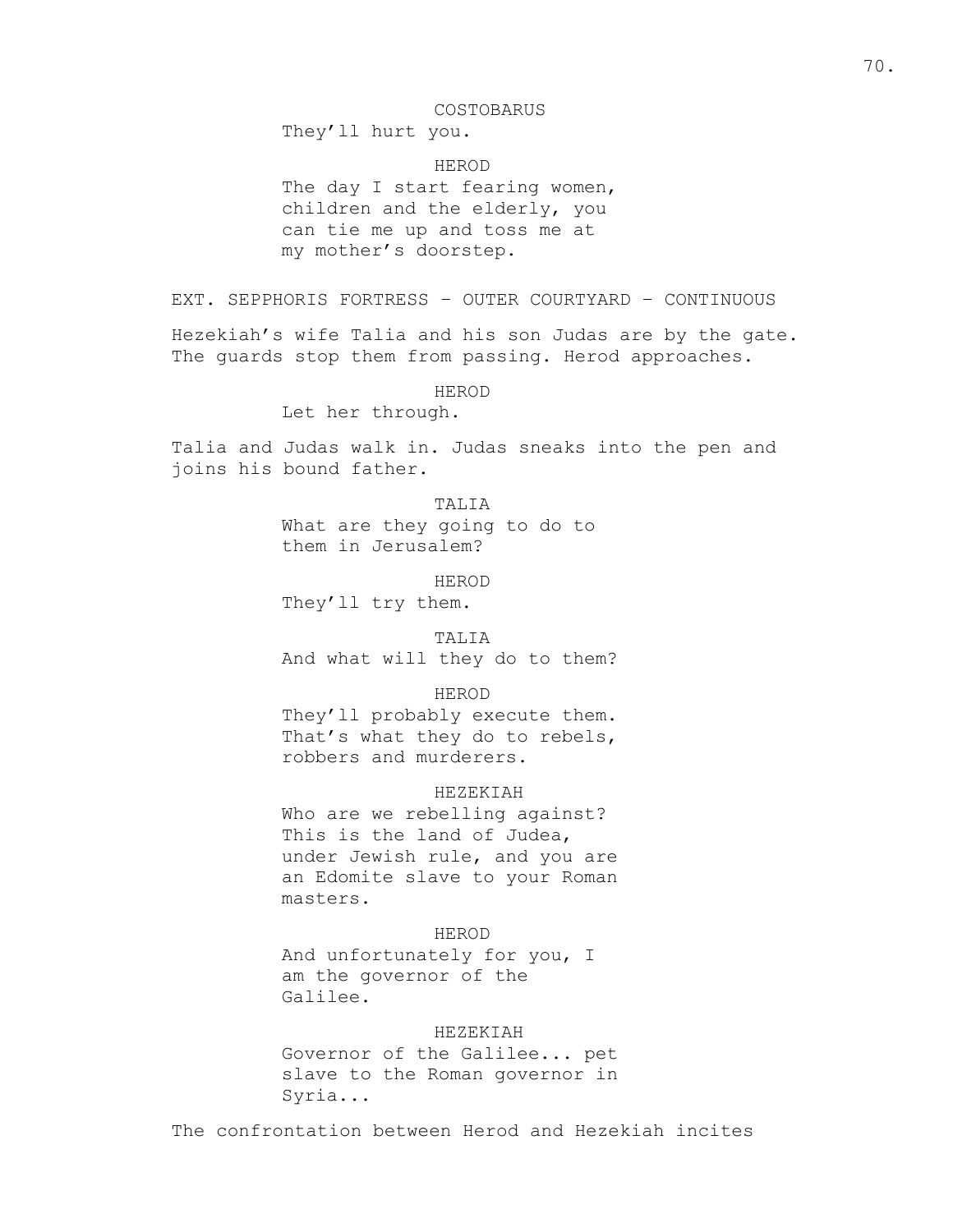laughter and mockery, starting with the prisoners and spreading to others present – soldiers and family members swarming the gate.

## HEROD

And you have probably gotten yourself in trouble with the Syrian governor and will probably be executed in Jerusalem. You present yourself as brave rebels against the government, but in fact you're nothing but petty thieves, who instead of working like anyone else prefer to rob those who work the land.

#### HEZEKIAH

And what have you got to do with any of this?

### COSTOBARUS

(to Hezekiah) Save your wit for the court. Herod, it is beneath your honor to argue with the robber.

## HEZEKIAH

Beneath his honor... governor of the Galilee, who puts a knife up to an eight-year-old child's throat. Kidnaps donkeys and women on their way back from the spring. Slaughters a puppy and shoots arrows from afar like a coward, instead of standing like a man, like a soldier, and fighting.

## HEROD

And that is the only reason you are still alive.

#### HEZEKIAH

No, Edomite slave, that is why you are still alive. Give your men swords, pit them against (MORE)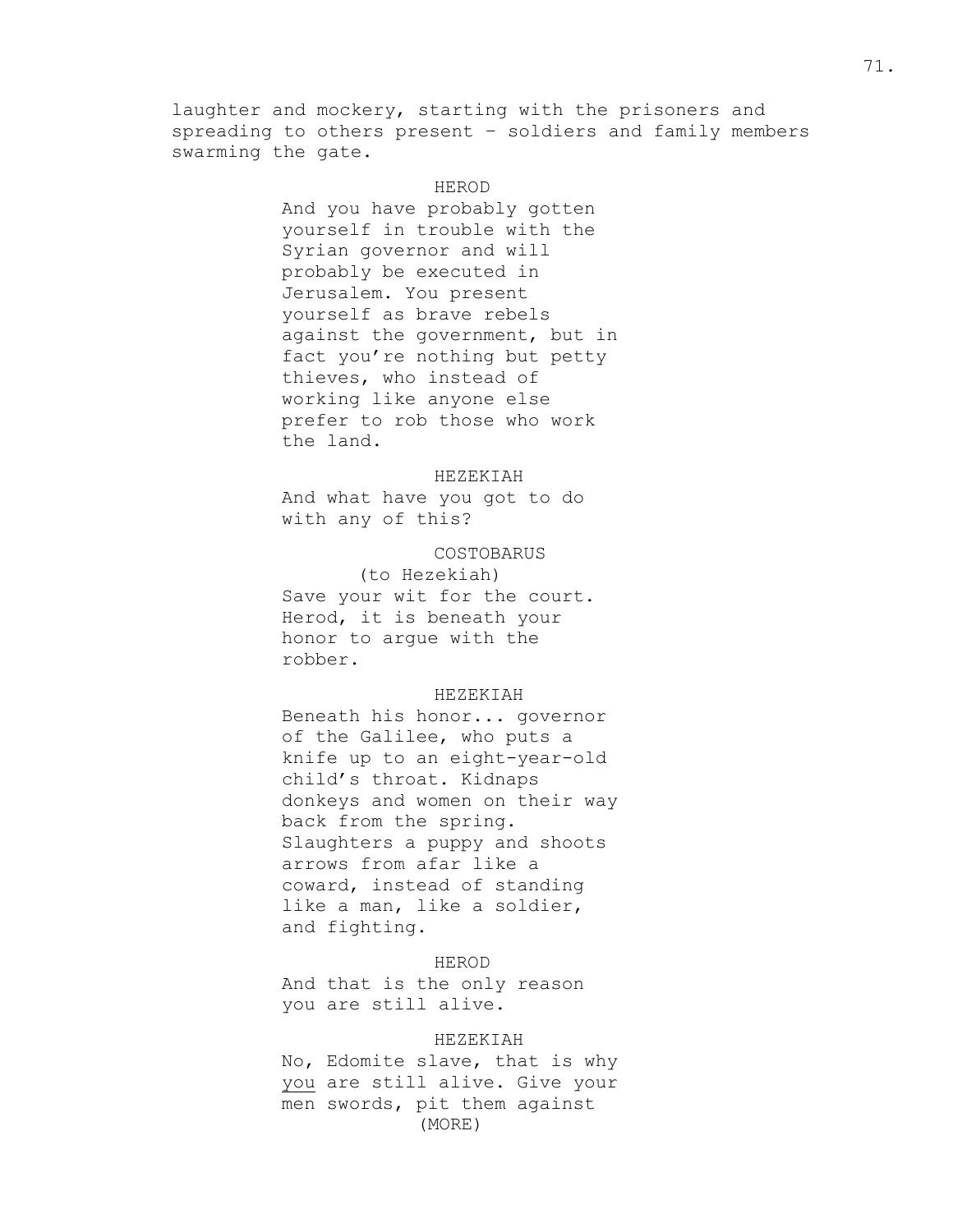## HEZEKIAH (CONT'D)

us, and you can die like a man, not like a eunuch.

HEROD

You best pray to God that I'm not tempted to fight you. Sometimes the Sanhedrin in Jerusalem has mercy for the pitiful. You might still get to hug your wife and raise your boy.

## HEZEKIAH

What did I expect him to be? A tiger? A lion? An Arabian wolf? What else could I expect from the eunuch son of an Arab whore and an Edomite dog of a father...

Great laughter erupts. Herod is no longer feeling humorous.

HEROD

Untie him. Give him a sword. Take the boy away from here.

#### HEZEKIAH

No, no. Let him stay and watch his father punish... what was your name?

Hezekiah gets up, stretches his bones. His men get up as well, though they are shackled. Hezekiah is big and strong and confident. His men are in high spirits.

> COSTOBARUS Let me fight in your place.

HEROD Did he insult you? He insulted me.

COSTOBARUS

What should I tell your family?

HEROD

(smiles) That I killed a petty thief.

The duel beings.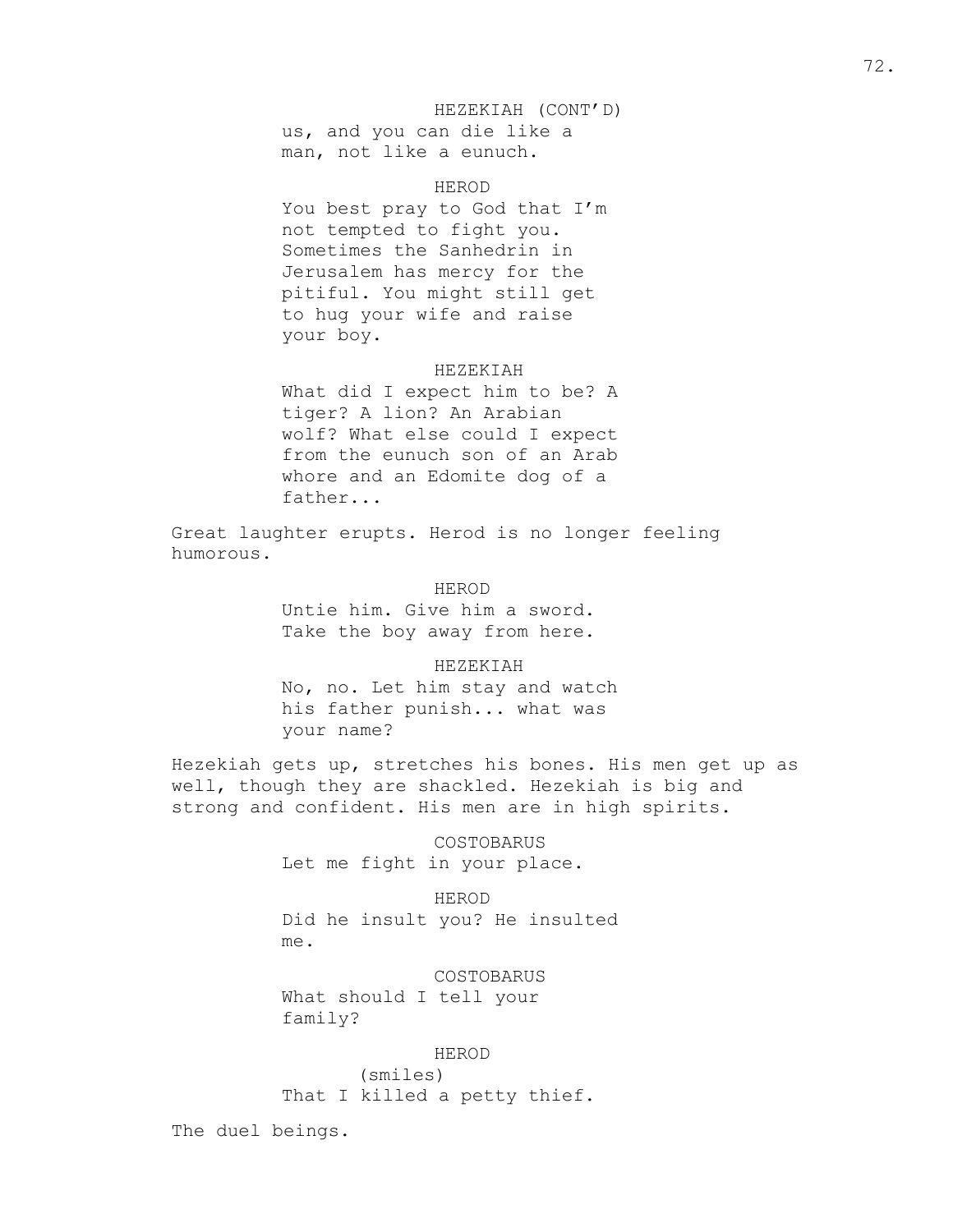The soldiers of the fortress, Hezekiah's captured men, the families at the gate, all react to every good move Hezekiah makes. He's in the center of the ring, while Herod stays carefully to the sidelines, waiting for the right moment. Herod is easy and mobile and focused on Hezekiah's face, learning when he is about to attack.

Hezekiah lunges in for an attack, talking to the crowd the whole time:

HEZEKIAH

Just as I thought, he fights like a girl.

YONATAN

An evasive girl.

#### HEZEKIAH

You made a mistake, you shouldn't have agreed to this. A general like yourself, governor of the Galilee, you shouldn't be so gullible.

Hezekiah lunges again.

HEZEKIAH (CONT'D) Where did you learn to fight, with your Nabataean forefathers? He's got tricks like a perfume salesman.

SIMON

That's why he ran off in the middle of the wedding, so they wouldn't find out he was a eunuch.

HEZEKIAH

Poor man, to die without bedding a woman.

# YAIR

You can relax, I'll screw her for you.

Herod turns to the man who spoke.

HEZEKIAH Why does he turn his back on me?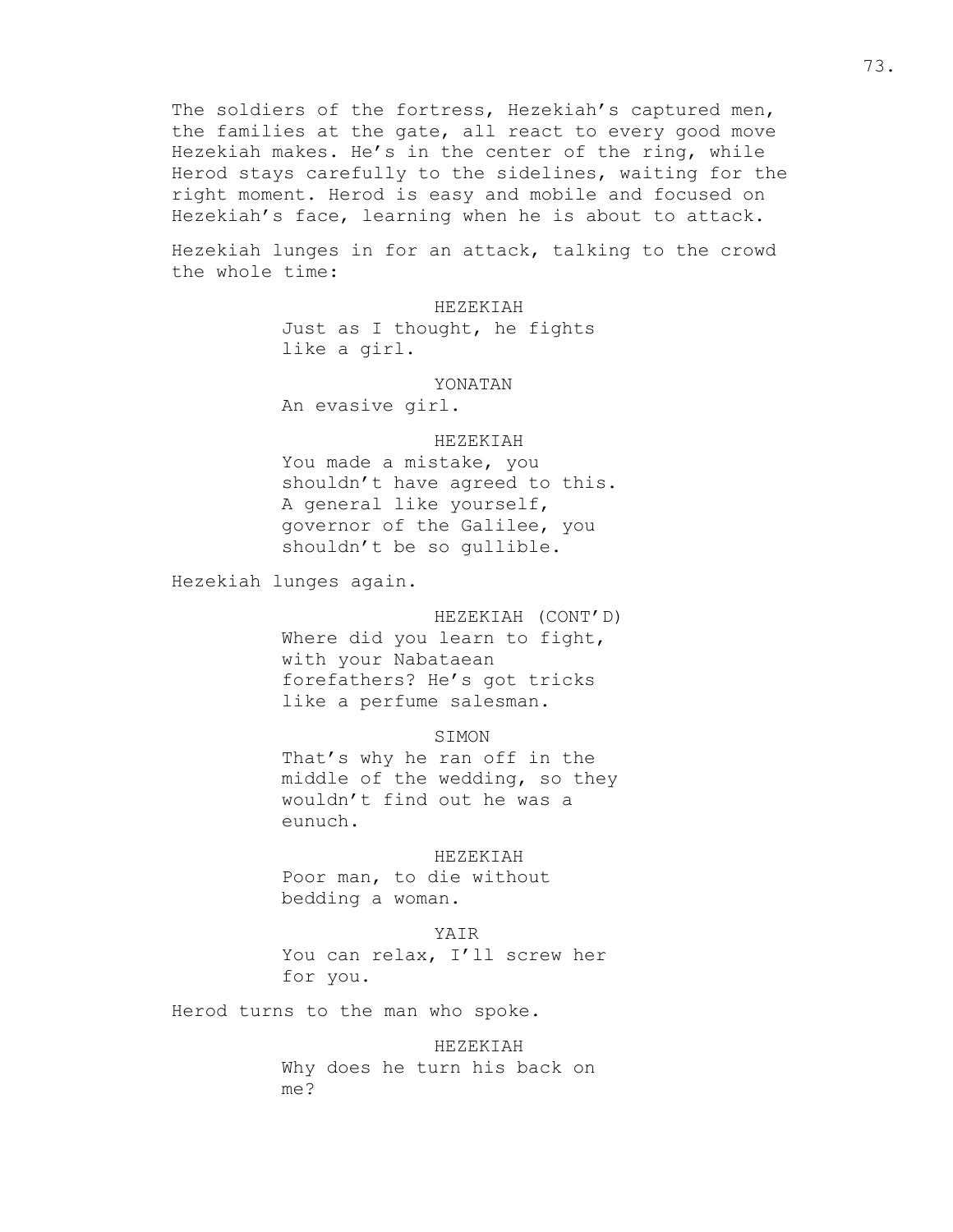YAIR So you can screw him up the ass.

Looking into Yair's eyes, Herod can see Hezekiah's attack, as Hezekiah charges him.

Herod steps aside, and Hezekiah loses his balance and falls. Herod turns quickly and stabs him. He pulls his sword out, cuts Hezekiah's throat, then chops his head off in a fit of rage and lifts it up in the air with a frightening roar.

Costobarus stops him before he can attack the shackled prisoners. The crowd is stunned. A terrible cry is heard from the gate.

# HEROD Get them away from the gate. And take these ones inside.

Talia and Judas stand there, paralyzed.

EXT. SEPPHORIS – GARRISON FORTRESS – NIGHT

It's the last watch. Campfires burn outside the fortress, lighting the faces of the rebels' families – women, mothers, old people, and children. They sit and lament.

From within the fortress, we hear the HAMMERING of the carpenter and his assistants. The fortress soldiers stand tense at their stations.

Herod, Costobarus and Soeimos stand on the bridge on the second level above the yard. Herod reads through a scroll brought by Soeimos.

#### SOEIMOS

He's sending us one hundred horsemen.

## COSTOBARUS

That won't be enough. We can't wait any longer. This is a siege. If it keeps up, we won't be able to get out, and reinforcements won't be able to get in. They're stunned right now. We should leave immediately.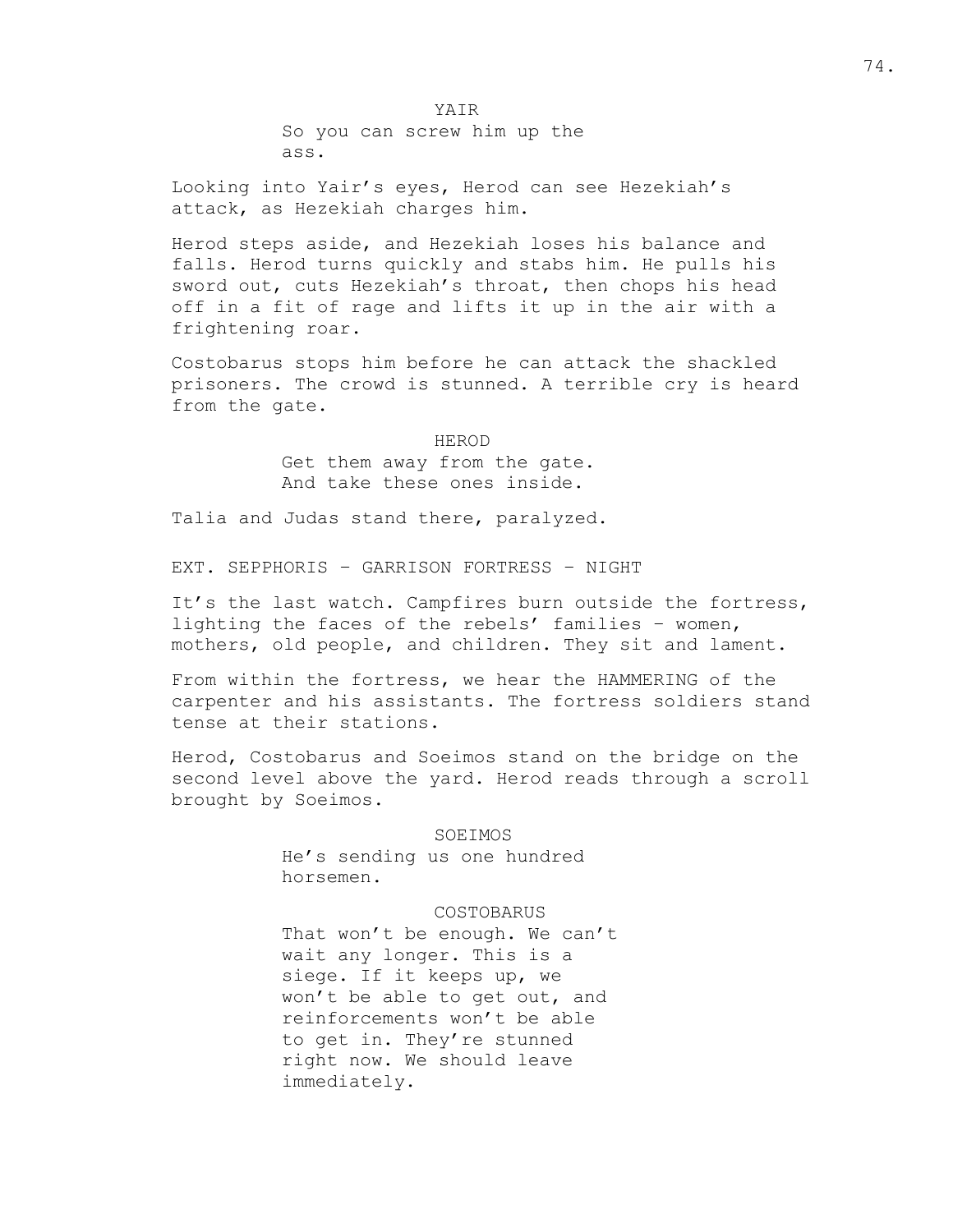## HEROD

(to Soeimos ) What do you say?

### SOEIMOS

Wait for backup. When the horsemen arrive, and the battalion arrives, we'll head out.

## COSTOBARUS

The battalion wouldn't be here before next week. I suggest that at dawn we create a diversion, start a negotiation, and meanwhile we get them out the back gate.

### HEROD

If you were in their position, wouldn't you ambush the convoy along the road?

### COSTOBARUS

I see where this is going. It could end in a massacre. Do we want a massacre of civilians? Of Jews?

## SOEIMOS

On the other hand, if my platoon leaves for Jerusalem with the prisoners now, you'll be left with soldiers you can't trust. And then you'll be the ones massacred.

#### HEROD

We'll decide in the morning. Costobarus, gather your officers and let them know tomorrow we'll be paying salaries with a bonus in honor of my taking office. That way no one will betray us or open the gate for them. Occupy the Jewish soldiers with busywork and take their weapons away. The others, including your archers , Soeimos, man the (MORE)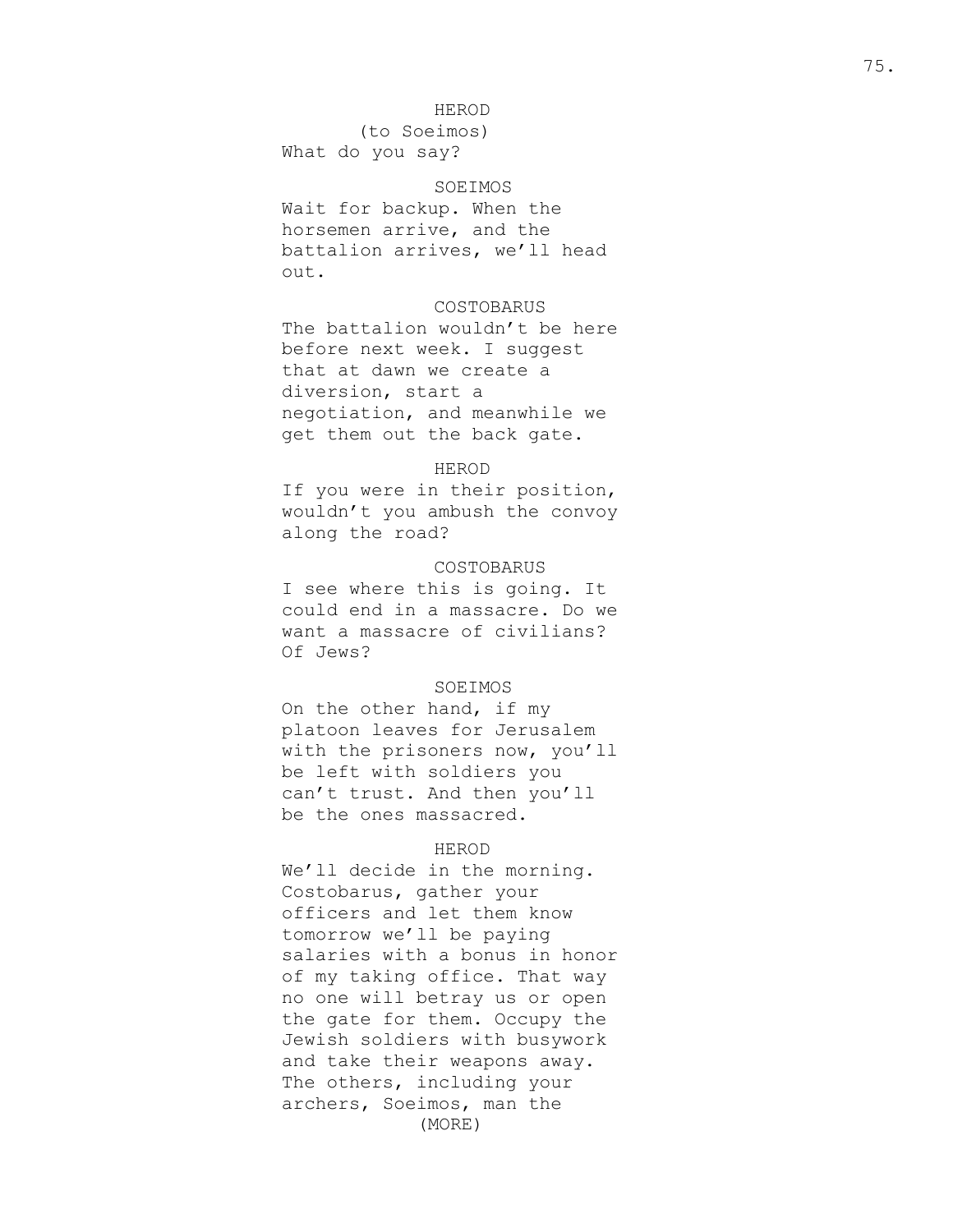# HEROD (CONT'D) stations, two per shift. The slightest suspicion, a movement made toward the fence, you shoot immediately. Then we'll find out what it was about. Go to sleep. We've got a very long day ahead of us tomorrow.

COSTOBARUS What should I do with his head?

HEROD That's what you're worried about right now?

Costobarus grumbles and walks away.

SOEIMOS Why did you fight him?

HEROD I had no choice. If I'd run away from the battle, they would all be pissing on me now.

Soeimos looks at him silently.

HEROD (CONT'D) He called my mother an Arab whore and my father an Edomite dog, and they all laughed. Ever since I was a kid I've been waiting to kill someone like that. Goodnight.

Soeimos leaves. Herod is left alone. Jacob, the officer walks up to him.

> HEROD (CONT'D) (to Jacob)

Yes?

JACOB

They're asking to say goodbye to the prisoners before they're moved to Jerusalem.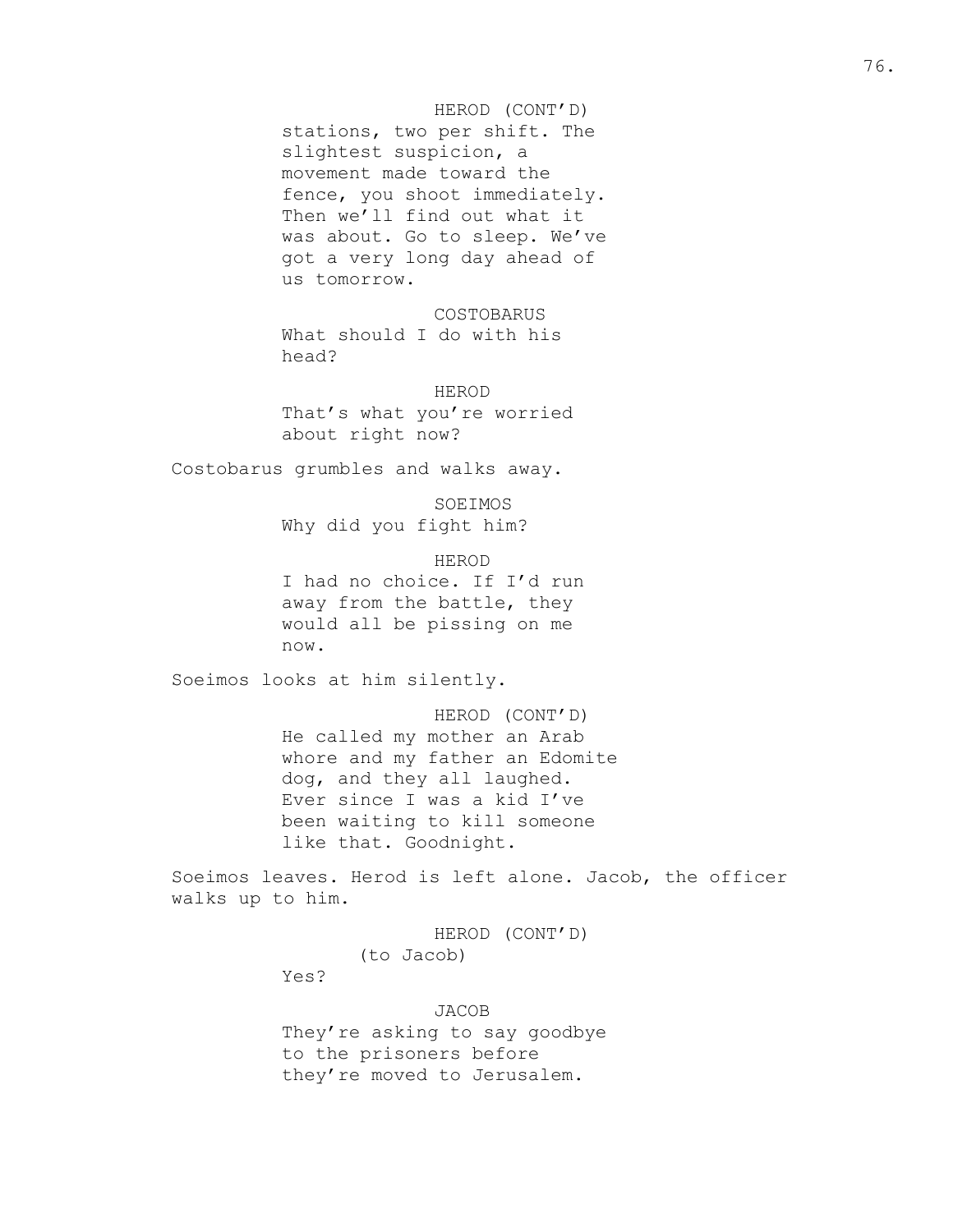HEROD I'll allow it. They can see them.

JACOB

Sir...

#### HEROD

Yes. Speak up.

# JACOB

Don't ask me what or how... but I've learned that a large ambush is waiting for the convoy along the road to the south.

## HEROD

What is your name?

## JACOB

Jacob.

#### HEROD

Come with me.

EXT. SEPPHORIS – GARRISON FORTRESS – DAY

It's dawn. The campfires have died down. We hear the MUMBLING of PRAYERS, SUDDEN CRYING, a HEART-WRENCHING MOAN.

The gate opens and the officer, Jacob, walks out to the families. Everyone falls silent.

## JACOB

The governor of the Galilee will allow you to say goodbye to the prisoners. Choose three from every family – father, mother, wife, brother, son – and follow me.

MUMBLES ripple through the crowd of families. The relatives come up to the gate.

JACOB (CONT'D)

Follow me.

They walk in and the gate shuts behind them. They are led into--